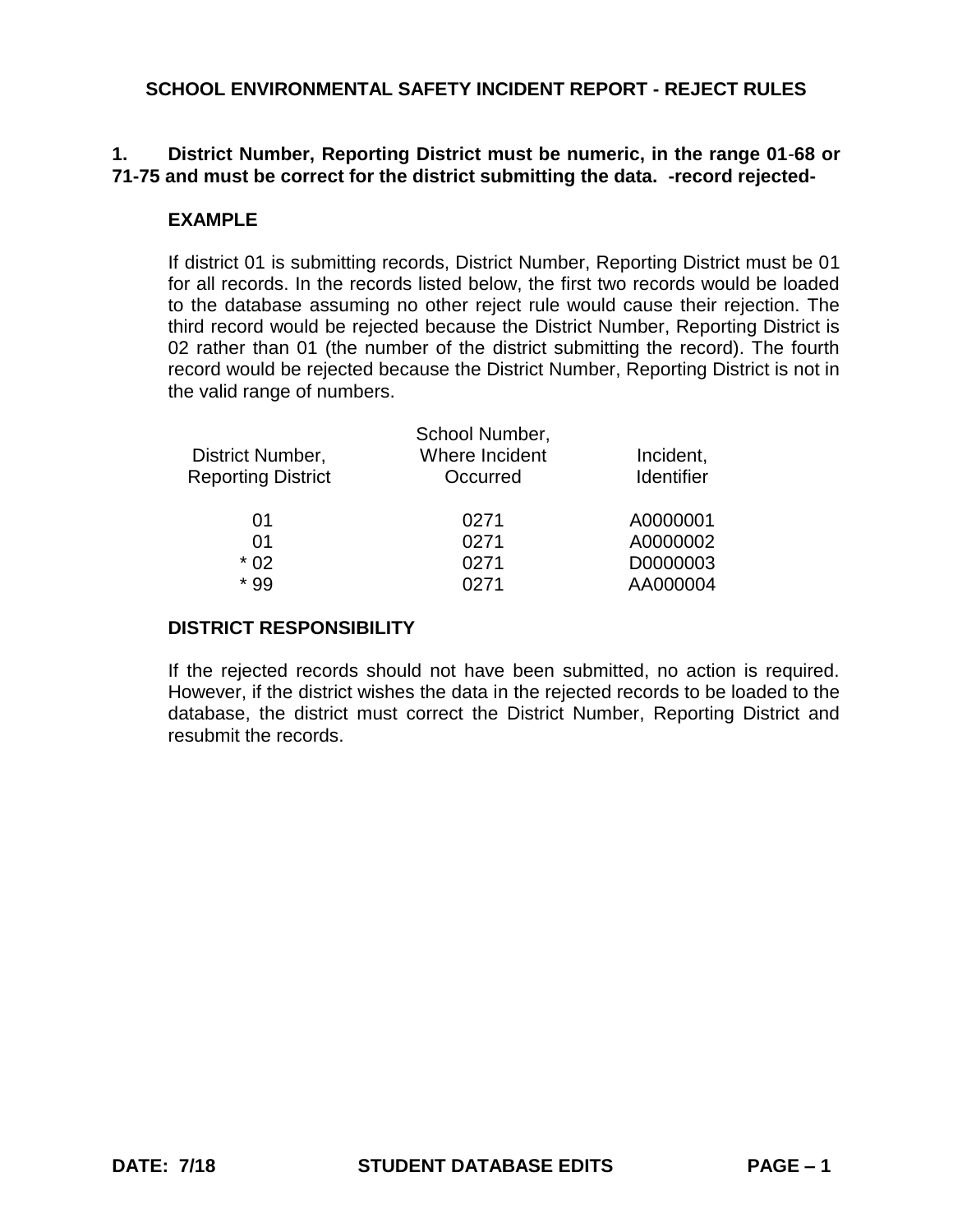## **2. School Number, Where Incident Occurred must be numeric in the range 0001 - 9899. -record rejected-**

### **EXAMPLE**

The first two records listed below would be loaded to the database assuming no other reject rule would cause their rejection. The third record would be rejected because the School Number, Where Incident Occurred is not in the appropriate numerical range. The fourth record would be rejected because the School Number, Where Incident Occurred is not numeric.

|                           | School Number, |                   |
|---------------------------|----------------|-------------------|
| District Number,          | Where Incident | Incident,         |
| <b>Reporting District</b> | Occurred       | <b>Identifier</b> |
| 01                        | 0271           | AA000001          |
| 01                        | 0271           | BB000002          |
| $*01$                     | 9999           | CC000003          |
| * በ1                      | C901           | DD000004          |

### **DISTRICT RESPONSIBILITY**

If the rejected records should not have been submitted, no action is required. However, if the district wishes the data in the rejected records to be loaded to the database, the district must correct the School Number, Where Incident Occurred and resubmit the records.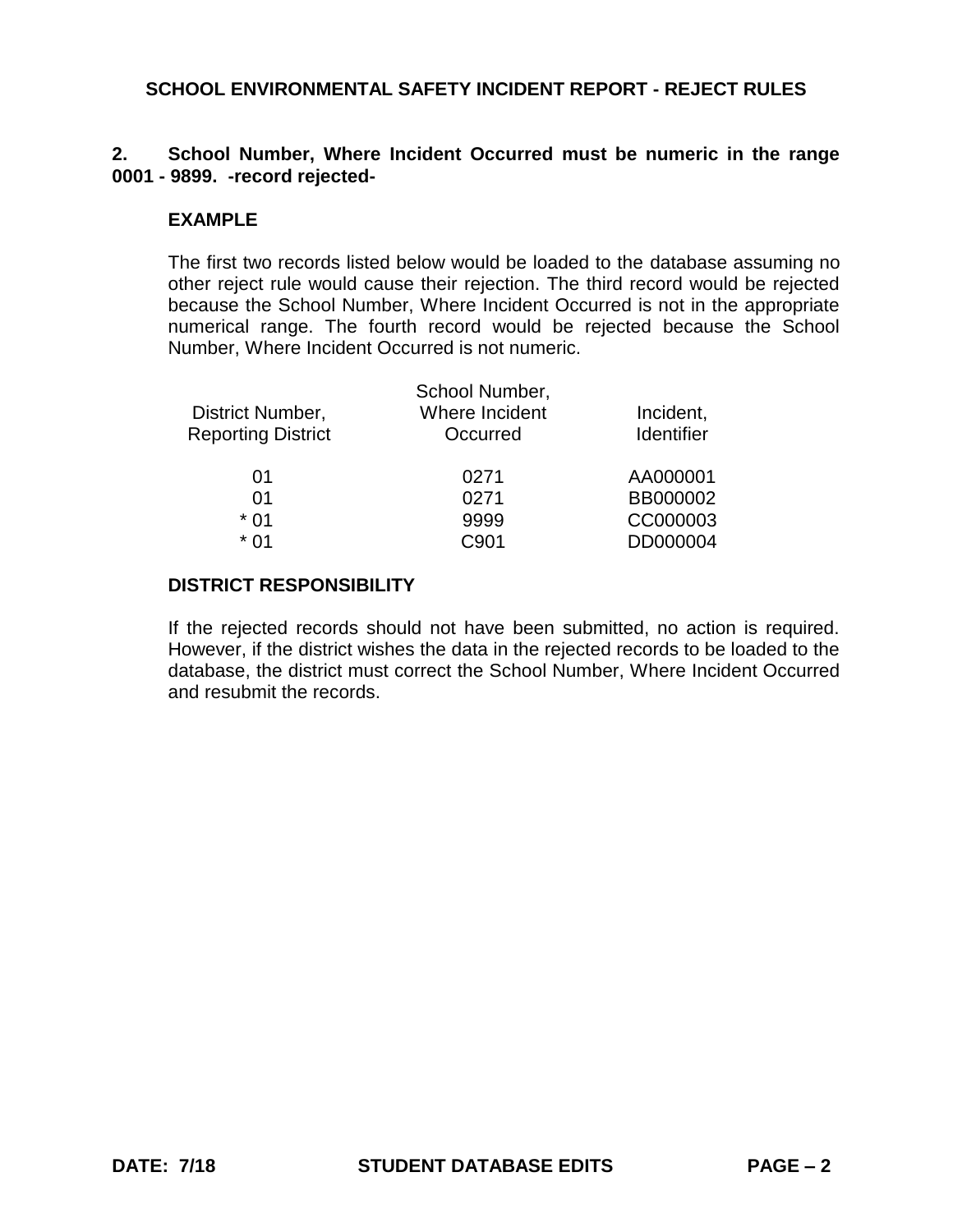# **3. School Number, Where Incident Occurred must exist on the Master School Identification File as a valid active school in the District Number, Reporting District. -record rejected-**

# **EXAMPLE**

The first two records listed below would be loaded to the database assuming no other reject rule would cause their rejection. The third record would be rejected because the School Number, Where Incident Occurred is not a valid active school number for this reporting district.

|                           | School Number, |            |
|---------------------------|----------------|------------|
| District Number,          | Where Incident | Incident,  |
| <b>Reporting District</b> | Occurred       | Identifier |
| 01                        | 0271           | 00000C61   |
| 01                        | 0271           | 00000AA2   |
| * በ1                      | 0062           | 00000C24   |

# **DISTRICT RESPONSIBILITY**

If the rejected record should not have been submitted, no action is required. However, if the district wishes the data in the rejected record to be loaded to the database, the district must correct the School Number, Where Incident Occurred and resubmit the record.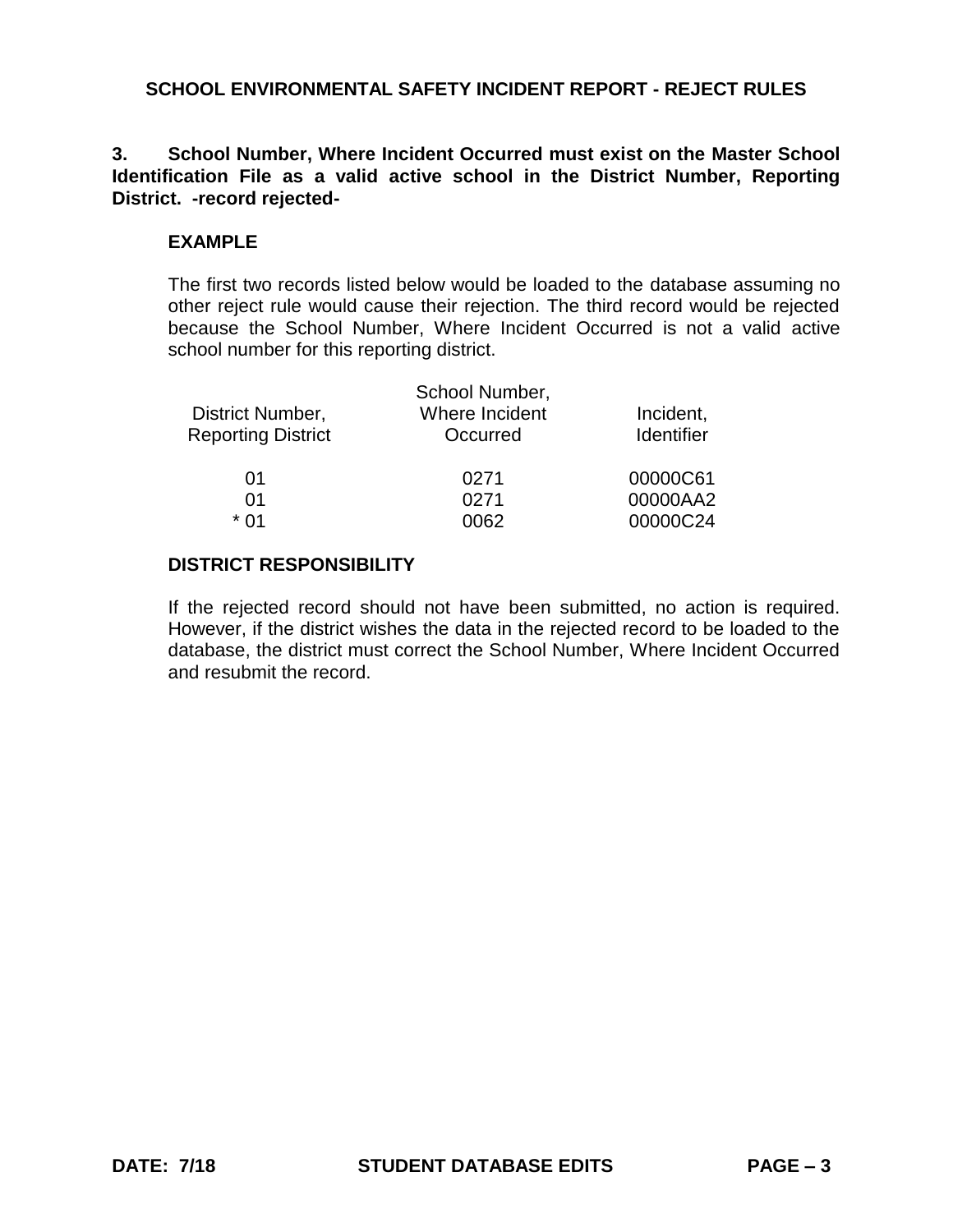## **4. Survey Period Code must be 2, 3 or 5 and must be correct for the submission specified by the district. -record rejected-**

## **EXAMPLE**

The survey period as specified in the transmission JCL or in statements for tape transmission is identified as Survey Period "5". However, records on the transmission have a Survey Period Code "2". All updates, adds or deletes with this inconsistency will be rejected.

## **DISTRICT RESPONSIBILITY**

The district must correct the Survey Period Code either on the records coming in or the transmission JCL and all records must be resubmitted.

## **5. School Year must be correct for the submission submitted by the District. -record rejected-**

### **EXAMPLE**

The School Year as specified in the transmission JCL or in statements for tape transmission is identified as the valid year for data submission. However, records on the transmission have the previous School Year coded. All updates, adds or deletes with this inconsistency will be rejected.

### **DISTRICT RESPONSIBILITY**

The district must correct the School Year either on the records coming in or the transmission JCL and all records must be resubmitted.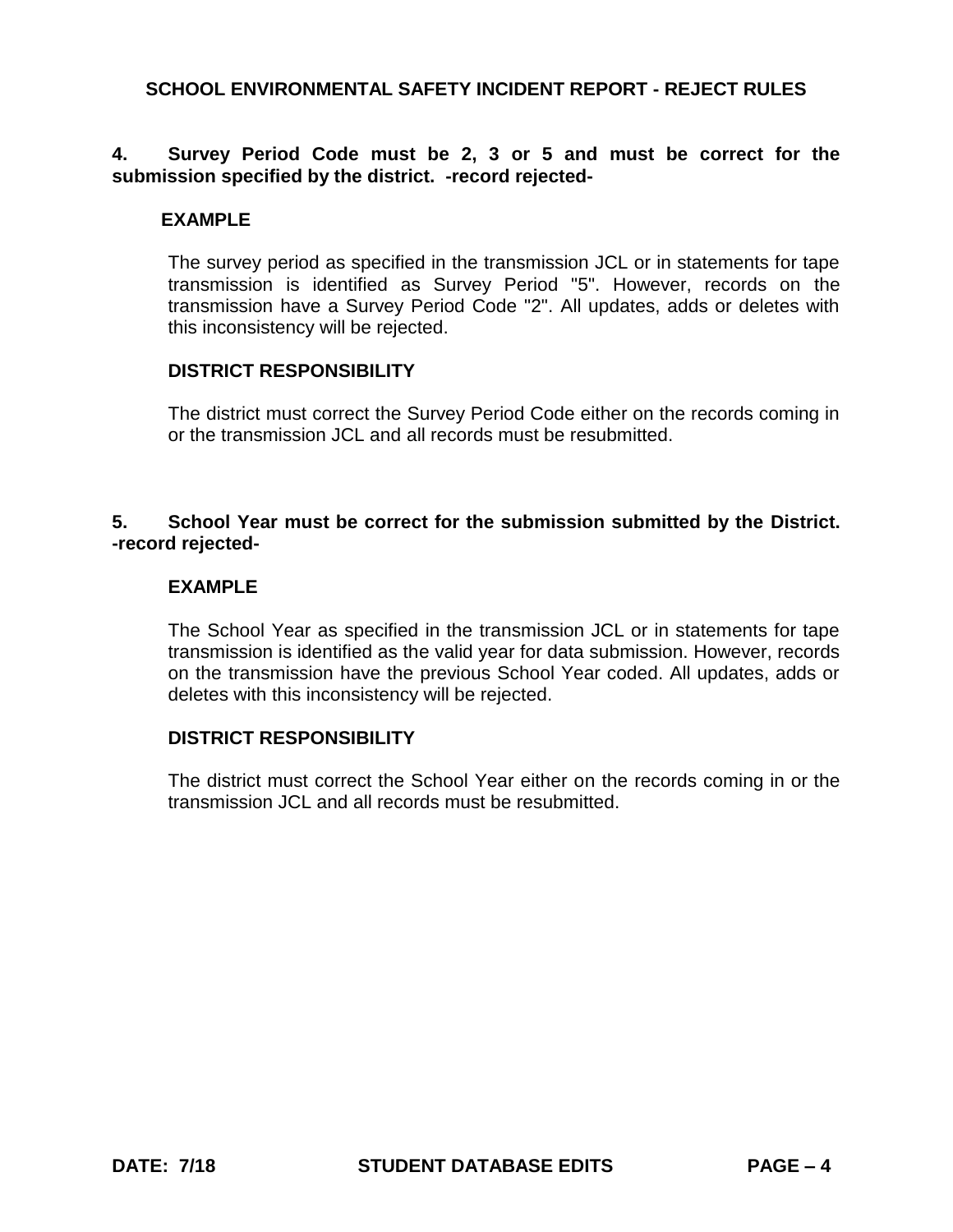## **6. Incident, Identifier must be alphanumeric, may not be zero, and must not contain blanks. -record rejected-**

## **EXAMPLE**

The first two records listed below would be loaded to the database assuming no other reject rule would cause their rejection. The third record would be rejected because Incident Identifier contains a blank.

| District Number,<br><b>Reporting District</b> | School Number,<br>Where Incident<br>Occurred | Incident,<br><b>Identifier</b> |
|-----------------------------------------------|----------------------------------------------|--------------------------------|
| 01                                            | 0271                                         | 00000062                       |
| 01                                            | 0271                                         | 00000016                       |
| * በ1                                          | 0271                                         | 000 C013                       |
|                                               |                                              |                                |

## **DISTRICT RESPONSIBILITY**

If the rejected record should not have been submitted, no action is required. However, if the district wishes the data in the rejected record to be loaded to the database, the district must correct Incident, Identifier and resubmit the record.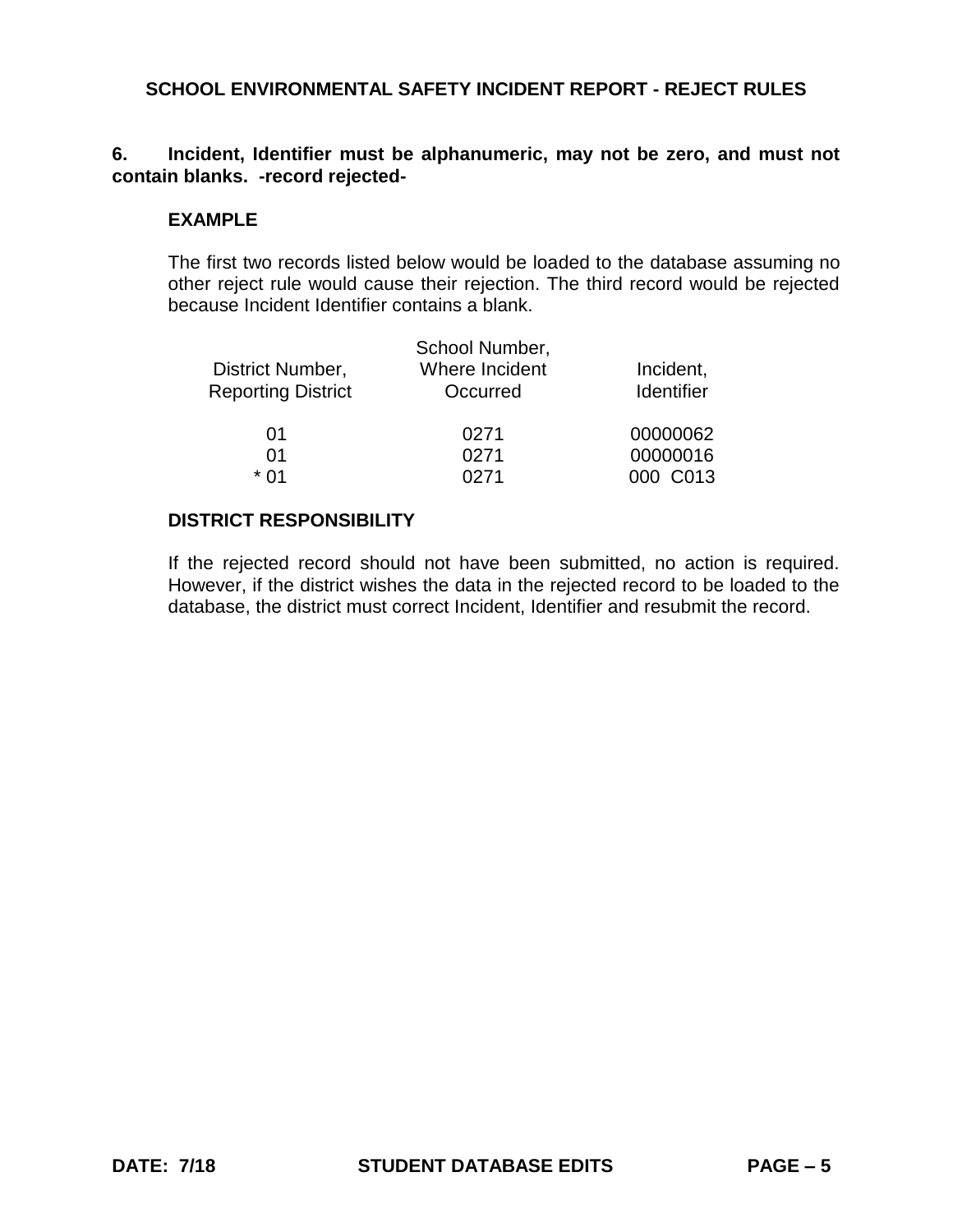# **7. Incident, Date must be numeric, must be a valid date, in the range of 07/01/\*\*\*\* to 08/31/\*\*\*\* and not greater than the last day of the survey period. -record rejected-**

# **EXAMPLE**

The first record listed below would be loaded to the database assuming no other reject rule would cause its rejection. The second record would be rejected because the Incident, Date is greater than the last day of the survey period. The third record would be rejected because Incident, Date is not a valid date.

| District Number,<br><b>Reporting District</b> | Survey<br>Period<br>code | School Number,<br>where Incident<br>Occurred | Incident,<br><b>Identifier</b> | Incident,<br>Date |
|-----------------------------------------------|--------------------------|----------------------------------------------|--------------------------------|-------------------|
| 01                                            | 03                       | 0271                                         | A0000001                       | $0122***$         |
| * 01                                          | 03                       | 0271                                         | X0000002                       | 0308****          |
| * 01                                          | 03                       | 0271                                         | D0000003                       | 0230****          |

\*\*\*\* = Valid year for data submission.

# **DISTRICT RESPONSIBILITY**

If the rejected records should not have been submitted, no action is required. However, if the district wishes the data in the rejected records to be loaded to the database, the district must correct the Incident, Date and resubmit the records.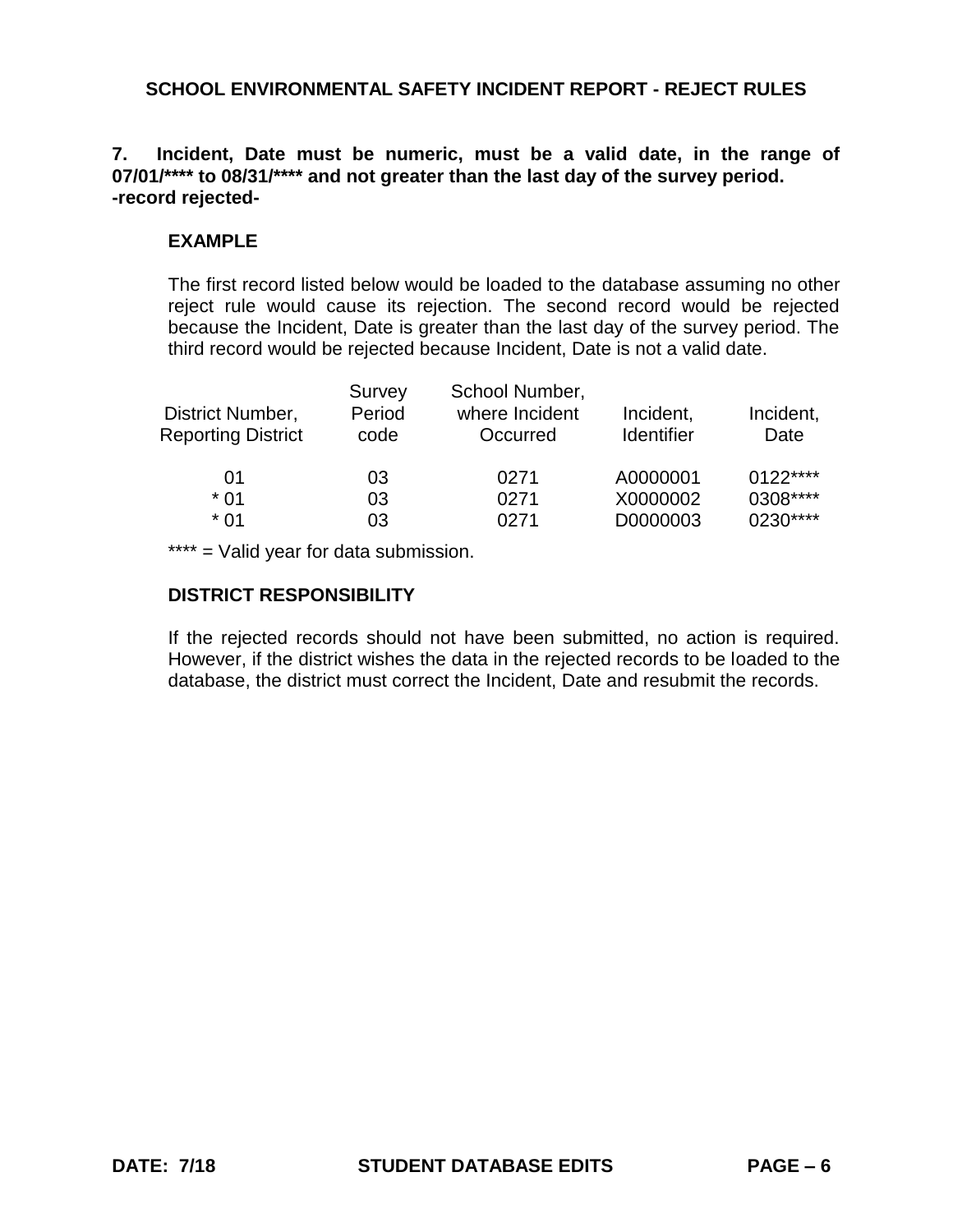## **8. Incident, Location must be 1, 2 or 3. -record rejected-**

## **EXAMPLE**

The first two records listed below would be loaded to the database assuming no other reject rule would cause their rejection. The third record would be rejected because Incident, Location is not a valid code.

|                           | School Number, |                   |           |
|---------------------------|----------------|-------------------|-----------|
| District Number,          | Where Incident | Incident,         | Incident, |
| <b>Reporting District</b> | Occurred       | <b>Identifier</b> | Location  |
| 48                        | 0931           | W0000001          | 1         |
| 48                        | 0931           | A0000002          | 2         |
| $*48$                     | 0931           | S0000003          | 5         |

#### **DISTRICT RESPONSIBILITY**

If the rejected record should not have been submitted, no action is required. However, if the district wishes the data in the rejected record to be loaded to the database, the district must correct the Incident, Location and resubmit the record.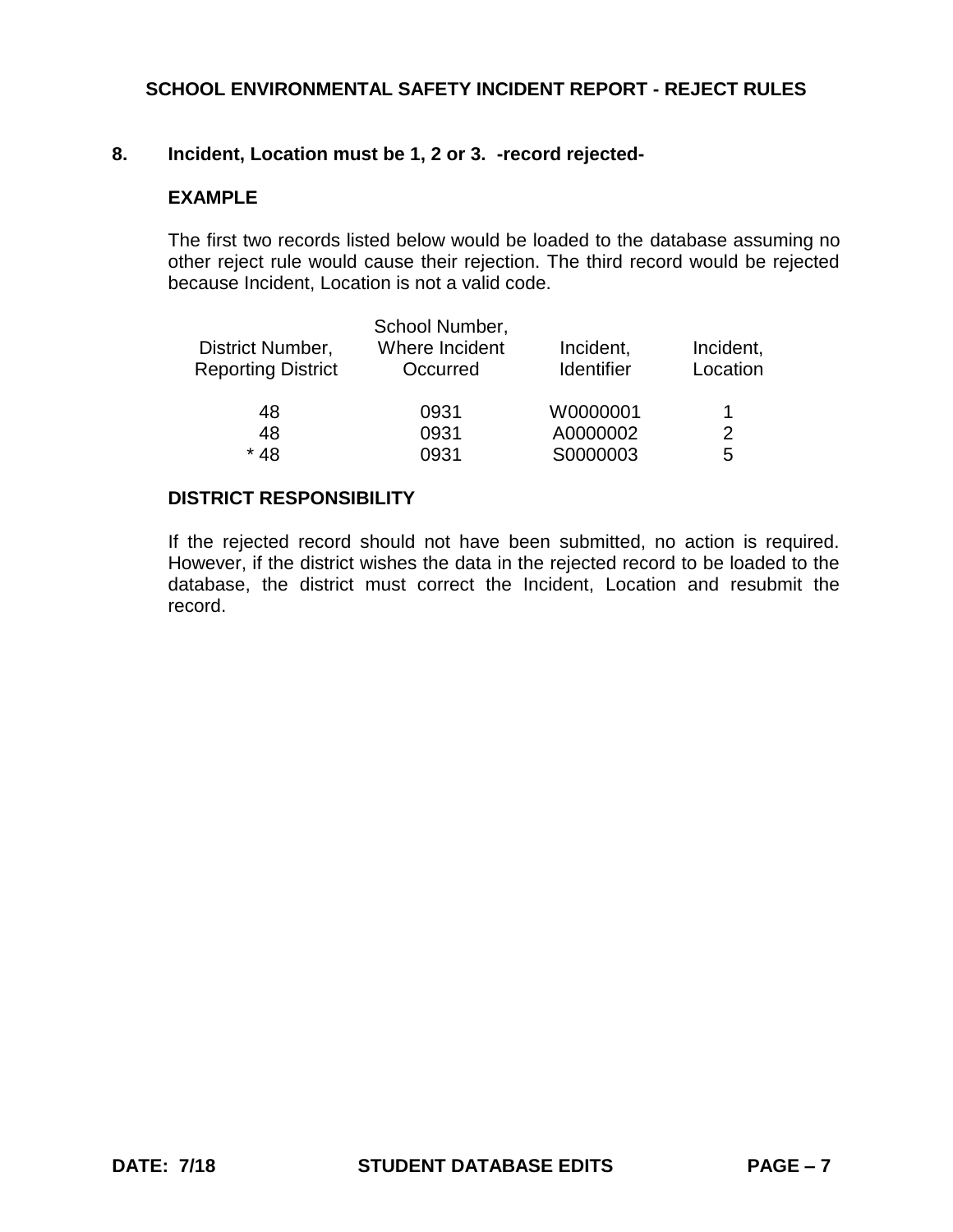## **9. Incident, Type must be a valid code as listed in Appendix P of the DOE Information Database Requirements: Volume 1--Automated Student Information System Manual. -record rejected-**

## **EXAMPLE**

The first two records listed below would be loaded to the database assuming no other reject rule would cause their rejection. The third record would be rejected because Incident, Type is not a valid code.

| District Number,<br>Reporting<br><b>District</b> | <b>School Number</b><br>Where Incident<br>Occurred | Incident,<br><b>Identifier</b> | Incident,<br><b>Type</b> | Incident,<br>Date |
|--------------------------------------------------|----------------------------------------------------|--------------------------------|--------------------------|-------------------|
| 13                                               | 6071                                               | C0000001                       | <b>ALC</b>               | $1211***$         |
| 13                                               | 6071                                               | A0000002                       | <b>ARS</b>               | 1005****          |
| $*13$                                            | 6071                                               | S0000003                       | <b>FRM</b>               | $1024***$         |

\*\*\*\* = Valid fiscal year for data submission.

## **DISTRICT RESPONSIBILITY**

If the rejected record should not have been submitted, no action is required. However, if the district wishes the data in the rejected record to be loaded to the database, the district must correct the Incident, Type and resubmit the record.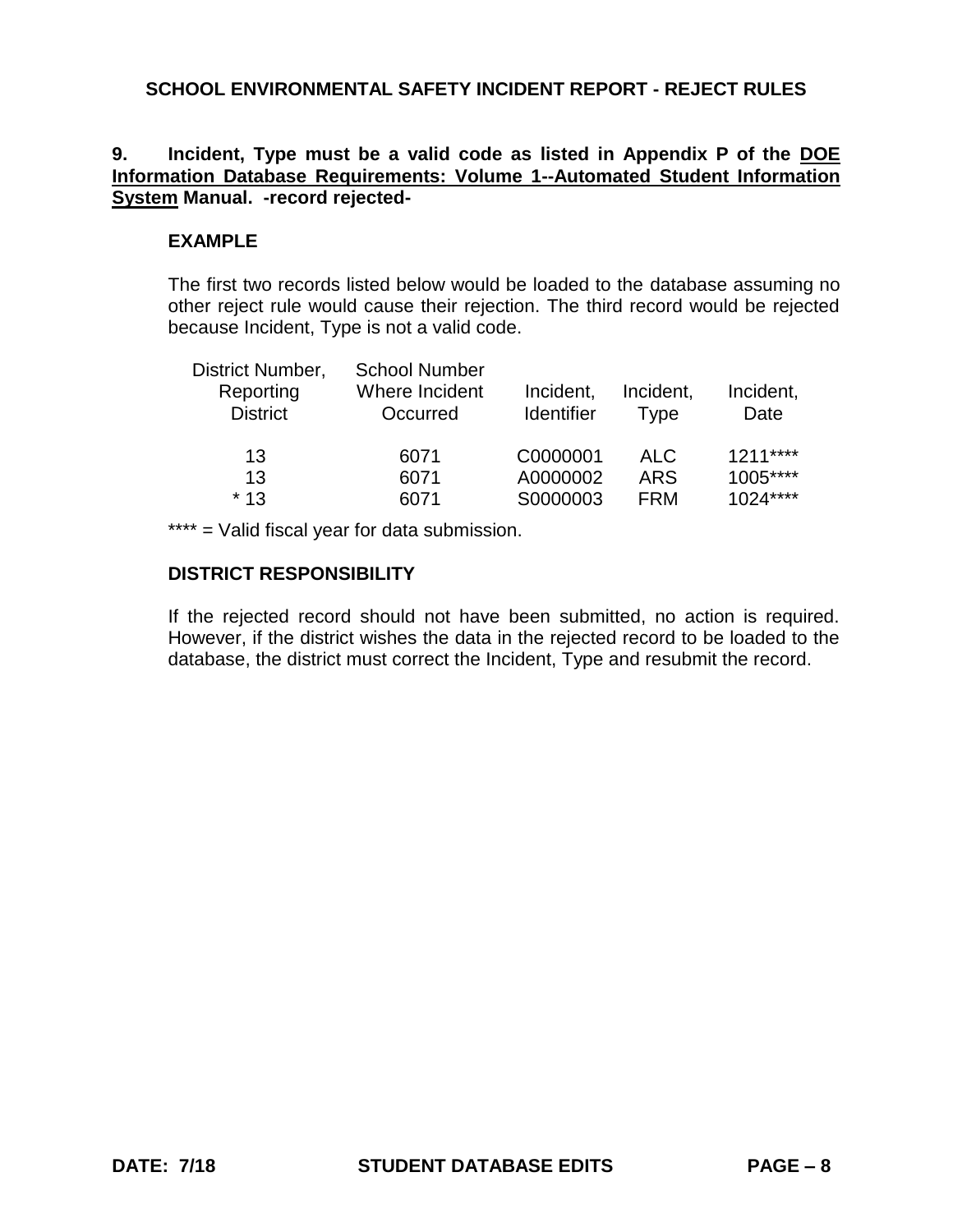### **10. Incident, Involvement Type code must be S, N, B, U or Z. -record rejected-**

### **EXAMPLE**

The first two records listed below would be loaded to the database assuming no other reject rule would cause their rejection. The third record would be rejected because the Incident, Involvement Type is not a valid code.

|                           | School Number, |                   | Incident,   |
|---------------------------|----------------|-------------------|-------------|
| District Number,          | Where Incident | Incident,         | Involvement |
| <b>Reporting District</b> | Occurred       | <b>Identifier</b> | Type        |
|                           |                |                   |             |
| 01                        | 0271           | H0000001          | S           |
| 01                        | 0271           | S0000002          | N           |
| * በ1                      | ∩クフ1           | W0000003          | м           |

#### **DISTRICT RESPONSIBILITY**

If the rejected record should not have been submitted, no action is required. However, if the district wishes the data in the rejected record to be loaded to the database, the district must correct the Incident, Involvement Type code and resubmit the record.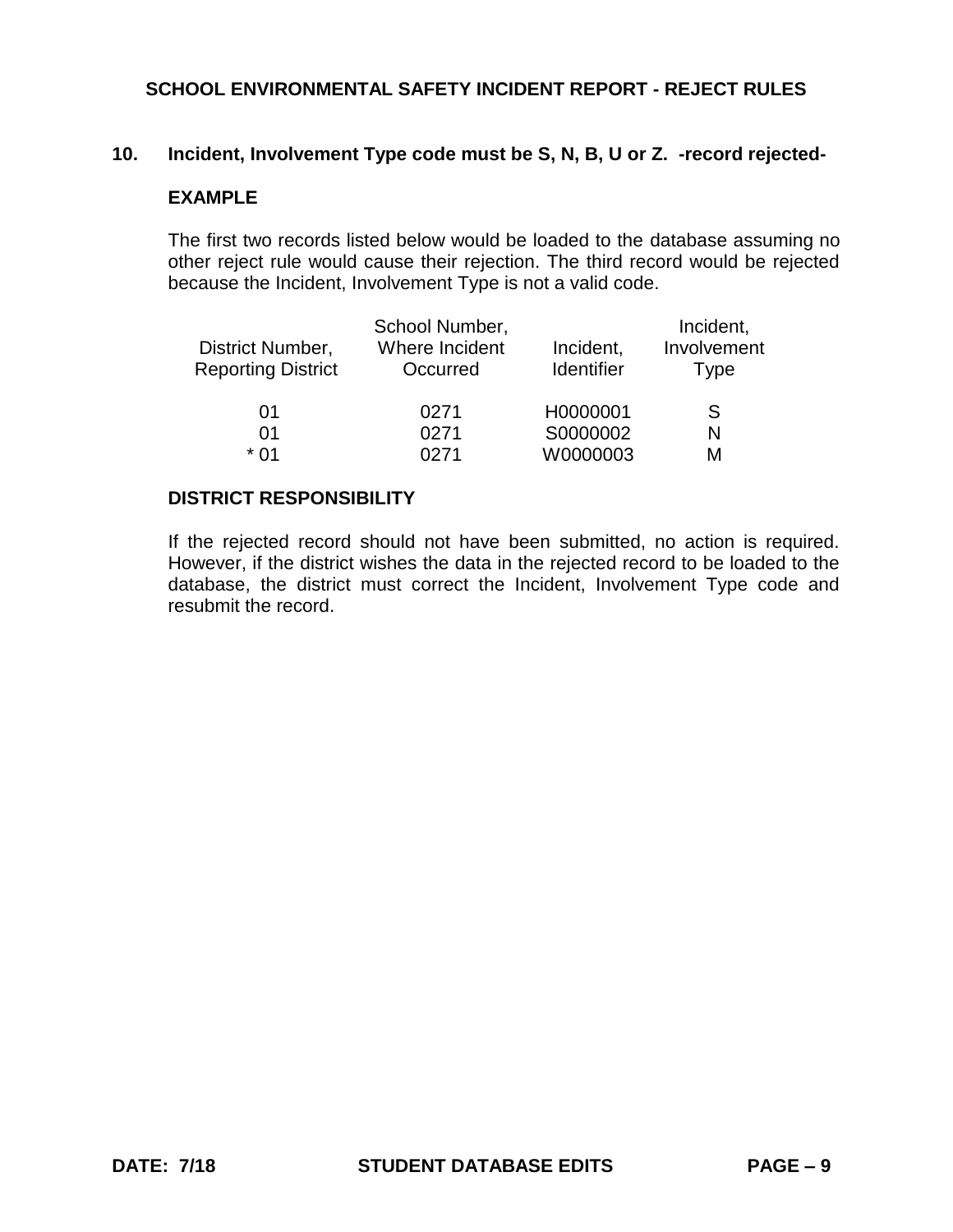# **11. Incident, Reported to Law Enforcement code must be Y or N. -record rejected-**

#### **EXAMPLE**

The first two records listed below would be loaded to the database assuming no other reject rule would cause their rejection. The third record would be rejected because the Incident, Reported to Law Enforcement code is not a valid code.

| District Number,<br><b>Reporting District</b> | School Number,<br>Where Incident<br>Occurred | Incident,<br>Identifier | Incident,<br>Reported to<br>Law<br>Enforcement |
|-----------------------------------------------|----------------------------------------------|-------------------------|------------------------------------------------|
| 01                                            | 0271                                         | VT000001                | Y                                              |
| 01                                            | 0271                                         | AR000002                | N                                              |
| * በ1                                          | በ271                                         | BE000003                | 7                                              |
|                                               |                                              |                         |                                                |

## **DISTRICT RESPONSIBILITY**

If the rejected record should not have been submitted, no action is required. However, if the district wishes the data in the rejected record to be loaded to the database, the district must correct the Incident, Reported to Law Enforcement code and resubmit the record.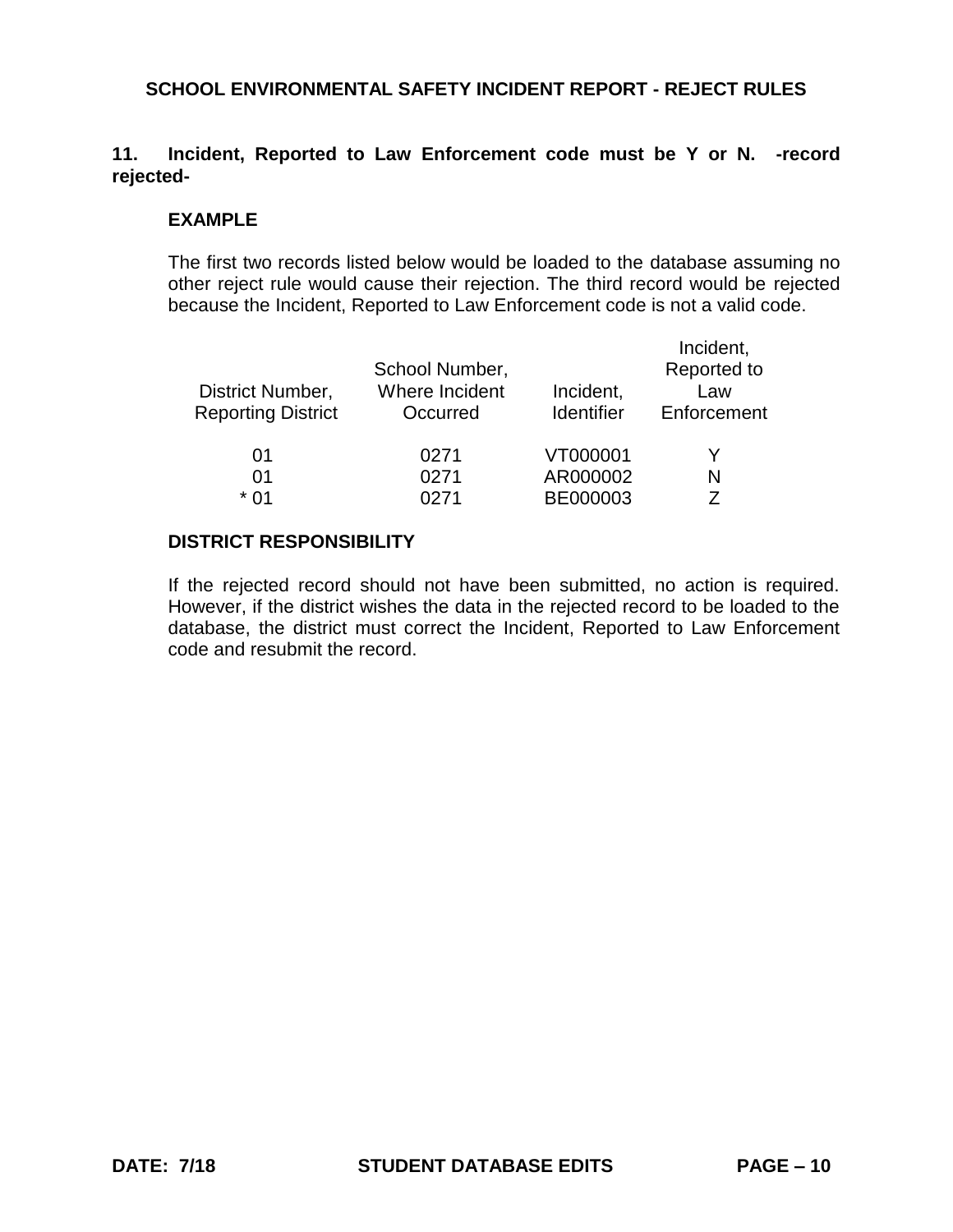## **12. Incident, Gang-Related code must be Y, N or Z. -record rejected-**

## **EXAMPLE**

The first two records listed below would be loaded to the database assuming no other reject rule would cause their rejection. The third record would be rejected because the Incident, Gang-Related code is not a valid code.

| District Number,<br><b>Reporting District</b> | School Number,<br>Where Incident<br>Occurred | Incident,<br>Identifier | Incident,<br>Gang-<br>Related |
|-----------------------------------------------|----------------------------------------------|-------------------------|-------------------------------|
| 01                                            | 0271                                         | AR000001                | Y                             |
| 01                                            | 0271                                         | FA000002                | N                             |
| * በ1                                          | በ271                                         | SH000003                | М                             |

#### **DISTRICT RESPONSIBILITY**

If the rejected record should not have been submitted, no action is required. However, if the district wishes the data in the rejected record to be loaded to the database, the district must correct the Incident, Gang-Related code and resubmit the record.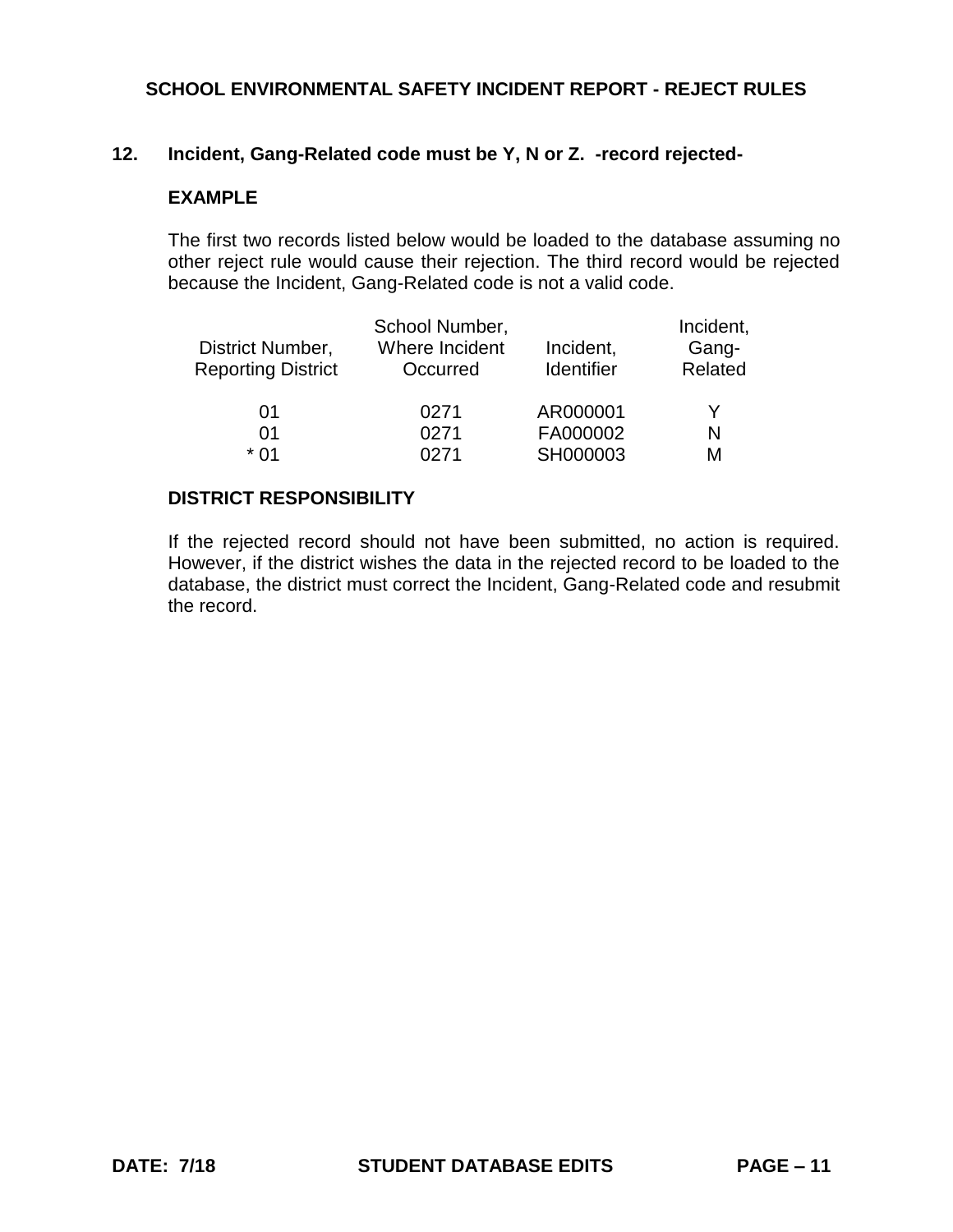### **13. Incident, Alcohol-Related code must be Y, N or Z. -record rejected-**

## **EXAMPLE**

The first two records listed below would be loaded to the database assuming no other reject rule would cause their rejection. The third record would be rejected because the Incident, Alcohol-Related code is not a valid code.

| District Number,          | School Number,<br>Where Incident | Incident,         | Incident,<br>Alcohol- |
|---------------------------|----------------------------------|-------------------|-----------------------|
| <b>Reporting District</b> | Occurred                         | <b>Identifier</b> | Related               |
| 01                        | 0271                             | 00000AS1          | Y                     |
| 01                        | 0271                             | 00000FA2          | N                     |
| * በ1                      | N271                             | 00000WP3          | М                     |

#### **DISTRICT RESPONSIBILITY**

If the rejected record should not have been submitted, no action is required. However, if the district wishes the data in the rejected record to be loaded to the database, the district must correct the Incident, Alcohol-Related code and resubmit the record.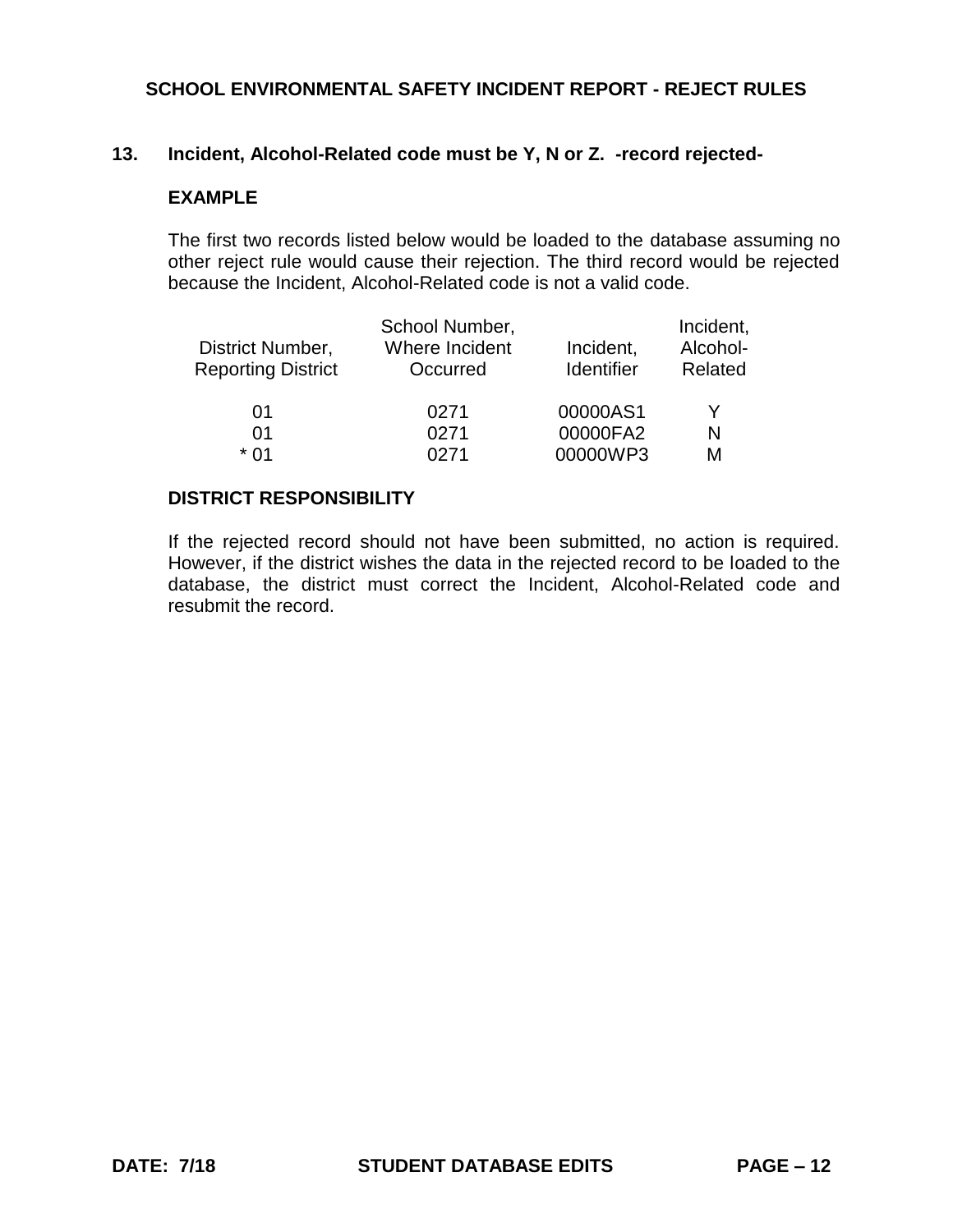## **14. Incident, Drug-Related code must be Y, N or Z. -record rejected-**

## **EXAMPLE**

The first two records listed below would be loaded to the database assuming no other reject rule would cause their rejection. The third record would be rejected because the Incident, Drug-Related code is not a valid code.

| District Number,<br><b>Reporting District</b> | School Number,<br>Where Incident<br>Occurred | Incident,<br><b>Identifier</b> | Incident,<br>Drug-<br>Related |
|-----------------------------------------------|----------------------------------------------|--------------------------------|-------------------------------|
| 01                                            | 0271                                         | 00000S61                       | Y                             |
| 01                                            | 0271                                         | 0000SA42                       | N                             |
| * በ1                                          | 0271                                         | 00000BA3                       | M                             |

### **DISTRICT RESPONSIBILITY**

If the rejected record should not have been submitted, no action is required. However, if the district wishes the data in the rejected record to be loaded to the database, the district must correct the Incident, Drug-Related code and resubmit the record.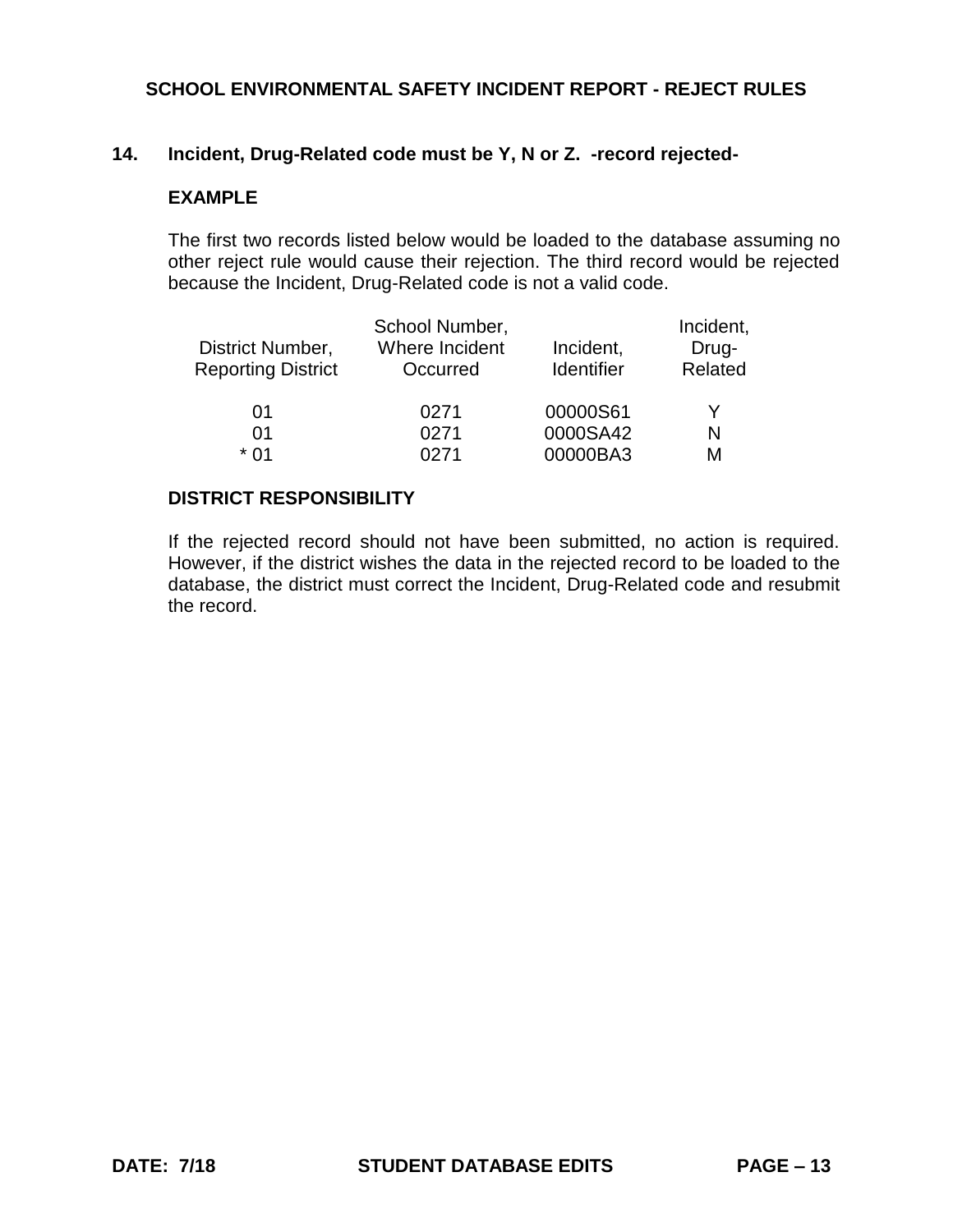### **15. Incident, Hate Crime-Related code must be Y, N or Z. -record rejected-**

## **EXAMPLE**

The first two records listed below would be loaded to the database assuming no other reject rule would cause their rejection. The third record would be rejected because the Incident, Hate Crime-Related code is not a valid code.

| District Number,<br><b>Reporting District</b> | School Number,<br>Where Incident<br>Occurred | Incident,<br><b>Identifier</b> | Incident,<br><b>Hate Crime-</b><br>Related |  |
|-----------------------------------------------|----------------------------------------------|--------------------------------|--------------------------------------------|--|
| 01                                            | 0271                                         | DO000001                       |                                            |  |
| 01                                            | 0271                                         | SB000002                       | N                                          |  |
| * በ1                                          | <b>N271</b>                                  | WP000003                       | М                                          |  |

#### **DISTRICT RESPONSIBILITY**

If the rejected record should not have been submitted, no action is required. However, if the district wishes the data in the rejected record to be loaded to the database, the district must correct the Incident, Hate Crime-Related code and resubmit the record.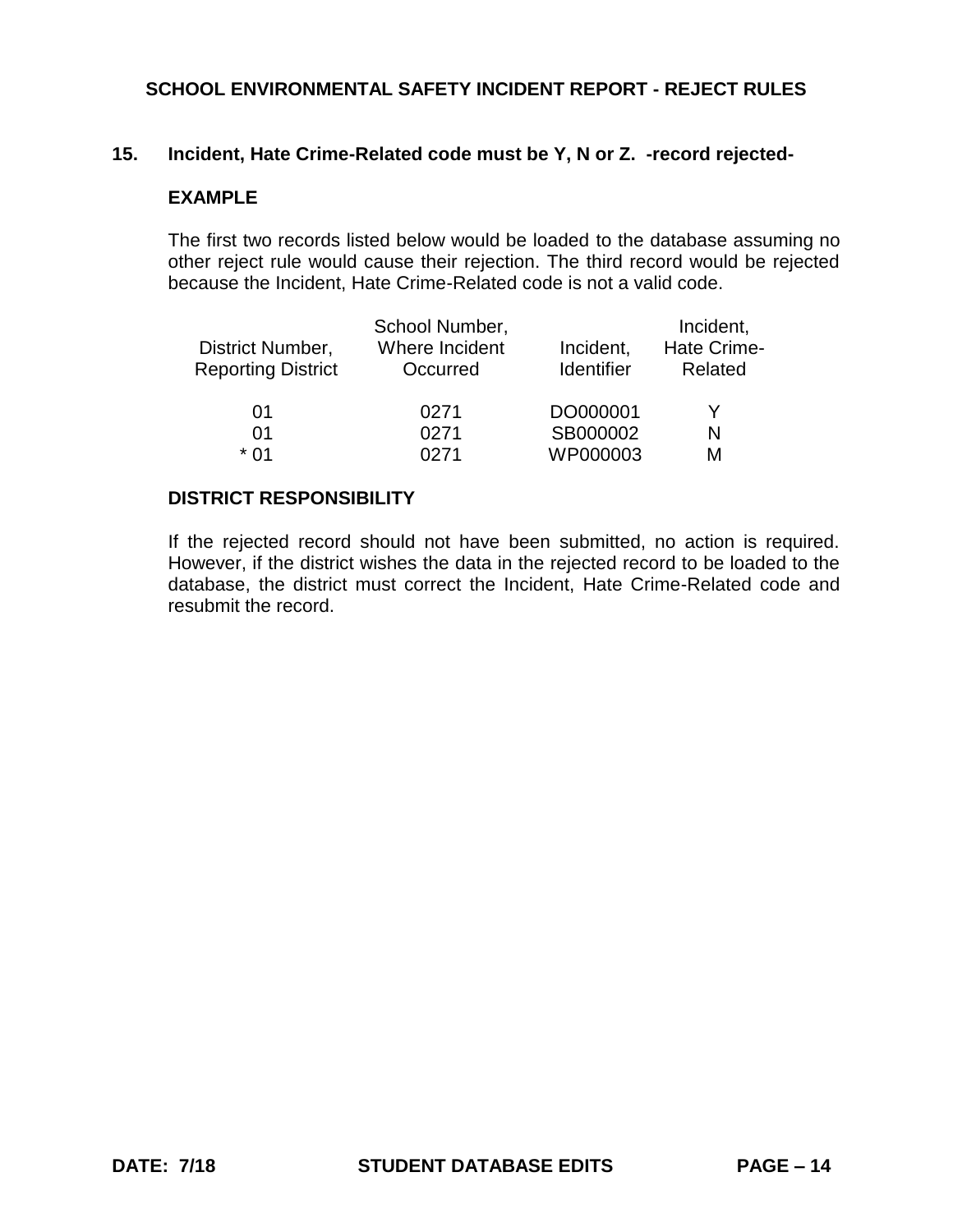#### **16. Incident, Weapon-Related code must be 1, 2, 3, 4, N or Z. -record rejected-**

### **EXAMPLE**

The first two records listed below would be loaded to the database assuming no other reject rule would cause their rejection. The third record would be rejected because the Incident, Weapon-Related code is not a valid code.

|                           | School Number, |            | Incident, |
|---------------------------|----------------|------------|-----------|
| District Number,          | Where Incident | Incident,  | Weapon-   |
| <b>Reporting District</b> | Occurred       | Identifier | Related   |
|                           |                |            |           |
| 01                        | 0271           | FA000001   | 2         |
| 01                        | 0271           | DC000002   | N         |
| * በ1                      | N271           | DC000003   | М         |

#### **DISTRICT RESPONSIBILITY**

If the rejected record should not have been submitted, no action is required. However, if the district wishes the data in the rejected record to be loaded to the database, the district must correct the Incident, Weapon-Related code and resubmit the record.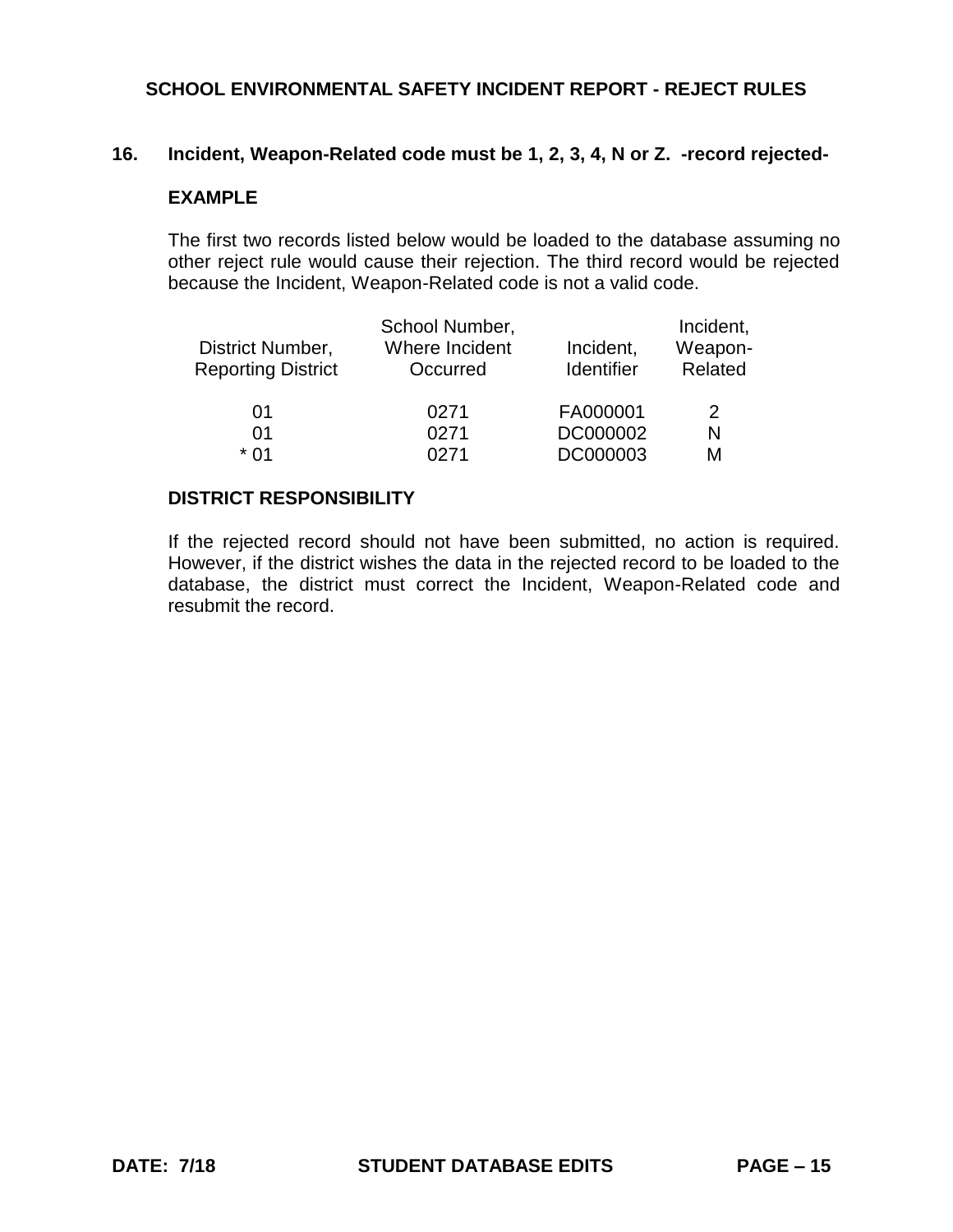# **17. Weapon, Description code must be F, H, K, M, O, R, U, or Z. -record rejected-**

### **EXAMPLE**

The first two records listed below would be loaded to the database assuming no other reject rule would cause their rejection. The third record would be rejected because the Weapon, Description code is not a valid code.

| District Number,<br><b>Reporting District</b> | School Number,<br>Where Incident<br>Occurred | Incident,<br>Identifier | Weapon,<br>Description |  |
|-----------------------------------------------|----------------------------------------------|-------------------------|------------------------|--|
| 01                                            | 0271                                         | 00000AR1                | н.                     |  |
| 01                                            | 0271                                         | 00000BT2                |                        |  |
| * በ1                                          | 0271                                         | 00000SB3                | G                      |  |

### **DISTRICT RESPONSIBILITY**

If the rejected record should not have been submitted, no action is required. However, if the district wishes the data in the rejected record to be loaded to the database, the district must correct the Weapon, Description code and resubmit the record.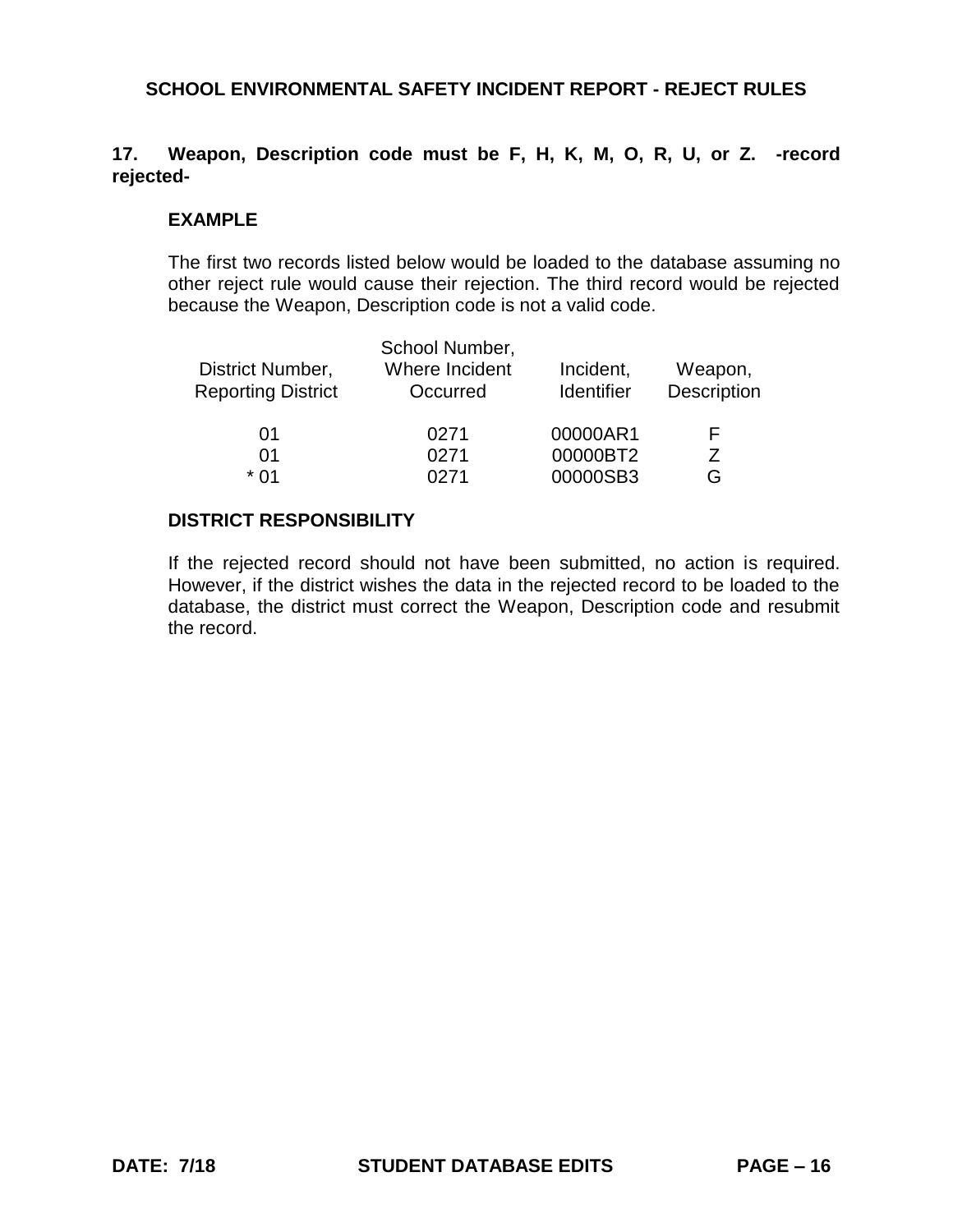# **18. Incident, Context code must be 1, 2 or 3. -record rejected-**

## **EXAMPLE**

The first two records listed below would be loaded to the database assuming no other reject rule would cause their rejection. The third record would be rejected because the Incident, Context code is not a valid code.

|                           | School Number, |                   |           |
|---------------------------|----------------|-------------------|-----------|
| District Number,          | Where Incident | Incident,         | Incident, |
| <b>Reporting District</b> | Occurred       | <b>Identifier</b> | Context   |
|                           |                |                   |           |
| 01                        | 0271           | VT000001          | 2         |
| 01                        | 0271           | VA000002          | 1         |
| * በ1                      | በ271           | BE000003          |           |

### **DISTRICT RESPONSIBILITY**

If the rejected record should not have been submitted, no action is required. However, if the district wishes the data in the rejected record to be loaded to the database, the district must correct the Incident, Context code and resubmit the record.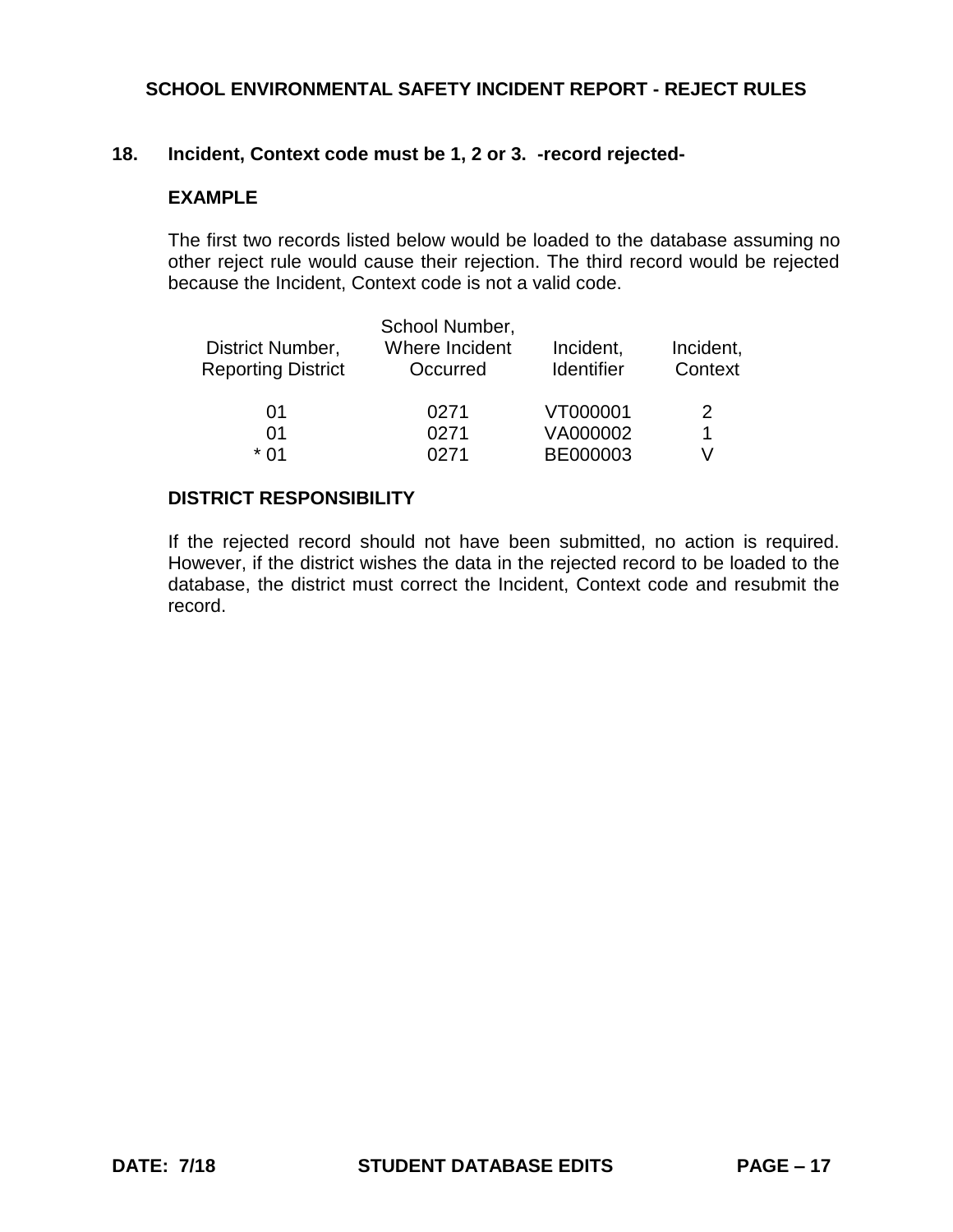**19. If Incident, Weapon-Related code is 1 or 2, then Weapon, Description code must be K, O, or U. If Incident, Weapon-Related Code is 3 or 4, then Weapon, Description code must be F, H, M, or R. -record rejected-**

## **EXAMPLE**

The first two records listed below would be loaded to the database assuming no other reject rule would cause their rejection. The third record would be rejected because the Incident, Weapon-Related code is 2 and Weapon, Description is not one of the codes K, O, or U.

| <b>District</b><br>Number,<br>Reporting<br><b>District</b> | School<br>Number,<br>Where Incident<br>Occurred | Incident,<br><b>Identifier</b> | Incident,<br>Weapon-<br>Related | Weapon,<br>Description |
|------------------------------------------------------------|-------------------------------------------------|--------------------------------|---------------------------------|------------------------|
| 01                                                         | 0271                                            | AS000001                       |                                 | K                      |
| 01                                                         | 0271                                            | DO000002                       | 2                               | K                      |
| $*01$                                                      | 0271                                            | SH000003                       | 2                               | F                      |

### **DISTRICT RESPONSIBILITY**

If the rejected record should not have been submitted, no action is required. However, if the district wishes the data in the rejected record to be loaded to the database, the district must correct the relationship between Incident, Weapon-Related code and Weapon, Description and resubmit the record.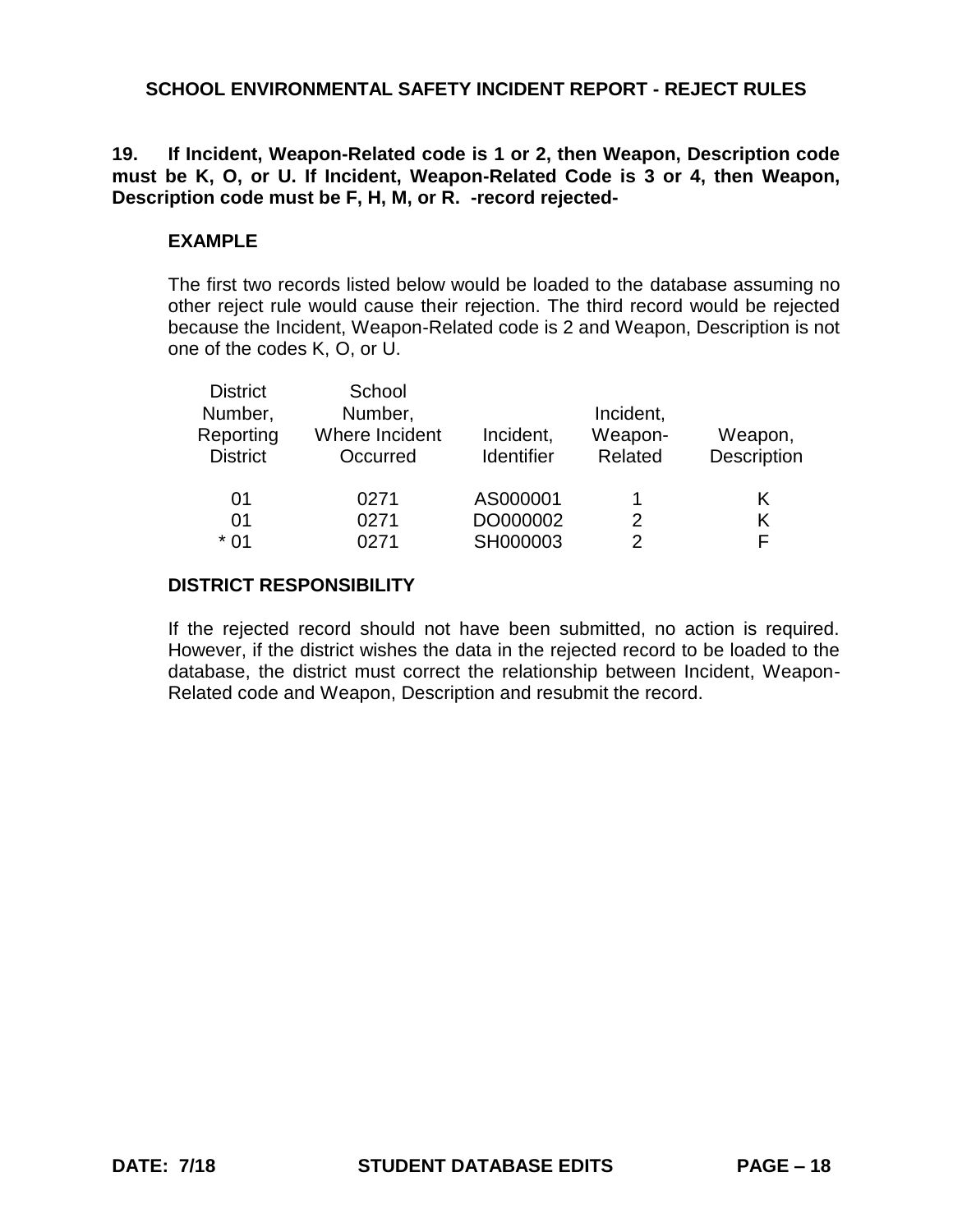# **1A. Incident, Hazing-Related code must be Y, N or Z. -record rejected-**

### **EXAMPLE**

The first two records listed below would be loaded to the database assuming no other reject rule would cause their rejection. The third record would be rejected because the Incident, Hazing-Related code is not a valid code.

|                           | School Number, |            | Incident, |
|---------------------------|----------------|------------|-----------|
| District Number,          | Where Incident | Incident,  | Hazing-   |
| <b>Reporting District</b> | Occurred       | Identifier | Related   |
|                           |                |            |           |
| 01                        | 0271           | 00000AS1   | Y         |
| 01                        | 0271           | 00000FA2   | N         |
| * በ1                      | በ271           | 00000WP3   | М         |

#### **DISTRICT RESPONSIBILITY**

If the rejected record should not have been submitted, no action is required. However, if the district wishes the data in the rejected record to be loaded to the database, the district must correct the Incident, Hazing-Related code and resubmit the record.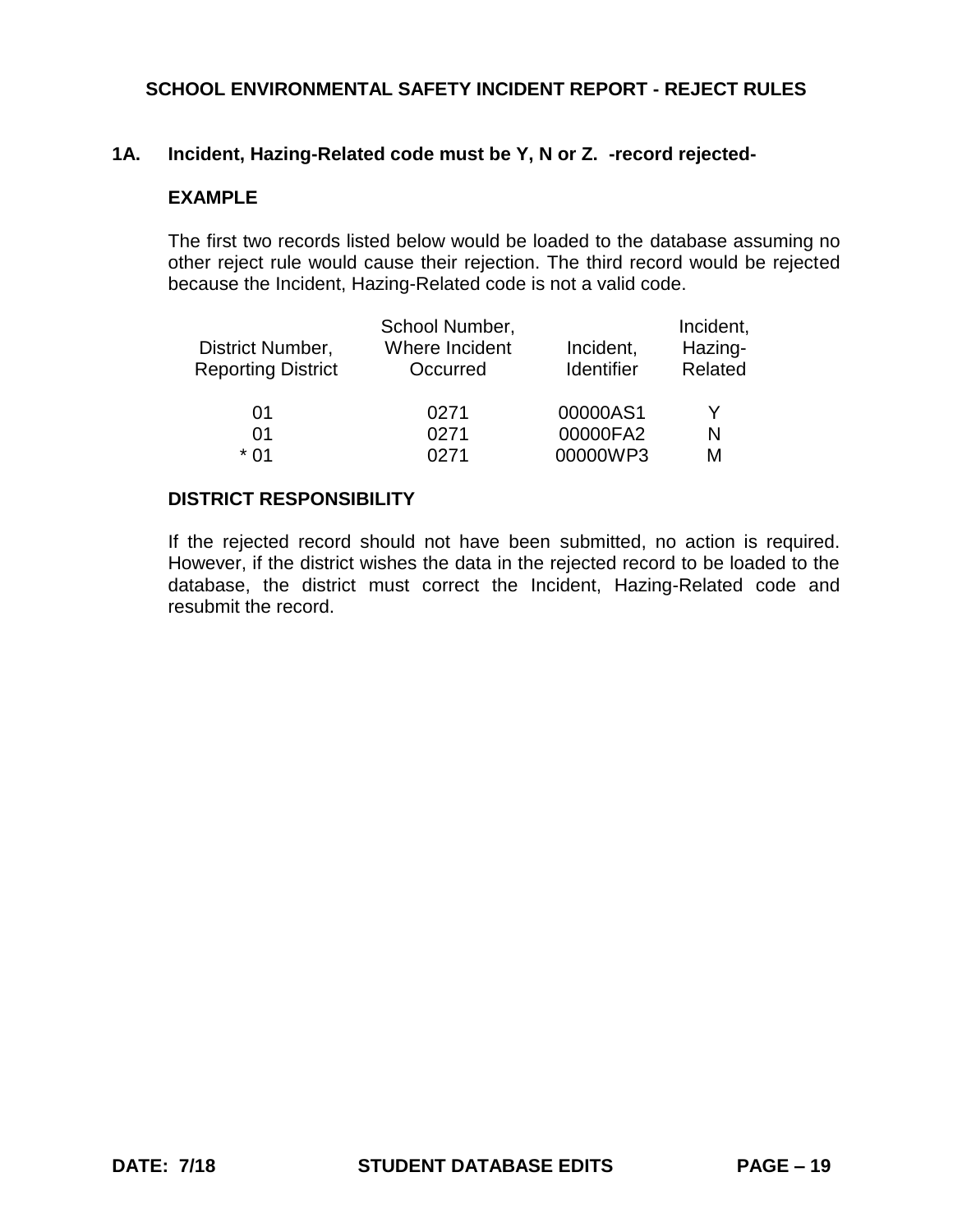## **1B. If Incident, Type code is HAZ, then Incident, Hazing-Related code must be Y. -record rejected-**

## **EXAMPLE**

The first two records listed below would be loaded to the database assuming no other reject rule would cause their rejection. The third record would be rejected because the Incident, Type is HAZ and Incident, Hazing-Related is not coded Y.

| <b>District</b><br>Number,<br>Reporting<br><b>District</b> | School<br>Number,<br>Where Incident<br>Occurred | Incident,<br><b>Identifier</b> | Incident,<br><b>Type</b> | Incident,<br>Alcohol-<br>Related |
|------------------------------------------------------------|-------------------------------------------------|--------------------------------|--------------------------|----------------------------------|
| 01                                                         | 0271                                            | AS000001                       | <b>HAZ</b>               |                                  |
| 01                                                         | 0271                                            | DO000002                       | <b>HAZ</b>               | Y                                |
| $*01$                                                      | 0271                                            | SH000003                       | <b>HAZ</b>               | N                                |
|                                                            |                                                 |                                |                          |                                  |

## **DISTRICT RESPONSIBILITY**

If the rejected record should not have been submitted, no action is required. However, if the district wishes the data in the rejected record to be loaded to the database, the district must correct the relationship between Incident, Type and Incident, Hazing-Related and resubmit the record.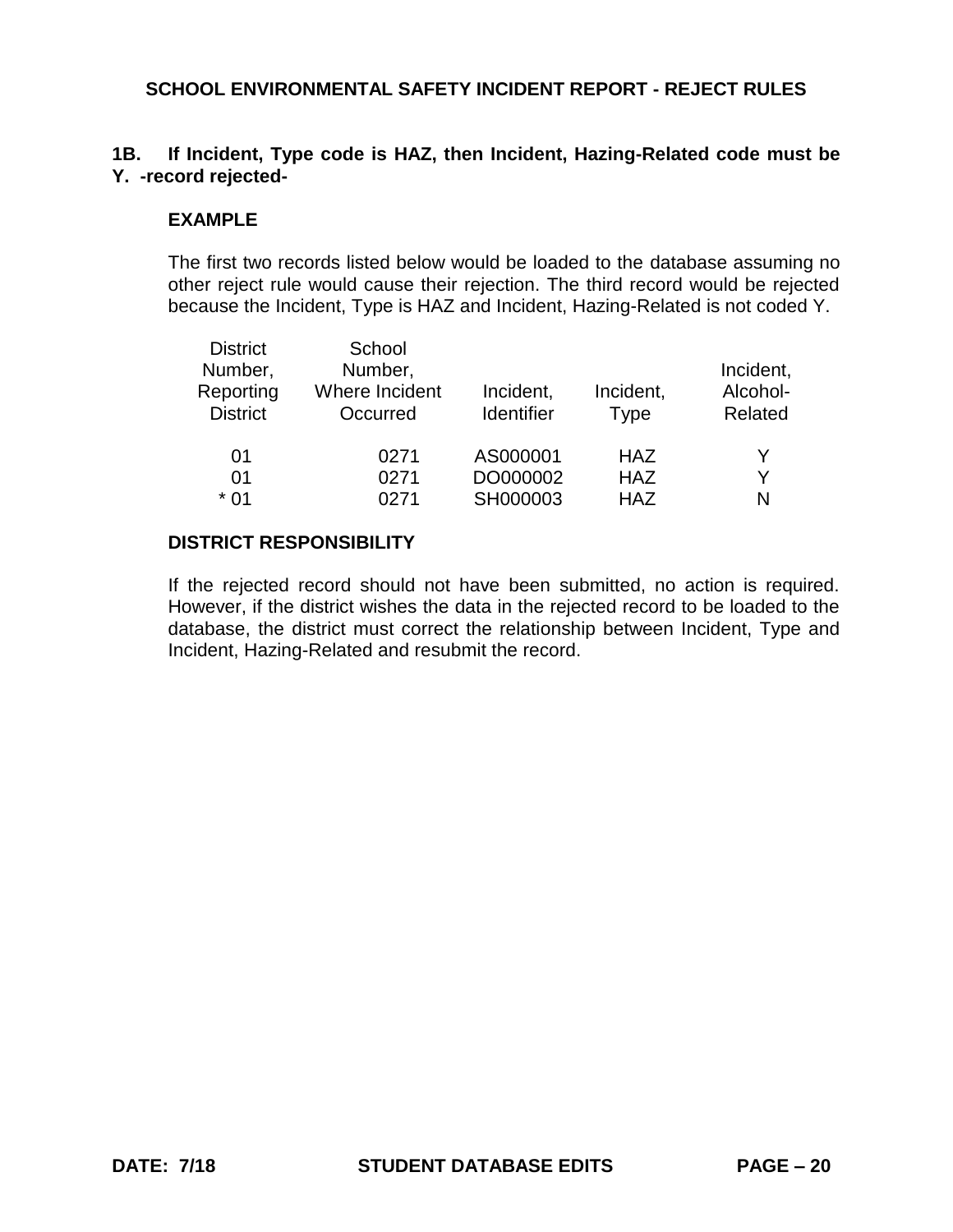## **1C. If Incident, Type code is equal to HOM, then Victims of Homicide code must not be all Zs. If Incident, Type code is not equal to HOM, then Victims of Homicide code must be all Zs. -record rejected-**

## **EXAMPLE**

The first record listed below would be loaded to the database assuming no other reject rule would cause its rejection. The second record would be rejected because the Incident, Type is HOM and Victims of Homicide code is all Zs.

| <b>District</b><br>Number,<br>Reporting<br><b>District</b> | School<br>Number,<br>Where Incident<br>Occurred | Incident,<br><b>Identifier</b> | Incident,<br>Type | Victims<br>Ωf<br>Homicide |
|------------------------------------------------------------|-------------------------------------------------|--------------------------------|-------------------|---------------------------|
| 01                                                         | 0271                                            | AS000001                       | <b>HOM</b>        | F777                      |
| * 01                                                       | 0271                                            | SH000003                       | <b>HOM</b>        | 7777                      |

# **DISTRICT RESPONSIBILITY**

If the rejected record should not have been submitted, no action is required. However, if the district wishes the data in the rejected record to be loaded to the database, the district must correct the relationship between Incident, Type and Victims of Homicide code and resubmit the record.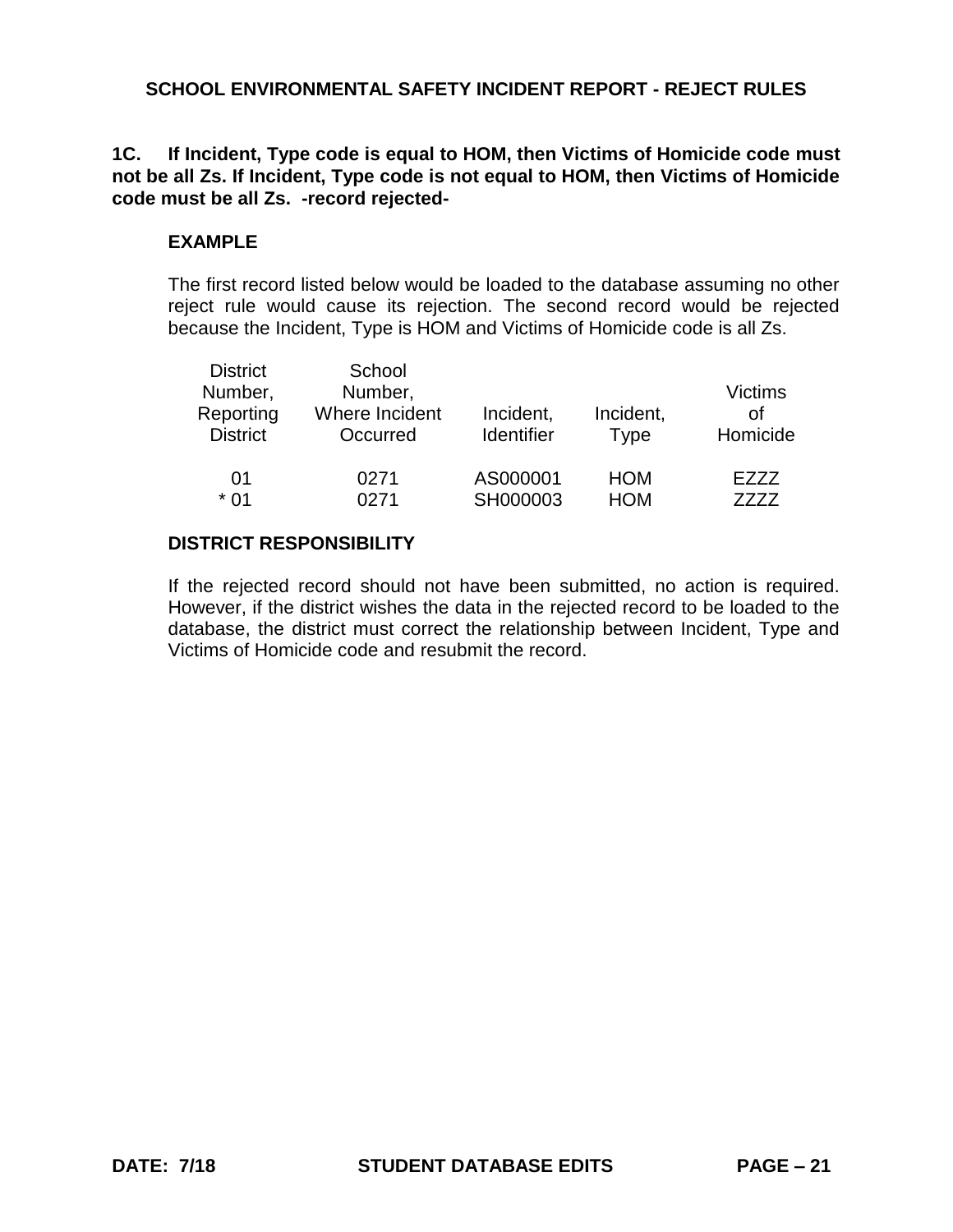**20. The Transaction Code must be A, C or D. For the original transmission, only A is valid. For subsequent batch/update submissions, if A is specified then the record must not already exist on the database; if C or D is specified then the record must exist on the database. -record rejected-**

## **EXAMPLE**

For all original transmissions, the Transaction Code must be "A". An original transaction is the first submission of a record during a survey period. After original transmission of records, changes to the record for elements other than the key elements must be done with a "C" as the Transaction Code. To delete a record, the Transaction Code must be a "D". To change key elements in a batch transaction, the records must FIRST be deleted with a "D" and then added with an "A". Records with an incorrect Transaction Code would be rejected.

## **DISTRICT RESPONSIBILITY**

If the rejected records should not have been submitted, no action is required. However, if the district wishes the data in the rejected records to be loaded to the database, the district must correct the Transaction Code and resubmit the records.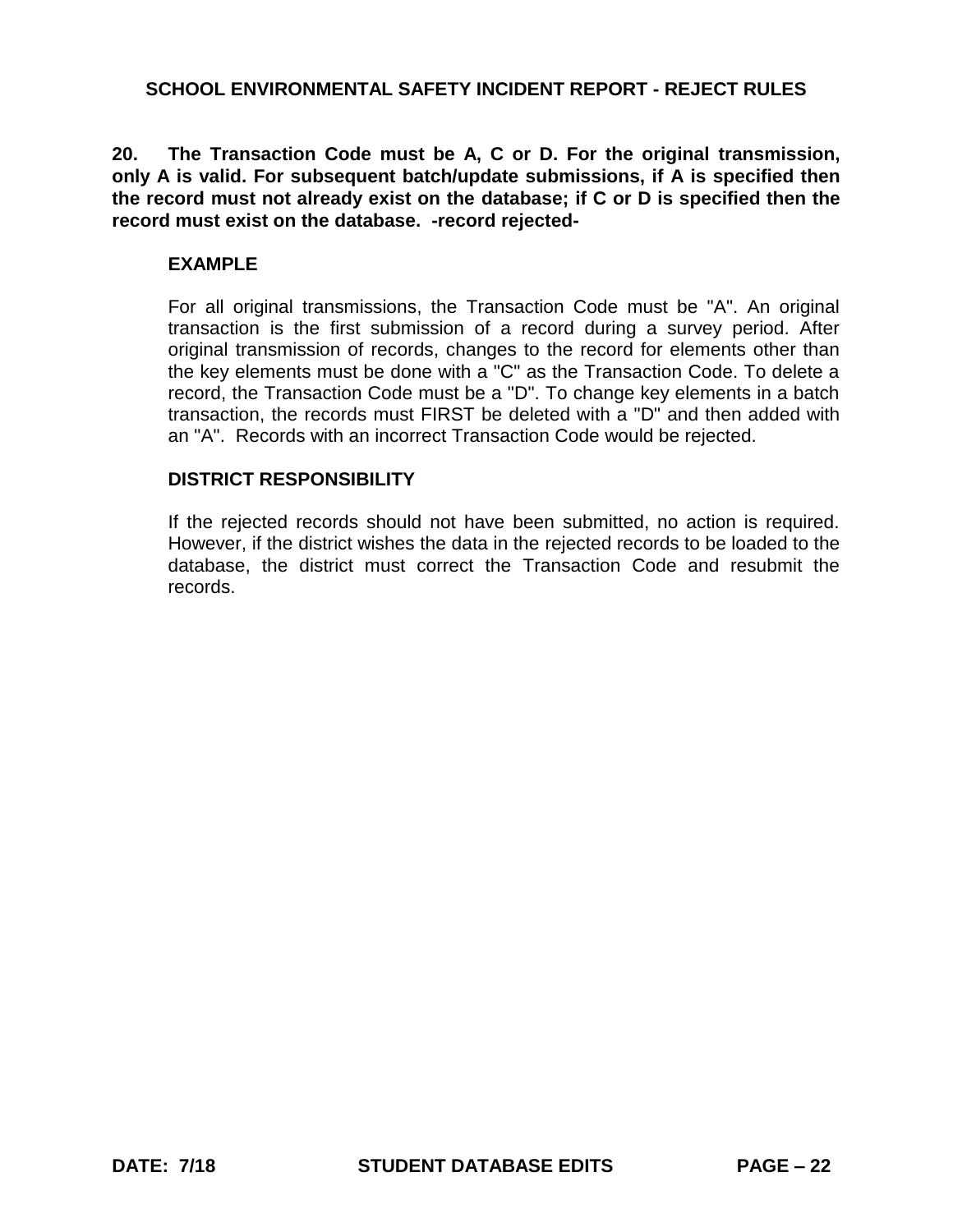**21. Each School Environmental Safety Incident Report record must be unique based on District Number, Reporting District; School Number, Where Incident Occurred; Survey Period Code; School Year; and Incident, Identifier. -first record accepted, all other duplicate records rejected-**

# **EXAMPLE**

The first, second, third and fourth records listed below would be loaded to the database assuming no other reject rule would cause their rejection. The fifth record would be rejected because it is a duplicate of the second record.

| <b>District</b><br>Number, | School<br>Number,<br>Where | Survey |                    |                   |
|----------------------------|----------------------------|--------|--------------------|-------------------|
| Reporting                  | Incident                   | Period |                    | Incident,         |
| <b>District</b>            | Occurred                   | Code   | <b>School Year</b> | <b>Identifier</b> |
| 29                         | 2841                       | 5      | ****               | 00000001          |
| 29                         | 2841                       | 5      | ****               | 00000002          |
| 29                         | 2841                       | 5      | ****               | 00000003          |
| 29                         | 2841                       | 5      | ****               | 00000004          |
| $*29$                      | 2841                       | 5      | ****               | 00000002          |
|                            |                            |        |                    |                   |

\*\*\*\* = Valid fiscal year for data submission.

## **DISTRICT RESPONSIBILITY**

If the record that was accepted and loaded to the database is the correct one, no action is required. However, if the district wishes the data in the rejected record to be loaded to the database, the district must delete any invalid records, correct the rejected record if necessary, and resubmit the corrected record.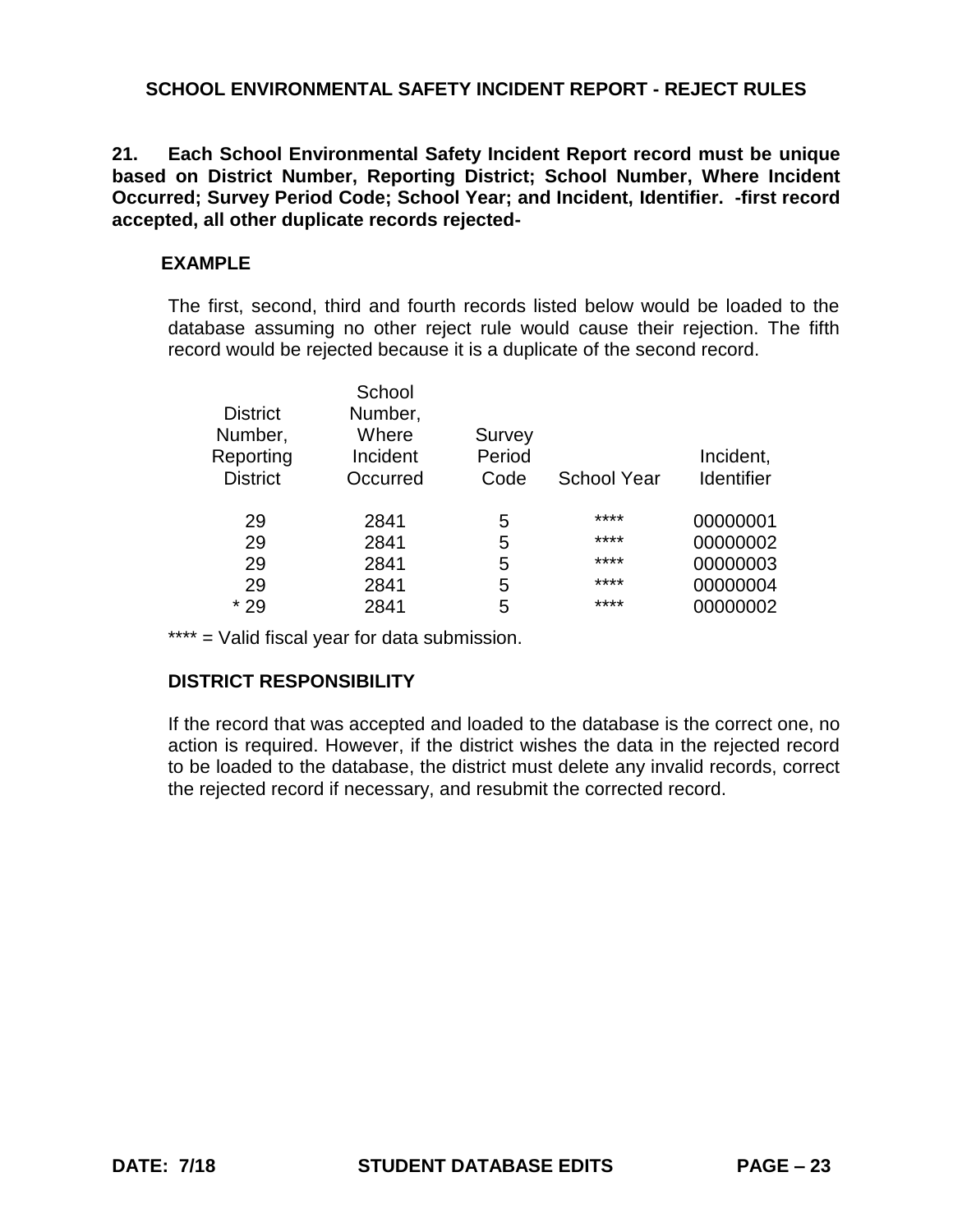# **22. If Incident, Type code is WPO, then Weapon, Description code must be F, H, K, M, O, R, or U. -record rejected-**

## **EXAMPLE**

The first two records listed below would be loaded to the database assuming no other reject rule would cause their rejection. The third record would be rejected because the Incident, Type is WPO and Weapon, Description is not one of the codes F, H, K, M, O, R, or U.

| <b>District</b><br>Number,<br>Reporting<br><b>District</b> | School<br>Number,<br>Where Incident<br>Occurred | Incident,<br><b>Identifier</b> | Incident,<br><b>Type</b> | Weapon,<br>Description |
|------------------------------------------------------------|-------------------------------------------------|--------------------------------|--------------------------|------------------------|
| 01                                                         | 0271                                            | AS000001                       | <b>WPO</b>               | F                      |
| 0 <sub>1</sub>                                             | 0271                                            | DO000002                       | <b>BAT</b>               | Ζ                      |
| $*01$                                                      | 0271                                            | SH000003                       | <b>WPO</b>               | 7                      |

## **DISTRICT RESPONSIBILITY**

If the rejected record should not have been submitted, no action is required. However, if the district wishes the data in the rejected record to be loaded to the database, the district must correct the relationship between Incident, Type and Weapon, Description and resubmit the record.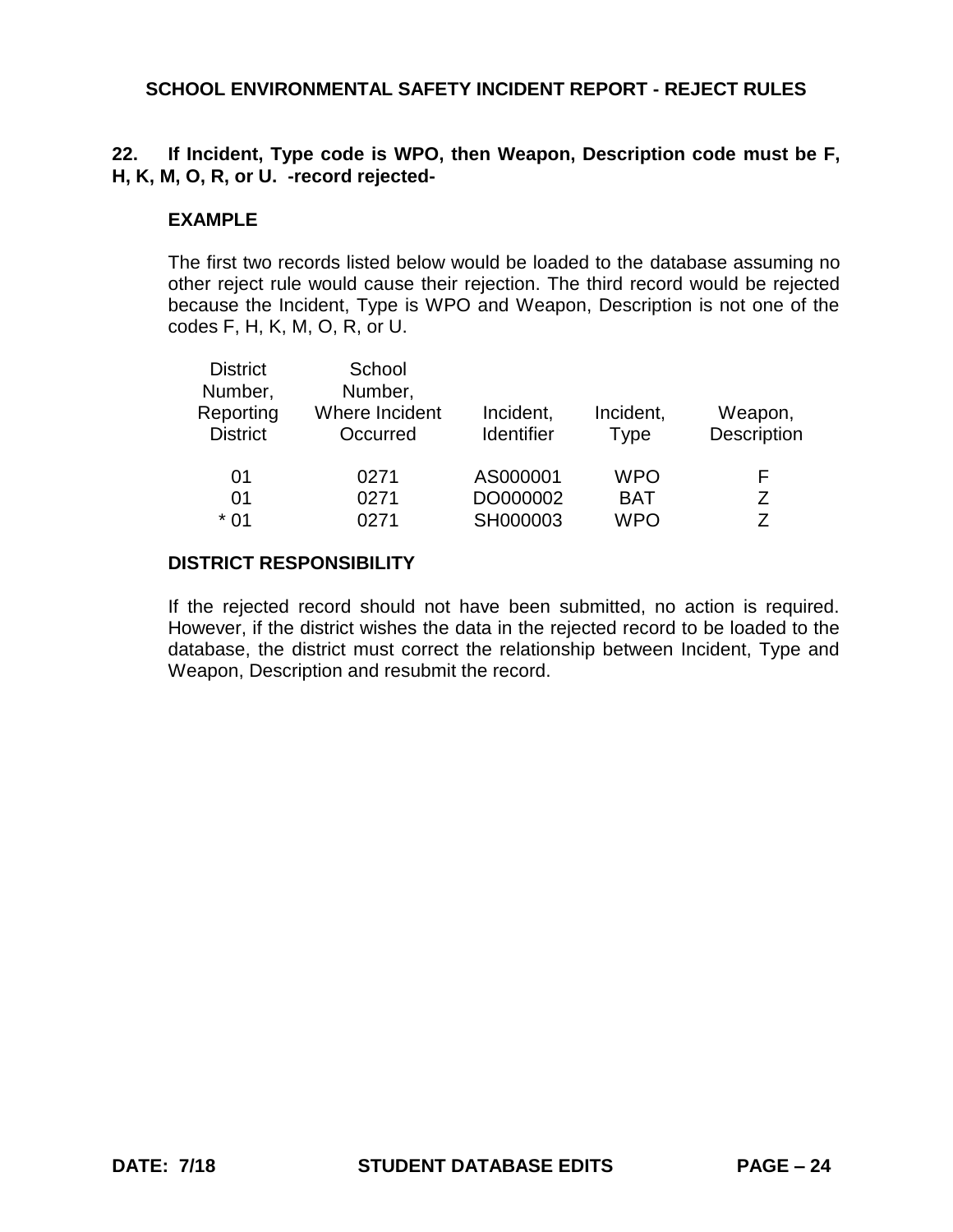# **23. If Incident, Type code is WPO, then Incident, Weapon-Related code must be 1, 2, 3 or 4. -record rejected-**

## **EXAMPLE**

The first two records listed below would be loaded to the database assuming no other reject rule would cause their rejection. The third record would be rejected because the Incident, Type is WPO and Incident, Weapon-Related is not coded 1, 2, 3 or 4.

| <b>District</b> | School         |                   |             |           |
|-----------------|----------------|-------------------|-------------|-----------|
| Number,         | Number,        |                   |             | Incident, |
| Reporting       | Where Incident | Incident,         | Incident,   | Weapon-   |
| <b>District</b> | Occurred       | <b>Identifier</b> | <b>Type</b> | Related   |
| 01              | 0271           | AS000001          | <b>WPO</b>  | 2         |
| 01              | 0271           | DO000002          | <b>WPO</b>  |           |
| $*01$           | 0271           | SH000003          | <b>WPO</b>  | N         |

## **DISTRICT RESPONSIBILITY**

If the rejected record should not have been submitted, no action is required. However, if the district wishes the data in the rejected record to be loaded to the database, the district must correct the relationship between Incident, Type and Incident, Weapon-Related and resubmit the record.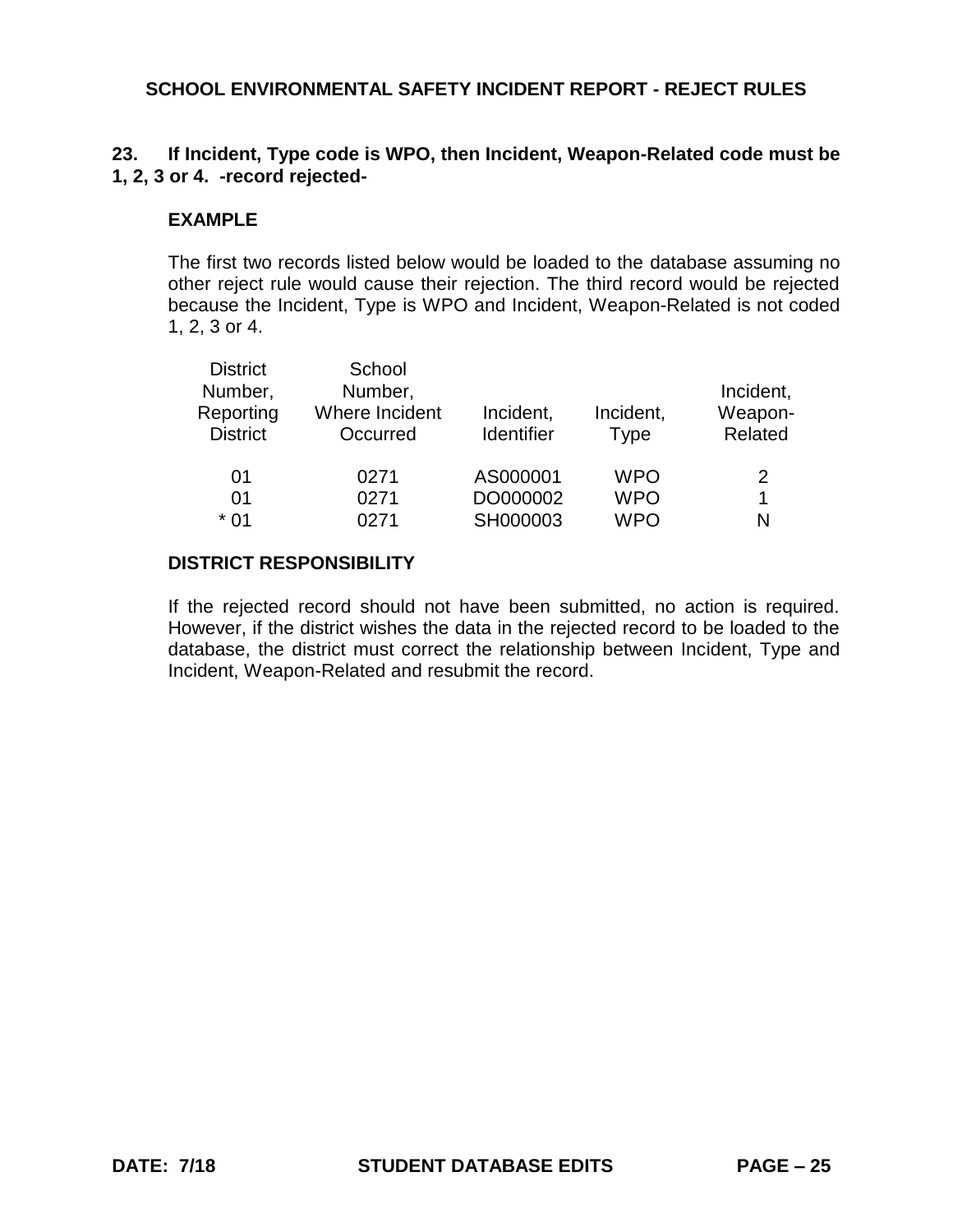## **24. If Incident, Type code is ALC, then Incident, Alcohol-Related code must be Y. -record rejected-**

### **EXAMPLE**

The first two records listed below would be loaded to the database assuming no other reject rule would cause their rejection. The third record would be rejected because the Incident, Type is ALC and Incident, Alcohol-Related is not coded Y.

| <b>District</b> | School         |                   |             |           |
|-----------------|----------------|-------------------|-------------|-----------|
| Number,         | Number,        |                   |             | Incident, |
| Reporting       | Where Incident | Incident,         | Incident,   | Alcohol-  |
| <b>District</b> | Occurred       | <b>Identifier</b> | <b>Type</b> | Related   |
| 01              | 0271           | AS000001          | <b>ALC</b>  |           |
| 01              | 0271           | DO000002          | <b>ALC</b>  | Y         |
| $*01$           | 0271           | SH000003          | <b>ALC</b>  | N         |
|                 |                |                   |             |           |

### **DISTRICT RESPONSIBILITY**

If the rejected record should not have been submitted, no action is required. However, if the district wishes the data in the rejected record to be loaded to the database, the district must correct the relationship between Incident, Type and Incident, Alcohol-Related and resubmit the record.

.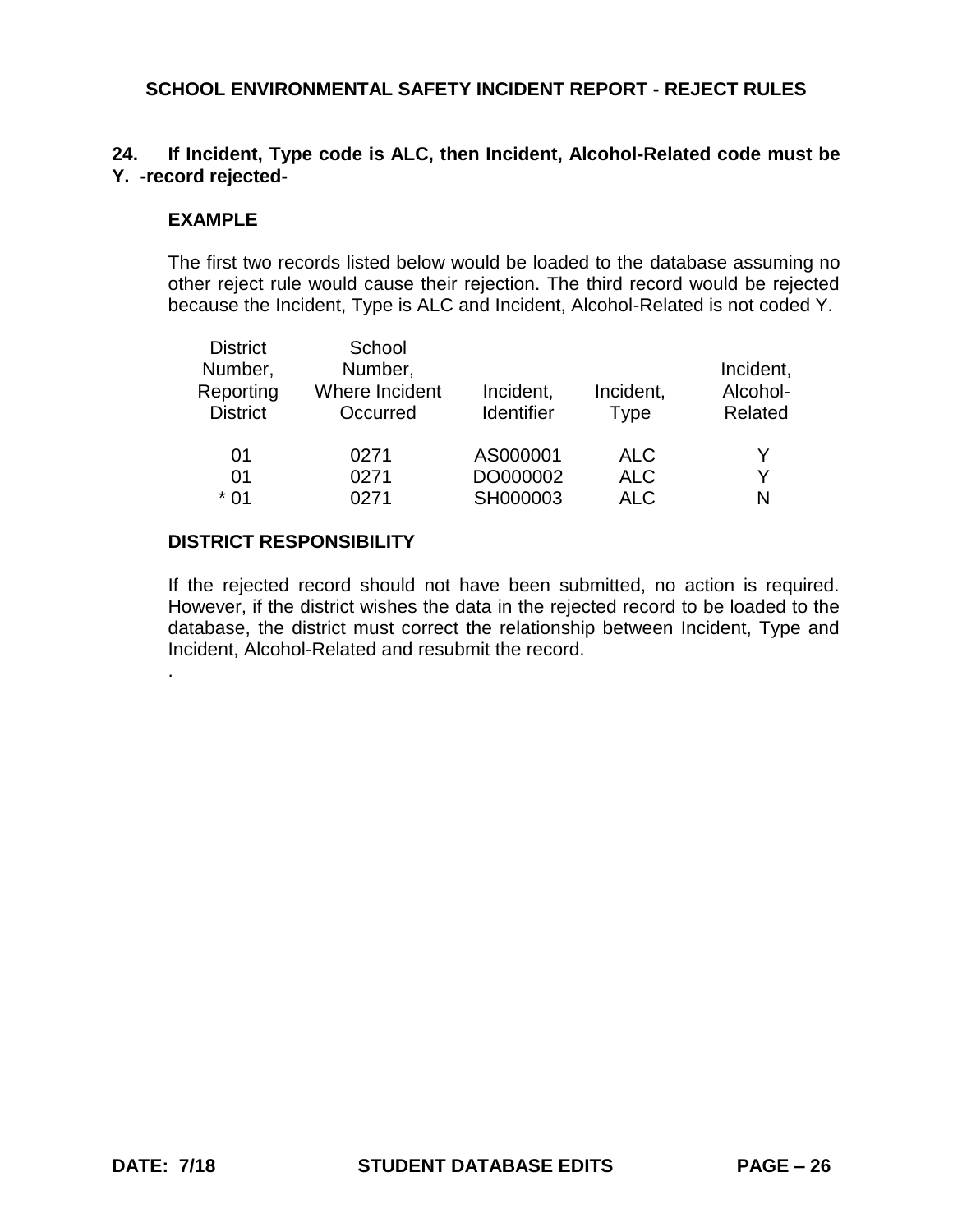# **25. If Incident, Type code is equal to DRD or DRU, then Incident, Drug-Related code must be Y. -record rejected-**

### **EXAMPLE**

The first two records listed below would be loaded to the database assuming no other reject rule would cause their rejection. The third record would be rejected because the Incident, Type is DRG and Incident, Drug-Related is not coded Y.

| <b>District</b><br>Number,<br>Reporting<br><b>District</b> | School<br>Number,<br>Where Incident<br>Occurred | Incident,<br><b>Identifier</b> | Incident,<br><b>Type</b> | Incident,<br>Drug-<br>Related |
|------------------------------------------------------------|-------------------------------------------------|--------------------------------|--------------------------|-------------------------------|
| 01                                                         | 0271                                            | AS000001                       | DRD                      | v                             |
| 01                                                         | 0271                                            | DO000002                       | <b>DRU</b>               | Y                             |
| $*01$                                                      | 0271                                            | SH000003                       | <b>DRU</b>               | N                             |

## **DISTRICT RESPONSIBILITY**

If the rejected record should not have been submitted, no action is required. However, if the district wishes the data in the rejected record to be loaded to the database, the district must correct the relationship between Incident, Type and Incident, Drug-Related and resubmit the record.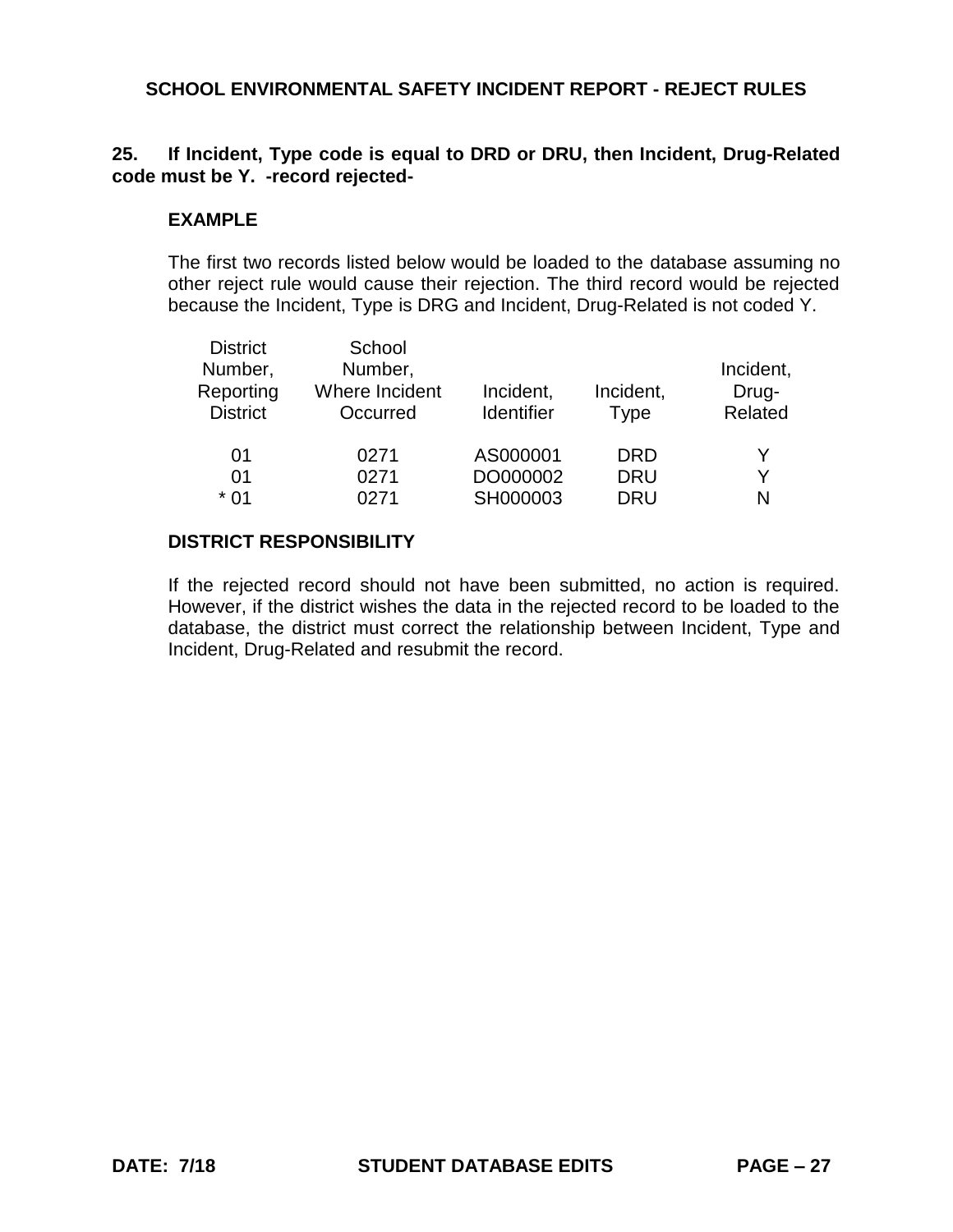**26. If Weapon, Description code is K, O, or U, then Incident, Weapon-Related code must be 1 or 2. If Weapon, Description code is F, H, M, or R, then Incident, Weapon-Related code must be 3 or 4. -record rejected-**

## **EXAMPLE**

The first two records listed below would be loaded to the database assuming no other reject rule would cause their rejection. The third record would be rejected because the Weapon Description code is R but the Incident, Weapon-Related code is not 3 or 4.

| <b>District</b> |                |                   |           |             |
|-----------------|----------------|-------------------|-----------|-------------|
| Number,         | School Number, |                   | Incident, |             |
| Reporting       | Where Incident | Incident,         | Weapon-   | Weapon      |
| <b>District</b> | Occurred       | <b>Identifier</b> | Related   | Description |
| 01              | 0271           | AS000001          |           | ( )         |
|                 |                |                   |           |             |
| 01              | 0271           | DO000002          |           |             |
| * 01            | ገ271           | SH000003          | 2         | R           |

# **DISTRICT RESPONSIBILITY**

If the rejected record should not have been submitted, no action is required. However, if the district wishes the data in the rejected record to be loaded to the database, the district must correct the relationship between Incident, Weapon-Related code and Weapon, Description and resubmit the record.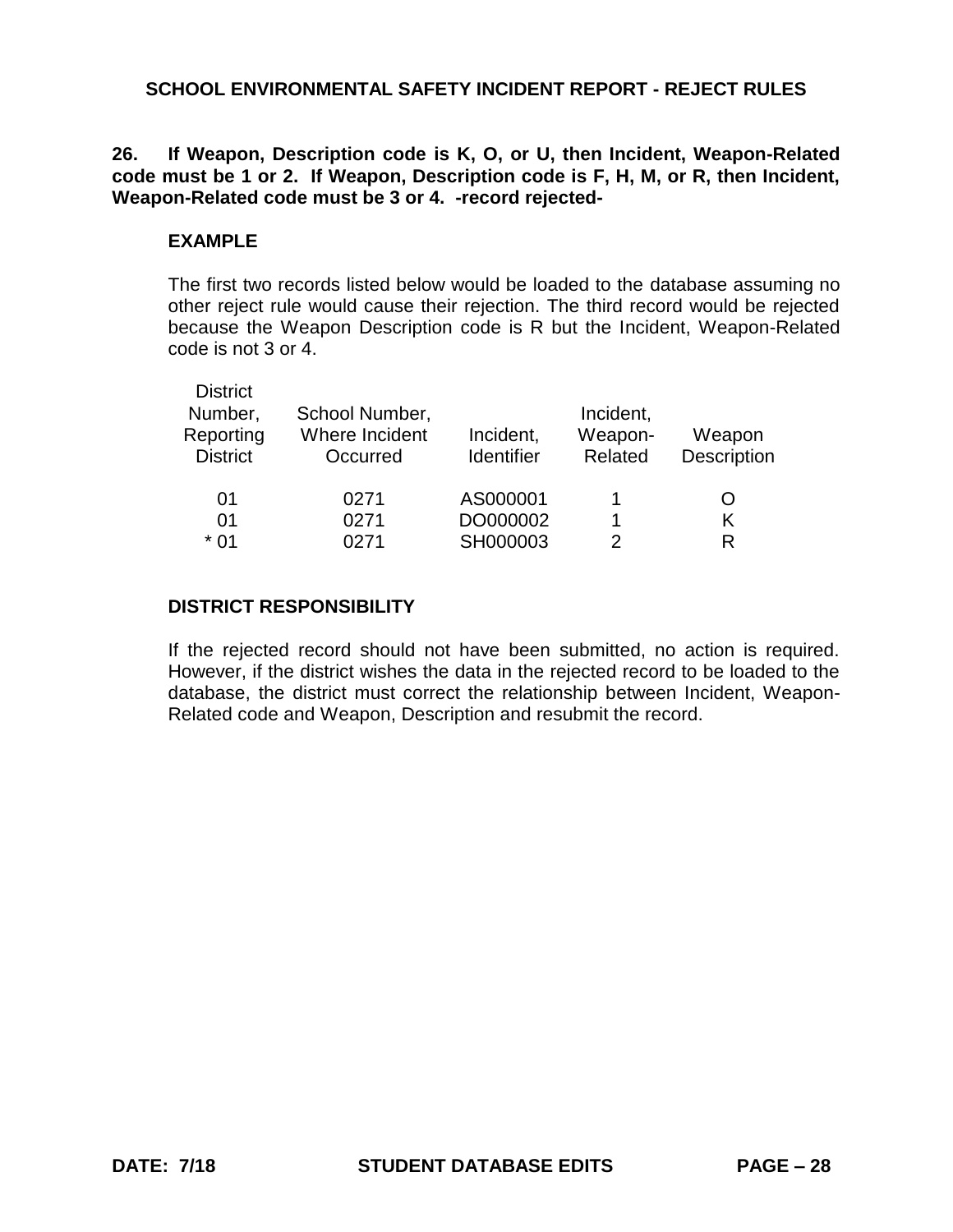## **27. Drug Description code must be M, N, O or Z. -record rejected-**

### **EXAMPLE**

The first two records listed below would be loaded to the database assuming no other reject rule would cause their rejection. The third record would be rejected because the Drug Description code is not a valid code.

|                           | School Number, |                   |             |
|---------------------------|----------------|-------------------|-------------|
| District Number,          | Where Incident | Incident,         | Drug,       |
| <b>Reporting District</b> | Occurred       | <b>Identifier</b> | Description |
| 01                        | 0271           | 00000AR1          | м           |
| 01                        | 0271           | 00000BT2          | 7           |
| * በ1                      | በ271           | 00000SB3          | G           |

#### **DISTRICT RESPONSIBILITY**

If the rejected record should not have been submitted, no action is required. However, if the district wishes the data in the rejected record to be loaded to the database, the district must correct the Drug Description code and resubmit the record.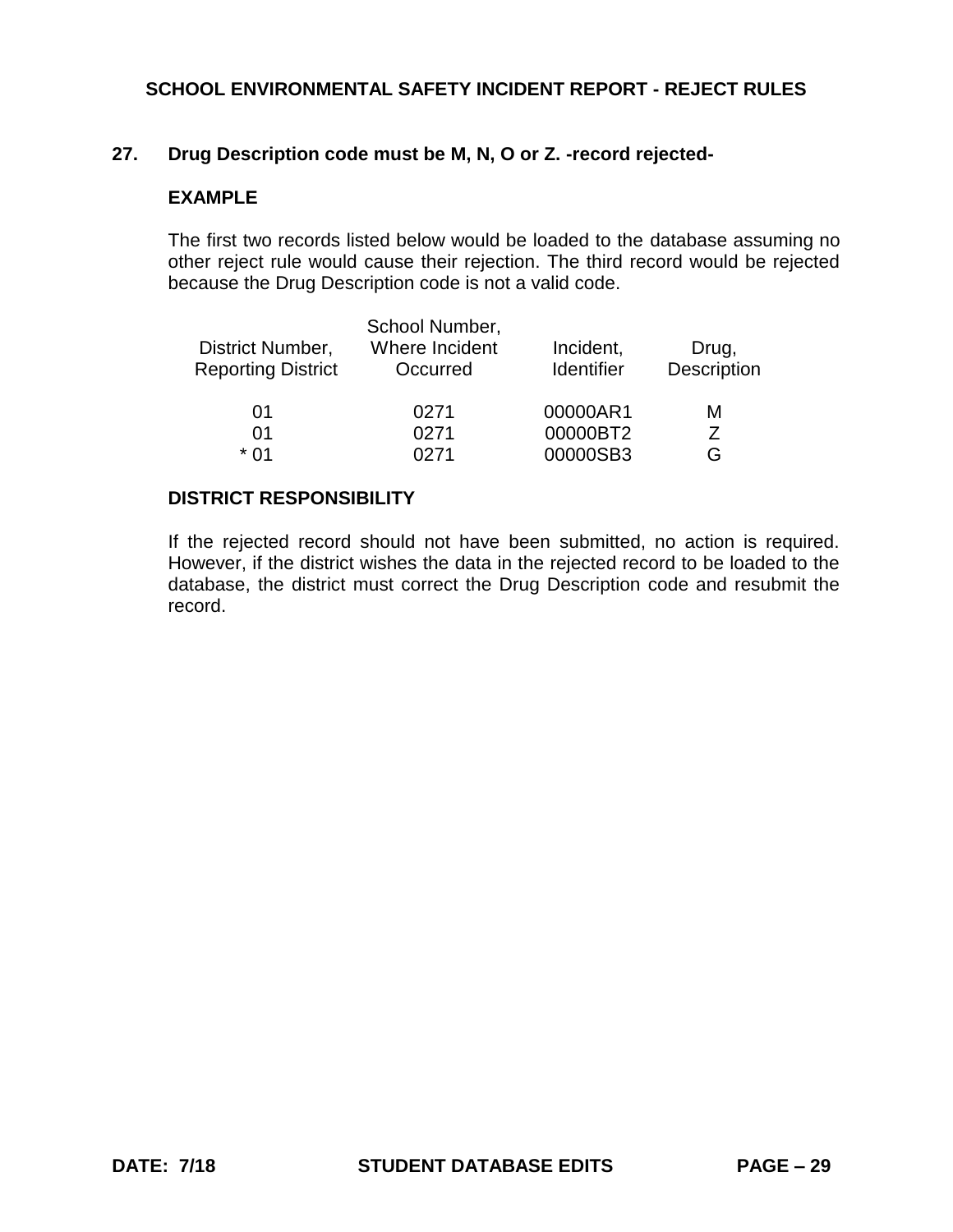## **28. If Incident, Type is BAT or SXB, then Incident, Injury-Related must equal A or B. –record rejected-**

#### **EXAMPLE**

The first record listed below would meet the criteria specified in the edit above. The second record would be rejected because Incident, Injury-Related is not A or B.

|                           | School Number, |             |                |
|---------------------------|----------------|-------------|----------------|
| District Number,          | Where Incident | Incident,   | Incident,      |
| <b>Reporting District</b> | Occurred       | <b>Type</b> | Injury-Related |
| 01                        | 0271           | <b>BAT</b>  | А              |
| * በ1                      | በ271           | RAT         |                |

## **DISTRICT RESPONSIBILITY**

If the district wishes this record to be loaded to the database, the district must correct the Incident, Type or the Incident, Injury-Related code and resubmit the record.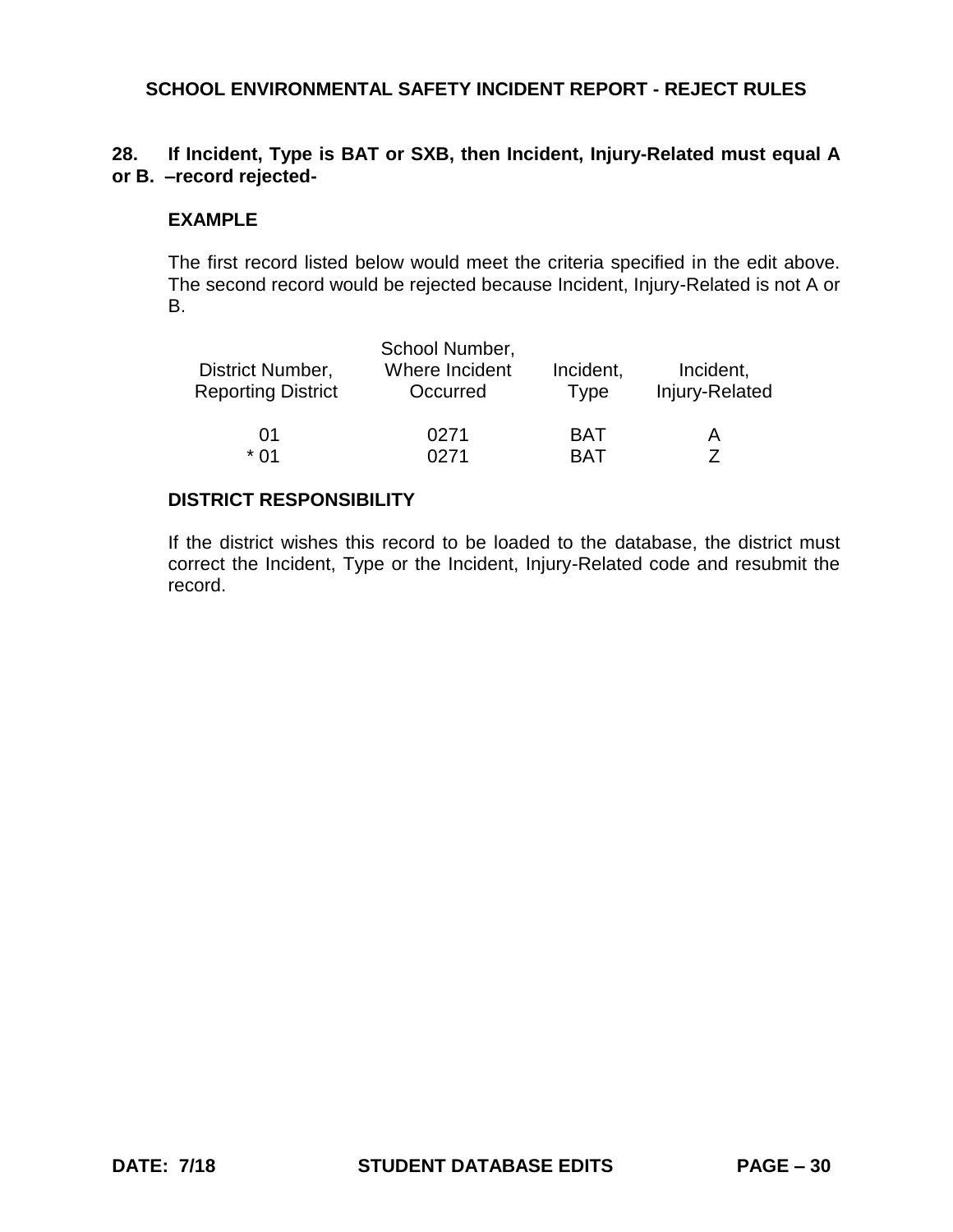## **29. If Drug Description code is M, N or O, then Incident, Drug-Related code must be Y. -record rejected-**

## **EXAMPLE**

The first two records listed below would be loaded to the database assuming no other reject rule would cause their rejection. The third record would be rejected because the Drug Description code is M but the Incident, Drug-Related code is not Y.

| <b>District</b> | School         |                   |           |             |
|-----------------|----------------|-------------------|-----------|-------------|
| Number,         | Number,        |                   | Incident, |             |
| Reporting       | Where Incident | Incident,         | Drug-     | Drug,       |
| <b>District</b> | Occurred       | <b>Identifier</b> | Related   | Description |
| 01              | 0271           | AS000001          | Y         | М           |
| 01              | 0271           | DO000002          | Y         | O           |
| $*01$           | 0271           | SH000003          | N         | М           |

### **DISTRICT RESPONSIBILITY**

If the rejected record should not have been submitted, no action is required. However, if the district wishes the data in the rejected record to be loaded to the database, the district must correct the relationship between Incident, Drug-Related code and Drug Description and resubmit the record.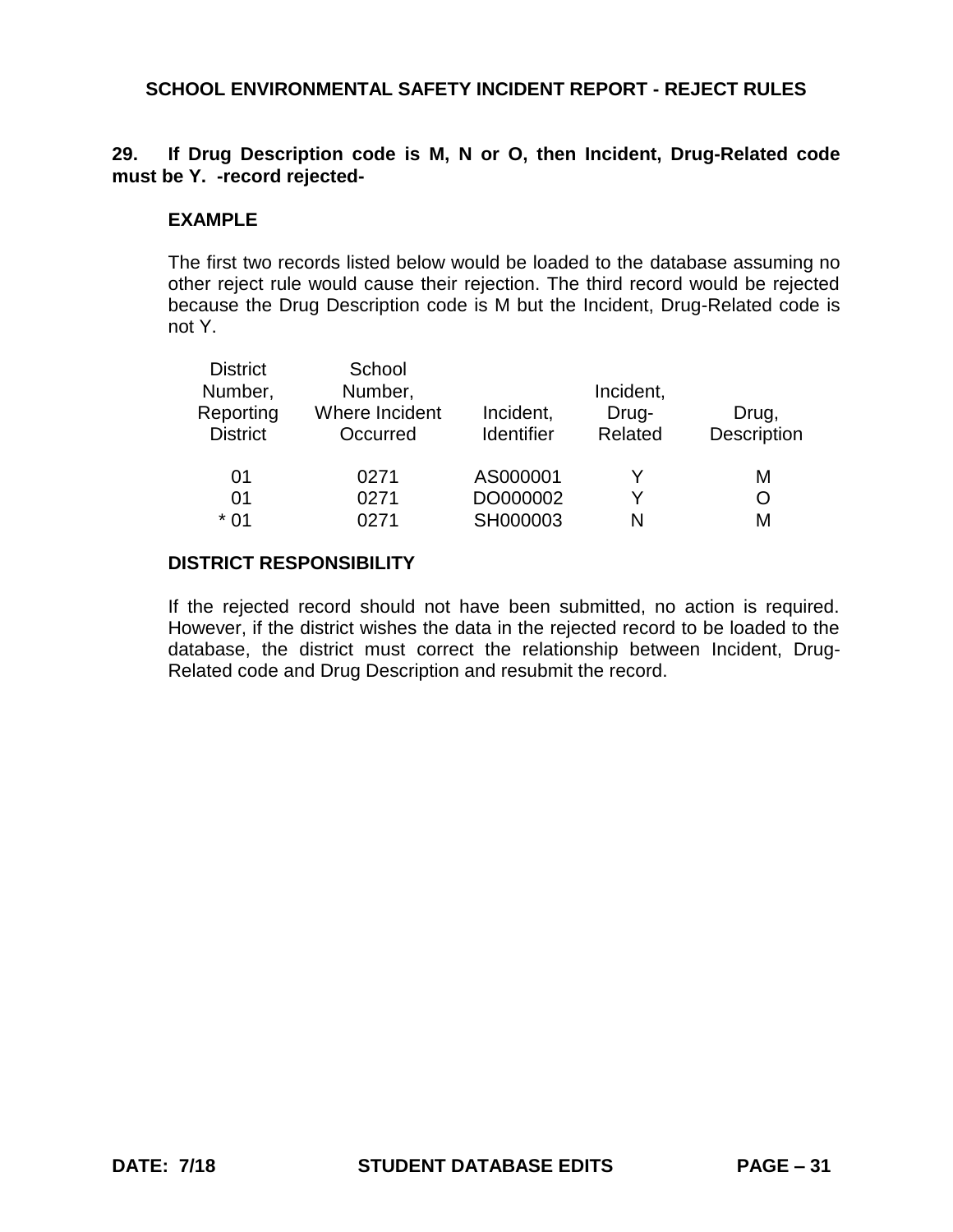# **30. If Incident, Type code is DRD or DRU, then Drug Description code must be M, N or O. -record rejected-**

## **EXAMPLE**

The first two records listed below would be loaded to the database assuming no other reject rule would cause their rejection. The third record would be rejected because the Incident, Type is DRU and the Drug Description code is not M or O.

| <b>District</b><br>Number,<br>Reporting<br><b>District</b> | School<br>Number,<br>Where Incident<br>Occurred | Incident,<br><b>Identifier</b> | Incident,<br><b>Type</b> | Drug<br>Description |
|------------------------------------------------------------|-------------------------------------------------|--------------------------------|--------------------------|---------------------|
| 01                                                         | 0271                                            | AS000001                       | <b>DRU</b>               | М                   |
| 01                                                         | 0271                                            | DO000002                       | <b>DRD</b>               | O                   |
| $*01$                                                      | 0271                                            | SH000003                       | <b>DRU</b>               | 7                   |

## **DISTRICT RESPONSIBILITY**

If the rejected record should not have been submitted, no action is required. However, if the district wishes the data in the rejected record to be loaded to the database, the district must correct the relationship between Incident, Type and Drug Description and resubmit the record.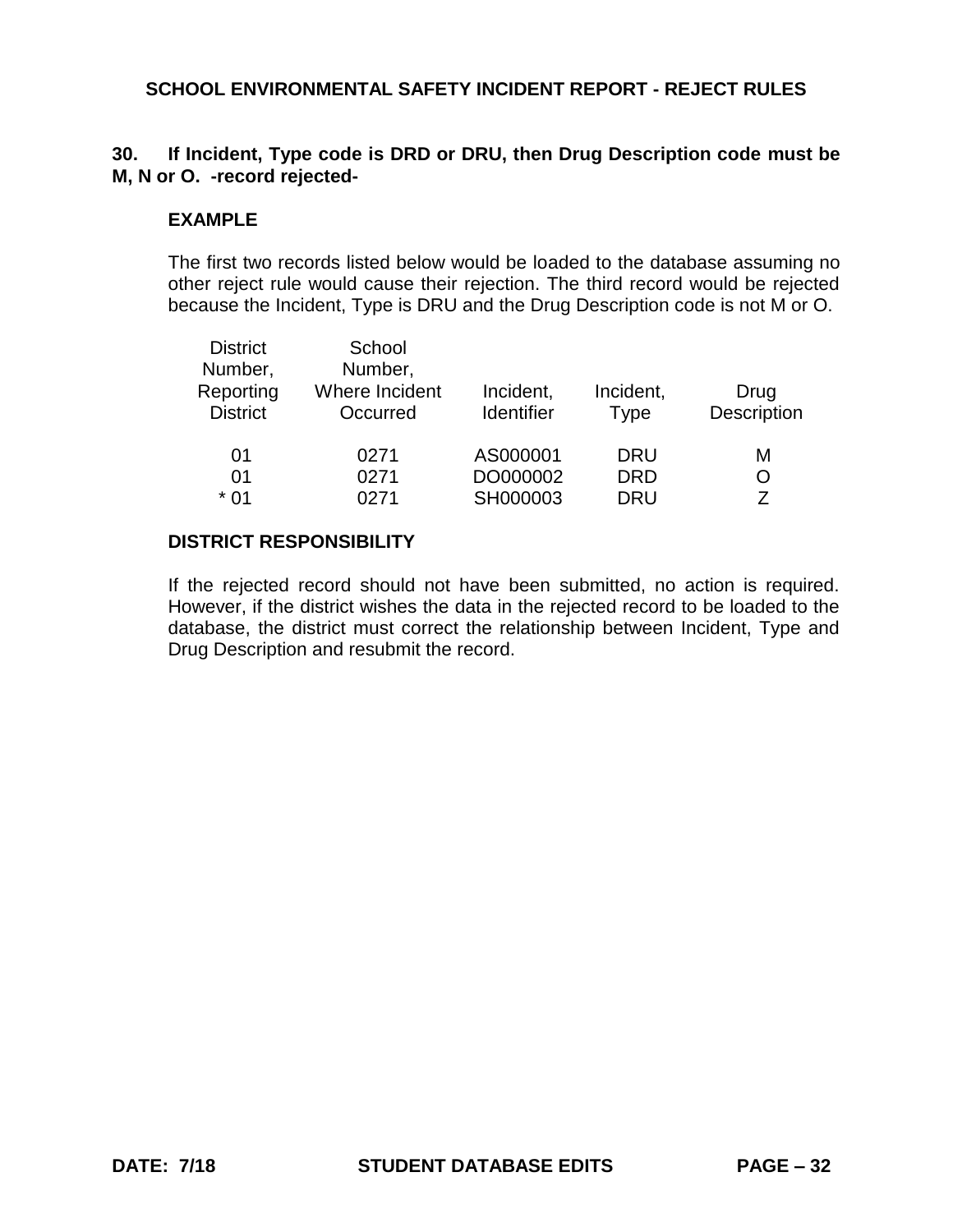### **31. Incident, Bullying-Related code must be Y, N or Z. -record rejected-**

### **EXAMPLE**

The first two records listed below would be loaded to the database assuming no other reject rule would cause their rejection. The third record would be rejected because the Incident, Bullying-Related code is not a valid code.

|                           | School Number, |                   | Incident, |
|---------------------------|----------------|-------------------|-----------|
| District Number,          | Where Incident | Incident,         | Bullying- |
| <b>Reporting District</b> | Occurred       | <b>Identifier</b> | Related   |
|                           |                |                   |           |
| 01                        | 0271           | AR000001          | Y         |
| 01                        | 0271           | FA000002          | N         |
| * በ1                      | N271           | SH000003          | М         |

#### **DISTRICT RESPONSIBILITY**

If the rejected record should not have been submitted, no action is required. However, if the district wishes the data in the rejected record to be loaded to the database, the district must correct the Incident, Bullying-Related code and resubmit the record.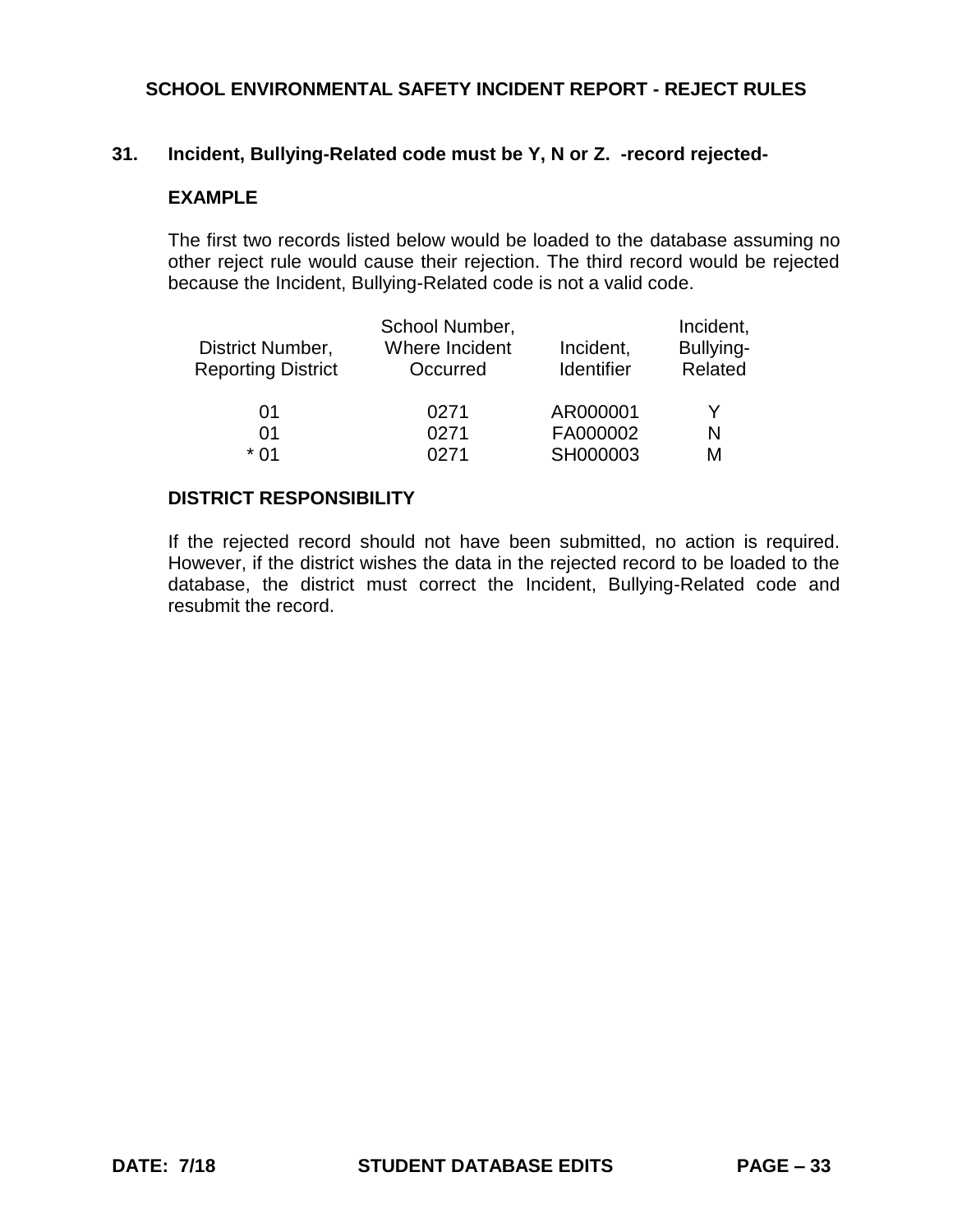**32. Victims of Homicide code must be E, F, O, S, or Z. -record rejected-**

**Note: Four possible codes may be selected. If less than four codes are selected, Z-fill the remaining fields. Each code must be unique other than Z.**

### **EXAMPLE**

The first two records listed below would be loaded to the database assuming no other reject rule would cause their rejection. The third record would be rejected because the Victims of Homicide code is not a valid code.

| District Number,<br><b>Reporting District</b> | School Number,<br>Where Incident<br>Occurred | Incident,<br>Identifier | <b>Victims</b><br>Ωf<br>Homicide |
|-----------------------------------------------|----------------------------------------------|-------------------------|----------------------------------|
| 01<br>01                                      | 0271<br>0271                                 | 00000AS1<br>00000FA2    | <b>EFOS</b><br>EFZZ              |
| * በ1                                          | 0271                                         | 00000WP3                | R777                             |

## **DISTRICT RESPONSIBILITY**

If the rejected record should not have been submitted, no action is required. However, if the district wishes the data in the rejected record to be loaded to the database, the district must correct the Victims of Homicide code and resubmit the record.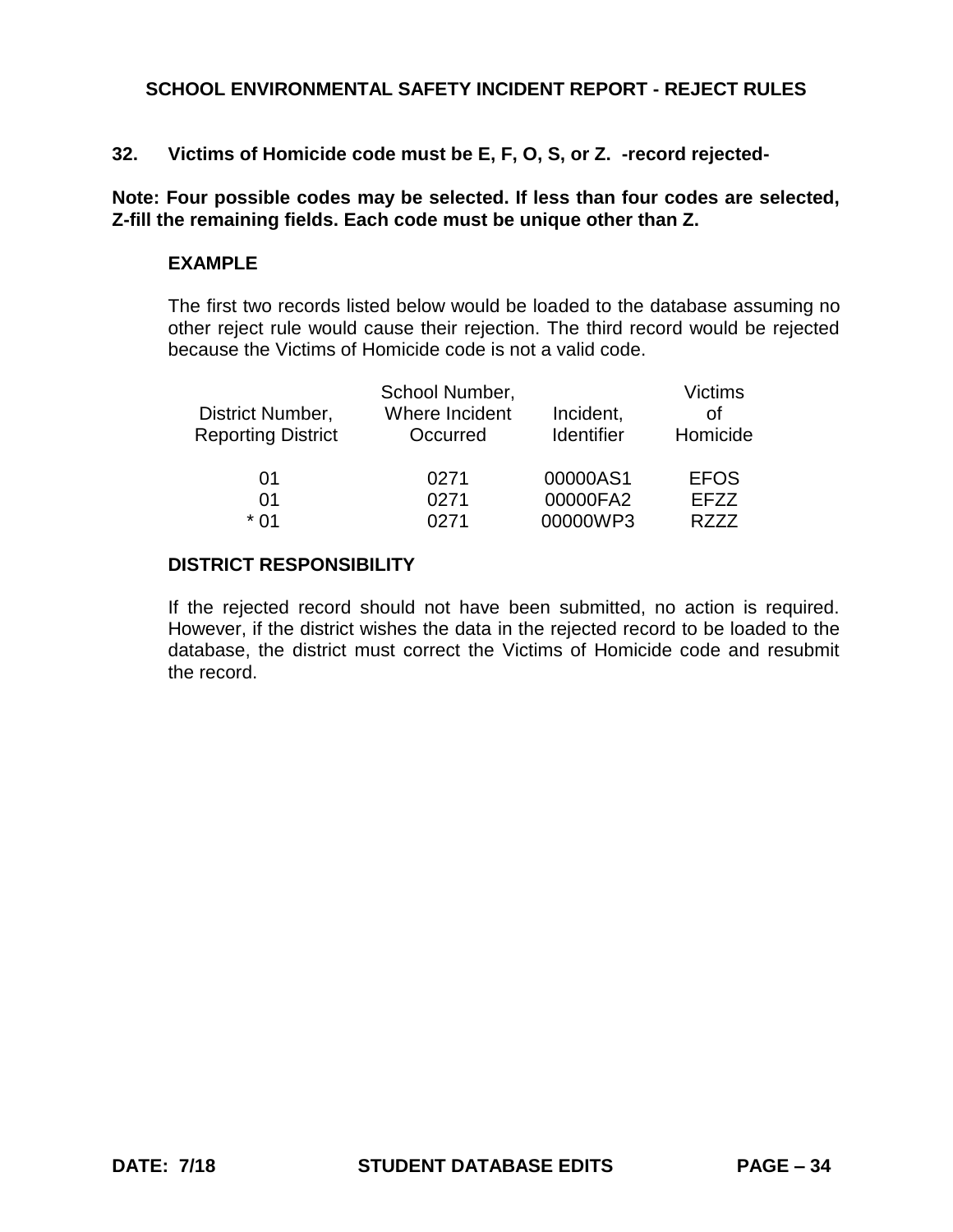## **33. If Incident, Drug-Related code is Y, then Drug Description code must be M, N or O. -record rejected-**

### **EXAMPLE**

The first two records listed below would be loaded to the database assuming no other reject rule would cause their rejection. The third record would be rejected because the Incident, Drug-Related code is Y and the Drug Description code is Z.

| <b>District</b> | School         |                   |           |             |
|-----------------|----------------|-------------------|-----------|-------------|
| Number,         | Number,        |                   | Incident, |             |
| Reporting       | Where Incident | Incident,         | Drug-     | Drug,       |
| <b>District</b> | Occurred       | <b>Identifier</b> | Related   | Description |
| 01              | 0271           | AS000001          | Y         | М           |
| 01              | 0271           | DO000002          | v         | O           |
| $*01$           | 0271           | SH000003          | v         | 7           |

## **DISTRICT RESPONSIBILITY**

If the rejected record should not have been submitted, no action is required. However, if the district wishes the data in the rejected record to be loaded to the database, the district must correct the relationship between Incident, Drug-Related code and Drug Description and resubmit the record.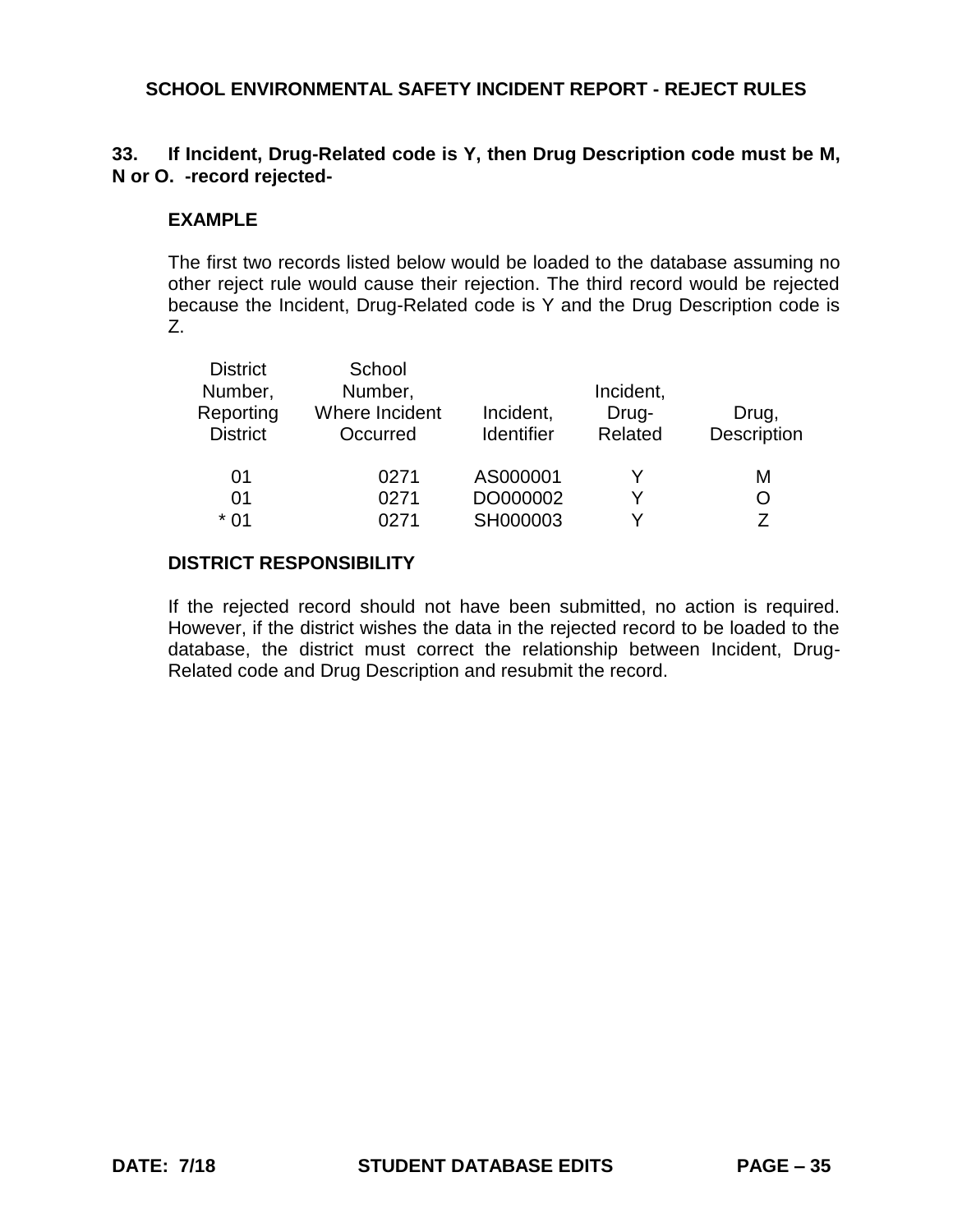# **34. Weapon, Discharged code must be Y, N or Z. -record rejected-**

## **EXAMPLE**

The first two records listed below would be loaded to the database assuming no other reject rule would cause their rejection. The third record would be rejected because the Weapon, Discharged code is not a valid code.

| District Number,<br><b>Reporting District</b> | School Number,<br>Where Incident<br>Occurred | Incident,<br><b>Identifier</b> | Weapon,<br><b>Discharged</b> |
|-----------------------------------------------|----------------------------------------------|--------------------------------|------------------------------|
| 01                                            | 0271                                         | 00000AS1                       |                              |
| 01                                            | 0271                                         | 00000FA2                       | N                            |
| * በ1                                          | በ271                                         | 00000WP3                       | м                            |

#### **DISTRICT RESPONSIBILITY**

If the rejected record should not have been submitted, no action is required. However, if the district wishes the data in the rejected record to be loaded to the database, the district must correct the Weapon, Discharged code and resubmit the record.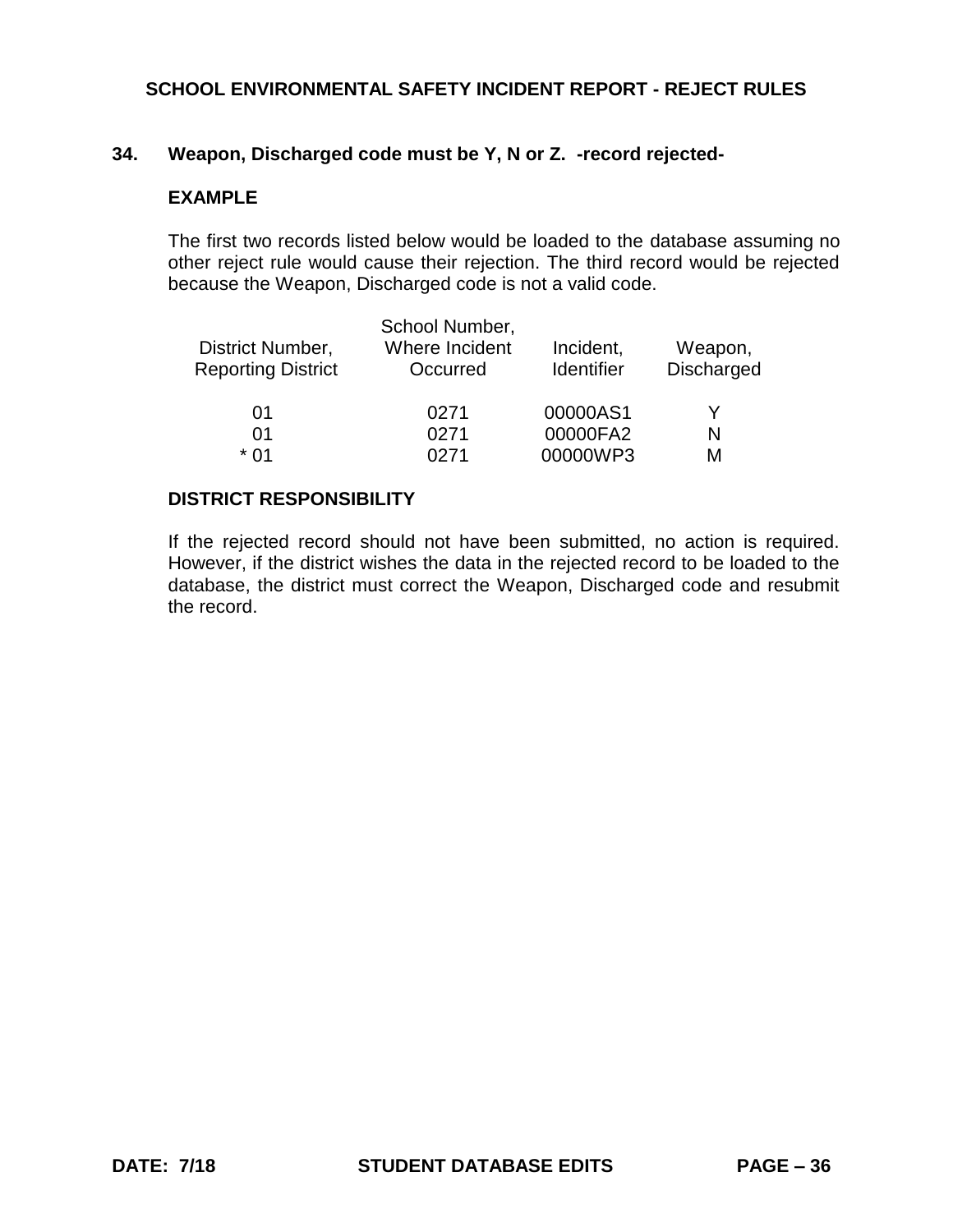## **35. If Weapon, Description code is F, H, M, or R, then Weapon, Discharged code must be Y or N. -record rejected-**

### **EXAMPLE**

The first two records listed below would be loaded to the database assuming no other reject rule would cause their rejection. The third record would be rejected because the Weapon, Description code is H and Weapon, Discharged is not one of the codes Y or N.

| <b>District</b><br>Number,<br>Reporting<br><b>District</b> | School<br>Number,<br>Where Incident<br>Occurred | Incident,<br><b>Identifier</b> | Weapon,<br>Description | Weapon,<br><b>Discharged</b> |
|------------------------------------------------------------|-------------------------------------------------|--------------------------------|------------------------|------------------------------|
| 01                                                         | 0271                                            | AS000001                       | ⊢                      | Y                            |
| 01                                                         | 0271                                            | DO000002                       | F                      | N                            |
| $*01$                                                      | 0271                                            | SH000003                       | н                      | 7                            |

### **DISTRICT RESPONSIBILITY**

If the rejected record should not have been submitted, no action is required. However, if the district wishes the data in the rejected record to be loaded to the database, the district must correct the relationship between Weapon, Description code and Weapon, Discharged code and resubmit the record.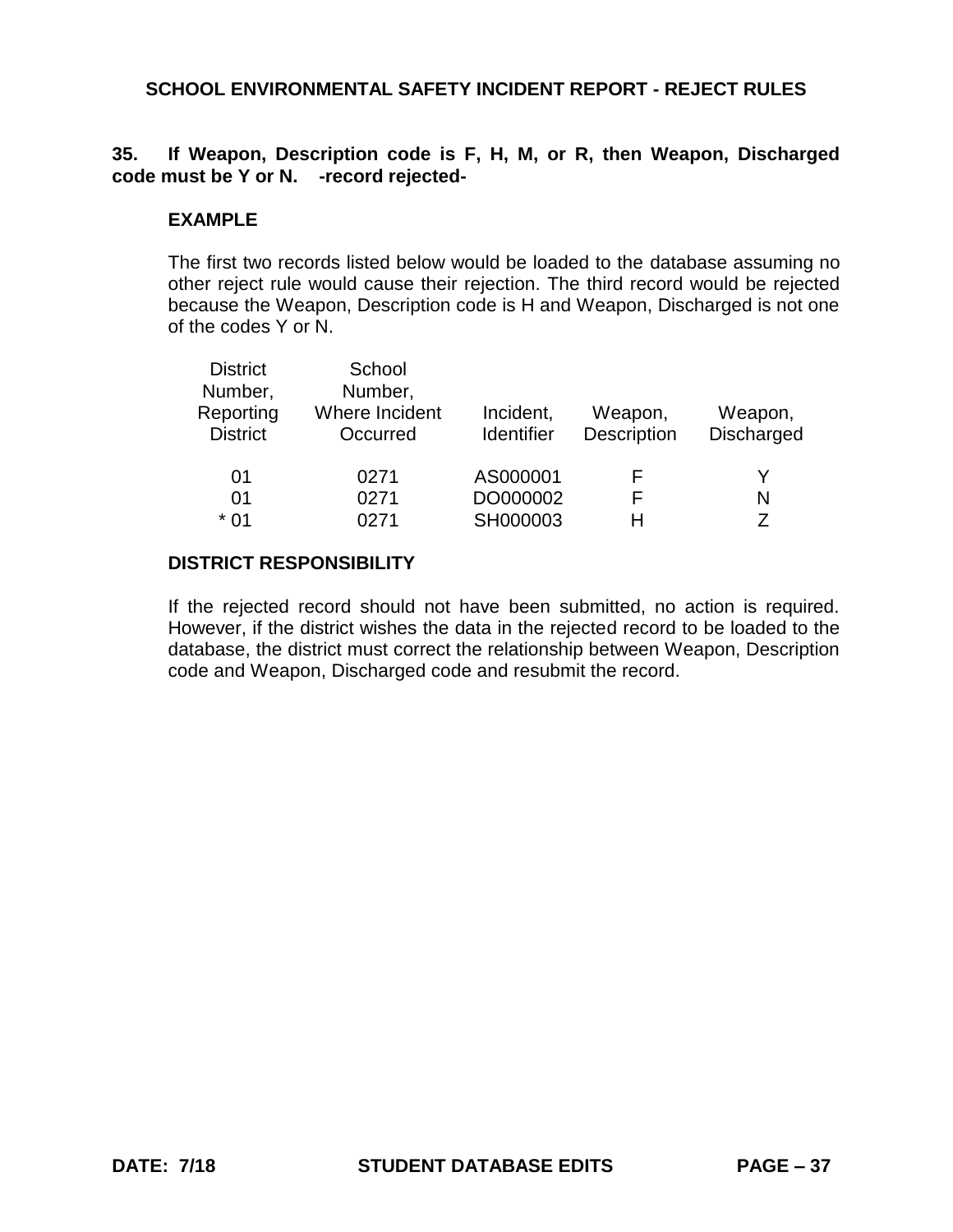### **36. Incident, Injury-Related code must be A, B or Z. -record rejected-**

### **EXAMPLE**

The first two records listed below would be loaded to the database assuming no other reject rule would cause their rejection. The third record would be rejected because the Incident, Injury-Related code is not a valid code.

| District Number,          | School Number,<br>Where Incident | Incident,  | Incident,<br>Injury- |
|---------------------------|----------------------------------|------------|----------------------|
| <b>Reporting District</b> | Occurred                         | Identifier | Related              |
| 01                        | 0271                             | 00000AS1   | Α                    |
| 01                        | 0271                             | 00000FA2   | B                    |
| * በ1                      | በ271                             | 00000WP3   | F                    |

#### **DISTRICT RESPONSIBILITY**

If the rejected record should not have been submitted, no action is required. However, if the district wishes the data in the rejected record to be loaded to the database, the district must correct the Incident, Injury-Related code and resubmit the record.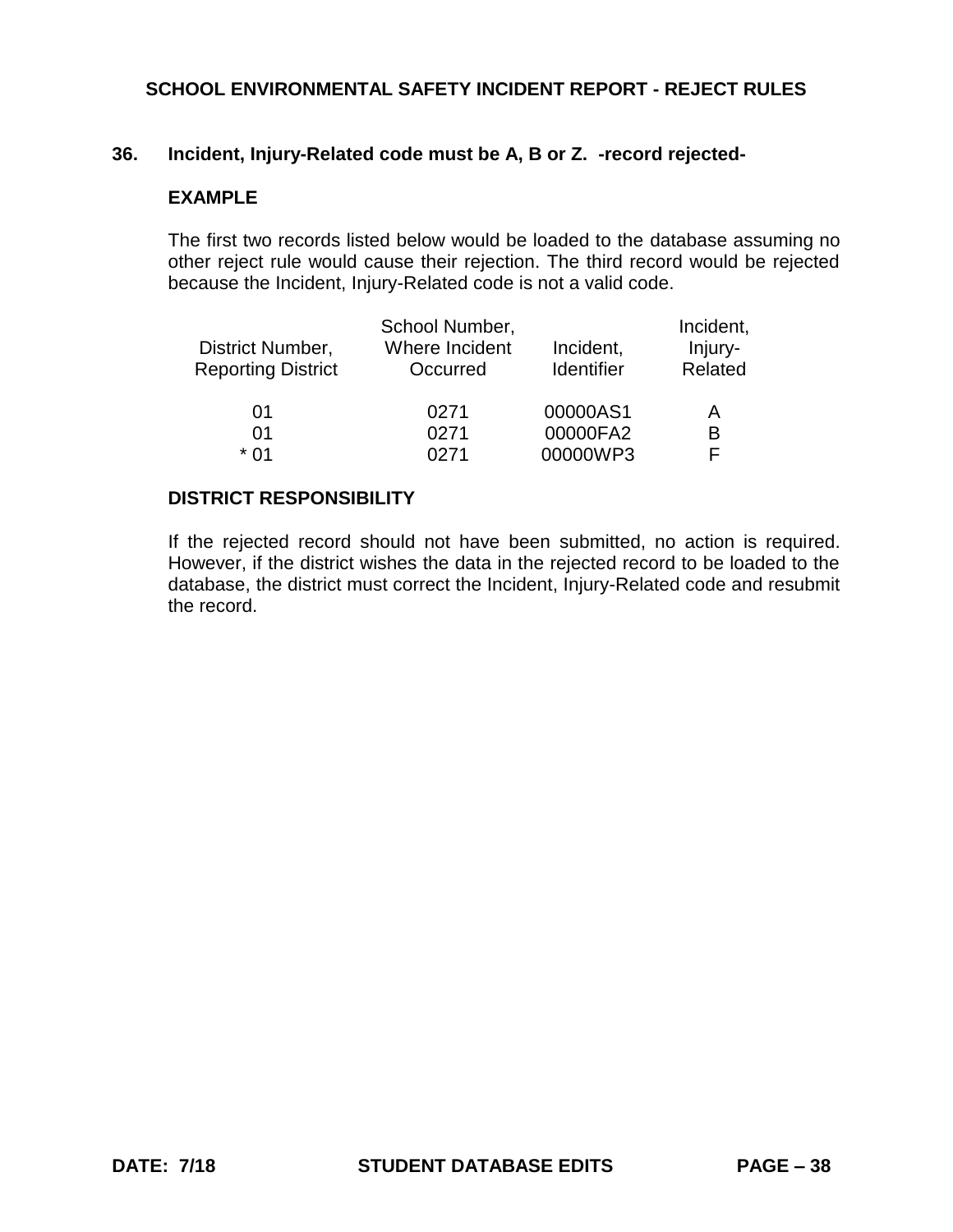## **37. If Incident, Type code is equal to HOM, then Incident, Injury-Related code must be A . -record rejected-**

### **EXAMPLE**

The first record listed below would be loaded to the database assuming no other reject rule would cause its rejection. The second record would be rejected because the Incident, Type is HOM and Incident, Injury-Related is not code A.

| <b>District</b><br>Number,<br>Reporting<br><b>District</b> | School<br>Number,<br>Where Incident<br>Occurred | Incident,<br><b>Identifier</b> | Incident,<br><b>Type</b> | Incident,<br>Injury-<br>Related |
|------------------------------------------------------------|-------------------------------------------------|--------------------------------|--------------------------|---------------------------------|
| 01                                                         | 0271                                            | AS000001                       | <b>HOM</b>               | A                               |
| $*01$                                                      | በ271                                            | SH000003                       | <b>HOM</b>               |                                 |

### **DISTRICT RESPONSIBILITY**

If the rejected record should not have been submitted, no action is required. However, if the district wishes the data in the rejected record to be loaded to the database, the district must correct the relationship between Incident, Type and Incident, Injury-Related and resubmit the record.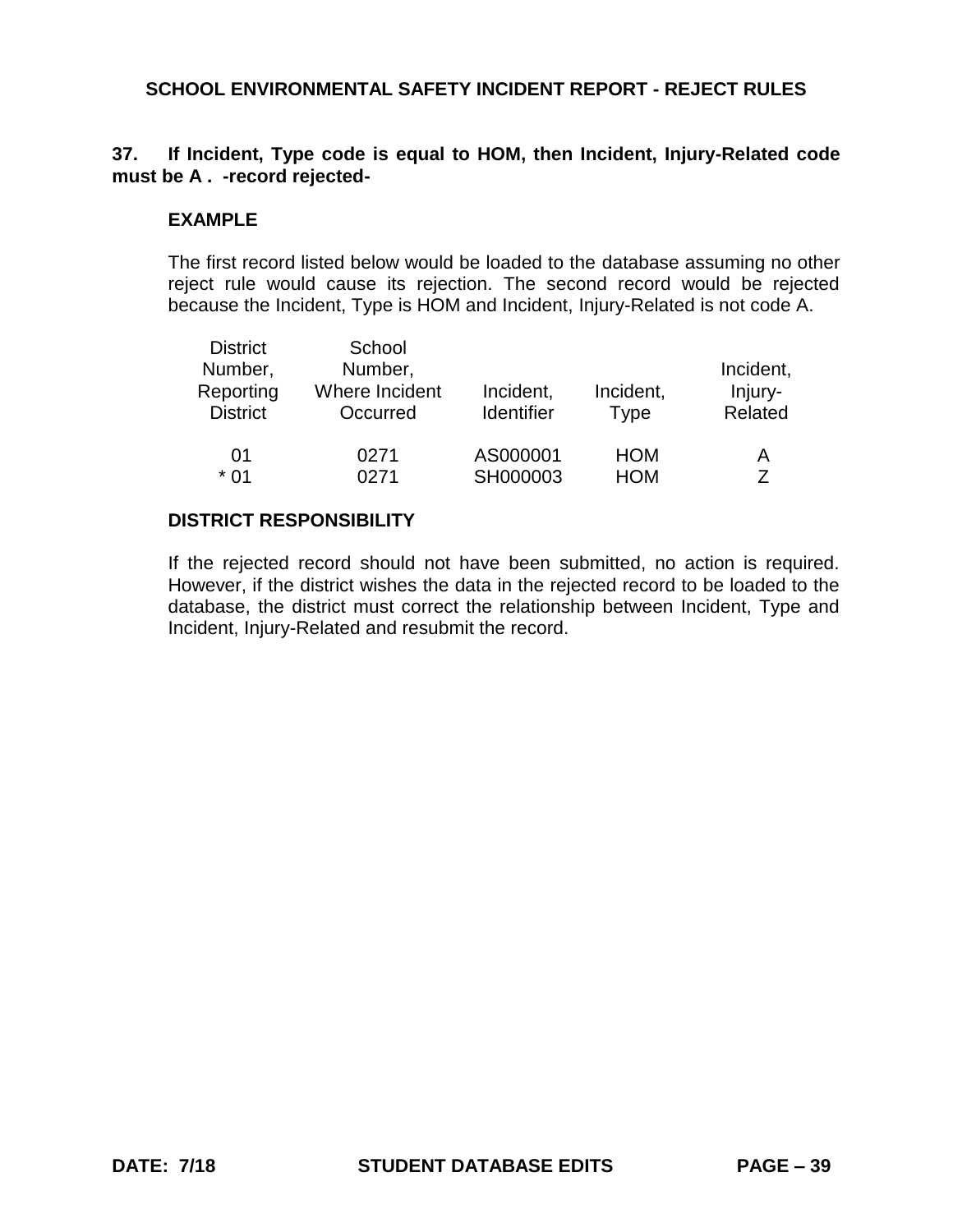#### **38. Incident, Basis - Religion code must be Y, N or Z. -record rejected-**

#### **EXAMPLE**

The first two records listed below would be loaded to the database assuming no other reject rule would cause their rejection. The third record would be rejected because the Incident, Basis - Religion code is not a valid code.

|                           | School Number, |            | Incident, |
|---------------------------|----------------|------------|-----------|
| District Number,          | Where Incident | Incident,  | Basis-    |
| <b>Reporting District</b> | Occurred       | Identifier | Religion  |
|                           |                |            |           |
| 01                        | 0271           | AR000001   | Y         |
| 01                        | 0271           | FA000002   | N         |
| * በ1                      | N271           | SH000003   | М         |

#### **DISTRICT RESPONSIBILITY**

If the rejected record should not have been submitted, no action is required. However, if the district wishes the data in the rejected record to be loaded to the database, the district must correct the Incident, Basis-Religion code and resubmit the record.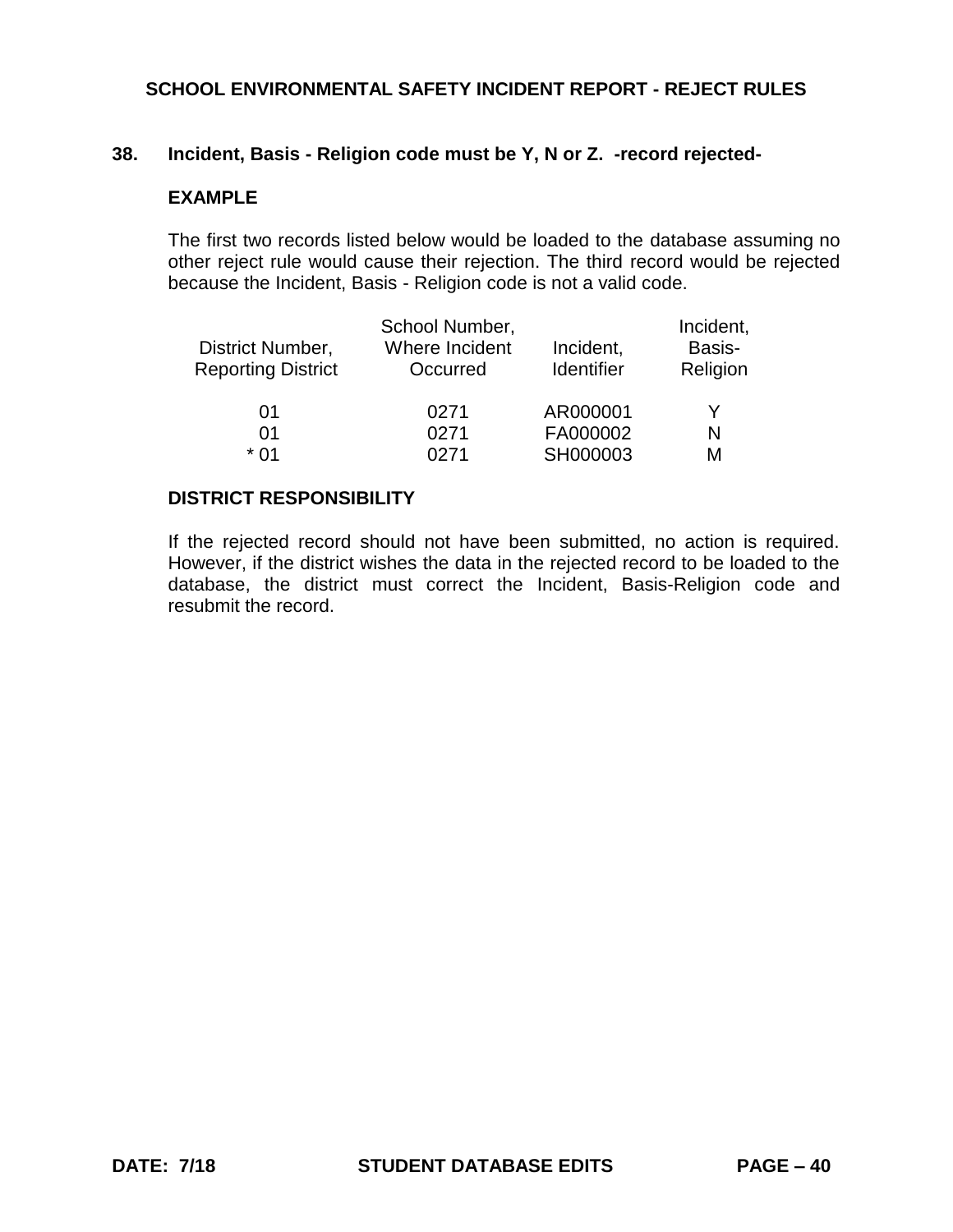## **39. If Incident, Type code is equal to BUL, then Incident, Bullying-Related code must be Y. -record rejected-**

#### **EXAMPLE**

The first two records listed below would be loaded to the database assuming no other reject rule would cause their rejection. The third record would be rejected because the Incident, Type is BUL and Incident, Bullying-Related is not coded Y.

| <b>District</b><br>Number,   | School<br>Number,<br>Where Incident |                                |                          | Incident,            |
|------------------------------|-------------------------------------|--------------------------------|--------------------------|----------------------|
| Reporting<br><b>District</b> | Occurred                            | Incident,<br><b>Identifier</b> | Incident,<br><b>Type</b> | Bullying-<br>Related |
| 01                           | 0271                                | AS000001                       | <b>BUL</b>               |                      |
| 01                           | 0271                                | DO000002                       | <b>BUL</b>               | Y                    |
| $*01$                        | 0271                                | SH000003                       | <b>BUL</b>               | N                    |

### **DISTRICT RESPONSIBILITY**

If the rejected record should not have been submitted, no action is required. However, if the district wishes the data in the rejected record to be loaded to the database, the district must correct the relationship between Incident, Type and Incident, Bullying-Related and resubmit the record.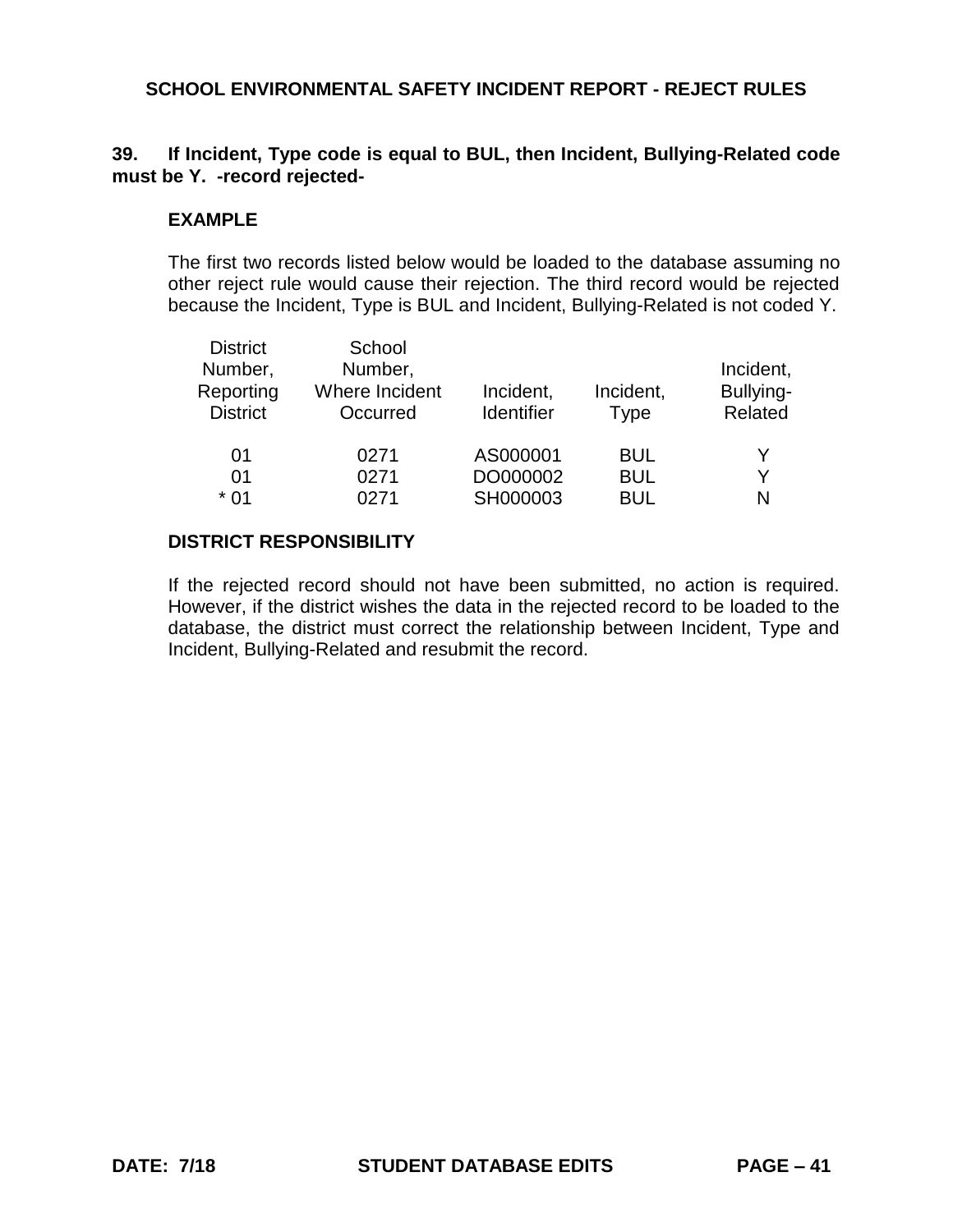## **40. Incident, Basis – Sexual Orientation code must be Y, N or Z. -record rejected-**

#### **EXAMPLE**

The first two records listed below would be loaded to the database assuming no other reject rule would cause their rejection. The third record would be rejected because the Incident, Basis – Sexual Orientation code is not a valid code.

|                           | Incident,      |                   |             |
|---------------------------|----------------|-------------------|-------------|
|                           | School Number, |                   | Basis-      |
| District Number,          | Where Incident | Incident,         | Sexual      |
| <b>Reporting District</b> | Occurred       | <b>Identifier</b> | Orientation |
| 01                        | 0271           | AR000001          |             |
| 01                        | 0271           | FA000002          | N           |
| * በ1                      | በ271           | SH000003          | м           |

## **DISTRICT RESPONSIBILITY**

If the rejected record should not have been submitted, no action is required. However, if the district wishes the data in the rejected record to be loaded to the database, the district must correct the Incident, Basis-Sexual Orientation code and resubmit the record.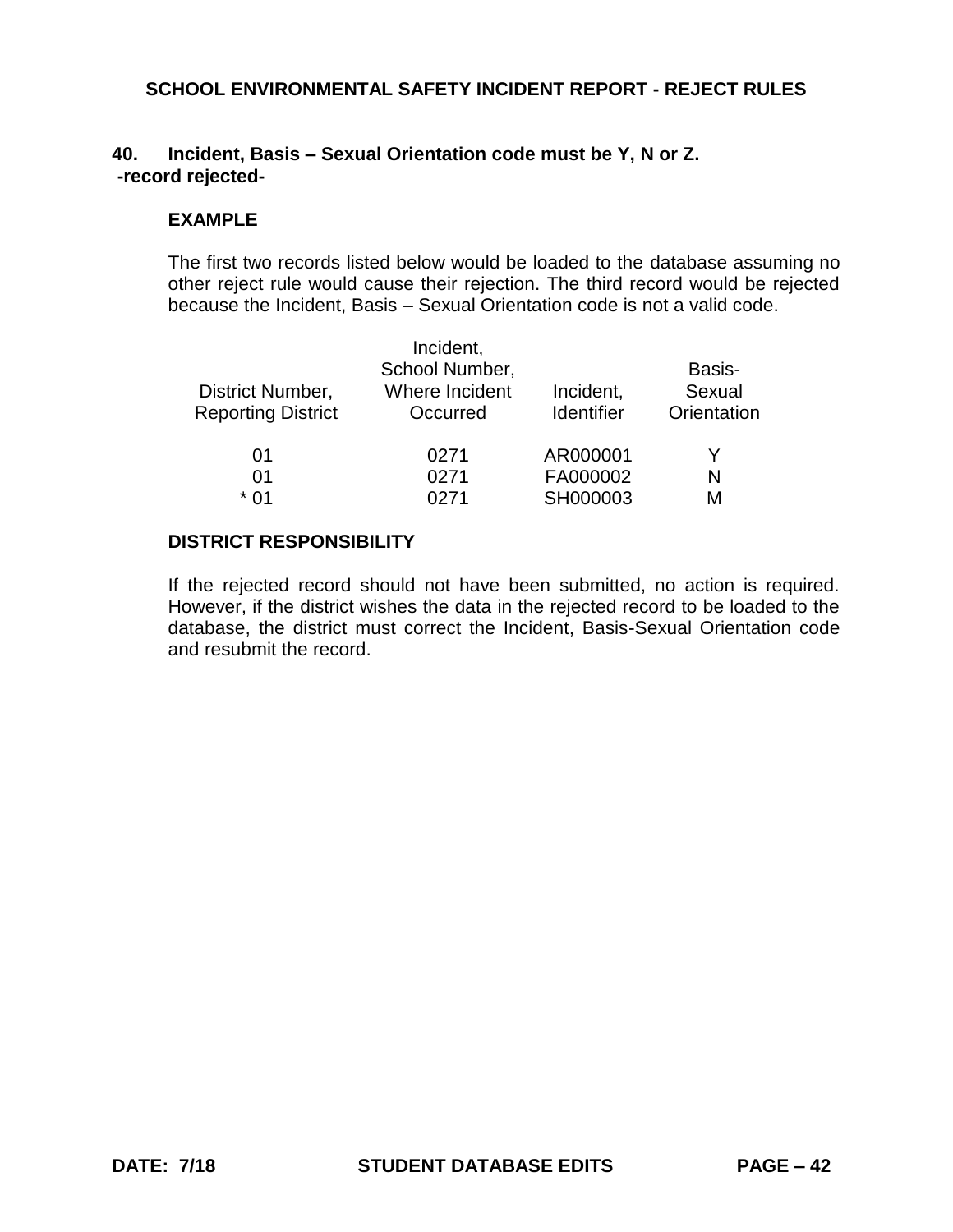## **41. If Incident, Type is BUL, HAR, SXH, TRE, UBL, UHR or if Incident, Bullying-Related is Y, then Incident, Basis – Religion must be Y or N. -record rejected-**

#### **EXAMPLE**

The first two records listed below would be loaded to the database assuming no other reject rule would cause their rejection. The third record would be rejected because the Incident, Basis – Religion is not Y or N.

| <b>District</b><br>Number,<br>Reporting<br><b>District</b> | School<br>Number,<br>Where Incident<br>Occurred | Incident,<br><b>Identifier</b> | Incident,<br><b>Type</b> | Incident,<br>Basis,<br>Religion |
|------------------------------------------------------------|-------------------------------------------------|--------------------------------|--------------------------|---------------------------------|
| 01                                                         | 0271                                            | AS000001                       | <b>BUL</b>               | Y                               |
| 01                                                         | 0271                                            | DO000002                       | <b>HAR</b>               | N                               |
| $*01$                                                      | 0271                                            | SH000003                       | <b>SXH</b>               | 7                               |

## **DISTRICT RESPONSIBILITY**

If the rejected record should not have been submitted, no action is required. However, if the district wishes the data in the rejected record to be loaded to the database, the district must correct the relationship between the Incident, Type code and Incident, Basis – Religion code and resubmit the record.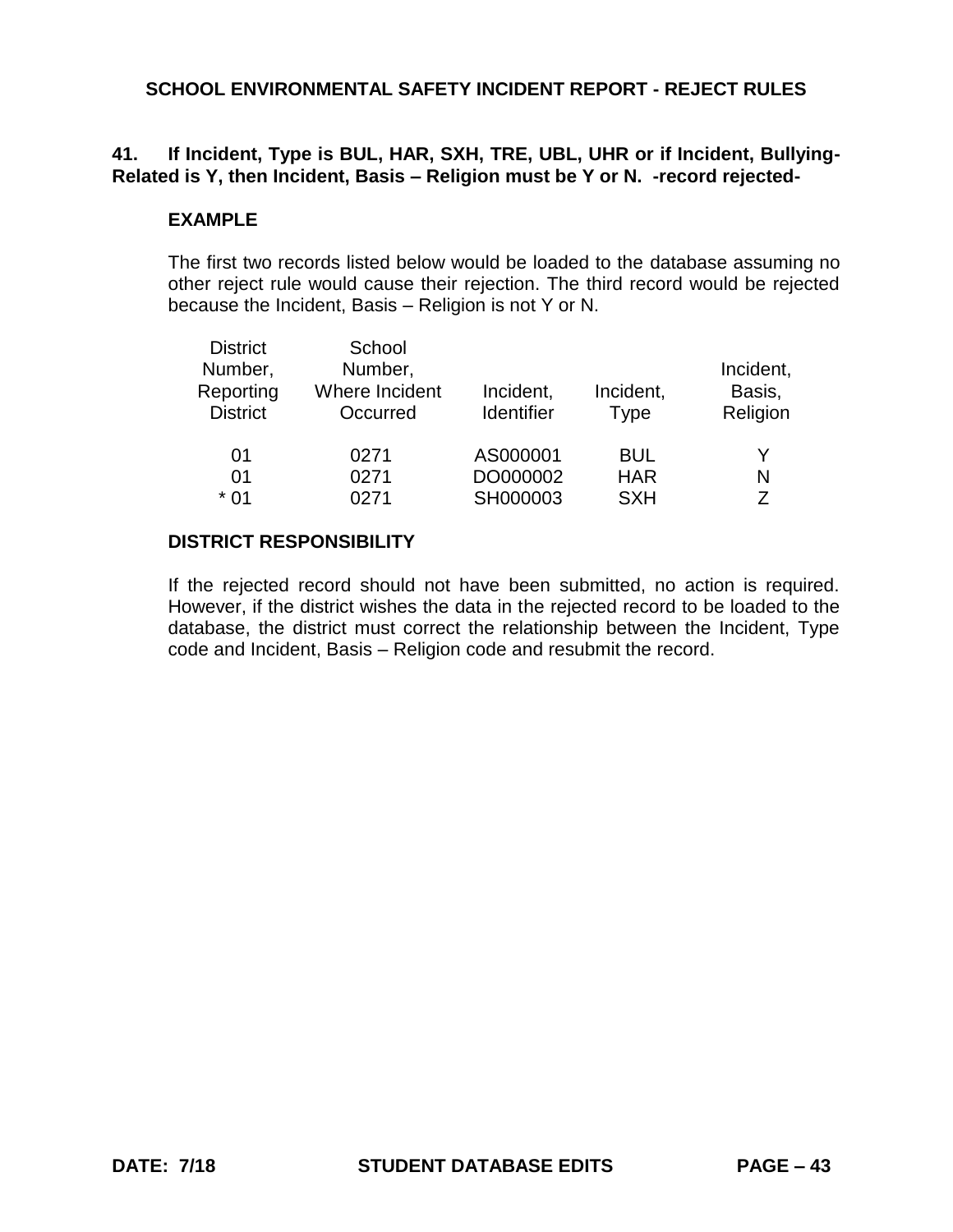## **42. If Incident, Weapon-Related is 1, 2, 3 or 4, then Incident, Reported to Law Enforcement must equal Y. -record rejected-**

#### **EXAMPLE**

The first record listed below would be loaded to the database assuming no other reject rule would cause its rejection. The second record would be rejected because the Incident, Reported to Law Enforcement code is not Y.

| District Number,<br><b>Reporting District</b> | School Number,<br>Where Incident<br>Occurred | Incident,<br>Weapon-<br>Related | Incident,<br>Reported to<br>Law<br>Enforcement |
|-----------------------------------------------|----------------------------------------------|---------------------------------|------------------------------------------------|
| 01<br>* በ1                                    | 0271<br>∩271                                 |                                 |                                                |

## **DISTRICT RESPONSIBILITY**

If the rejected record should not have been submitted, no action is required. However, if the district wishes the data in the rejected record to be loaded to the database, the district must correct the Incident, Reported to Law Enforcement code or the Incident, Weapon-Related code and resubmit the record.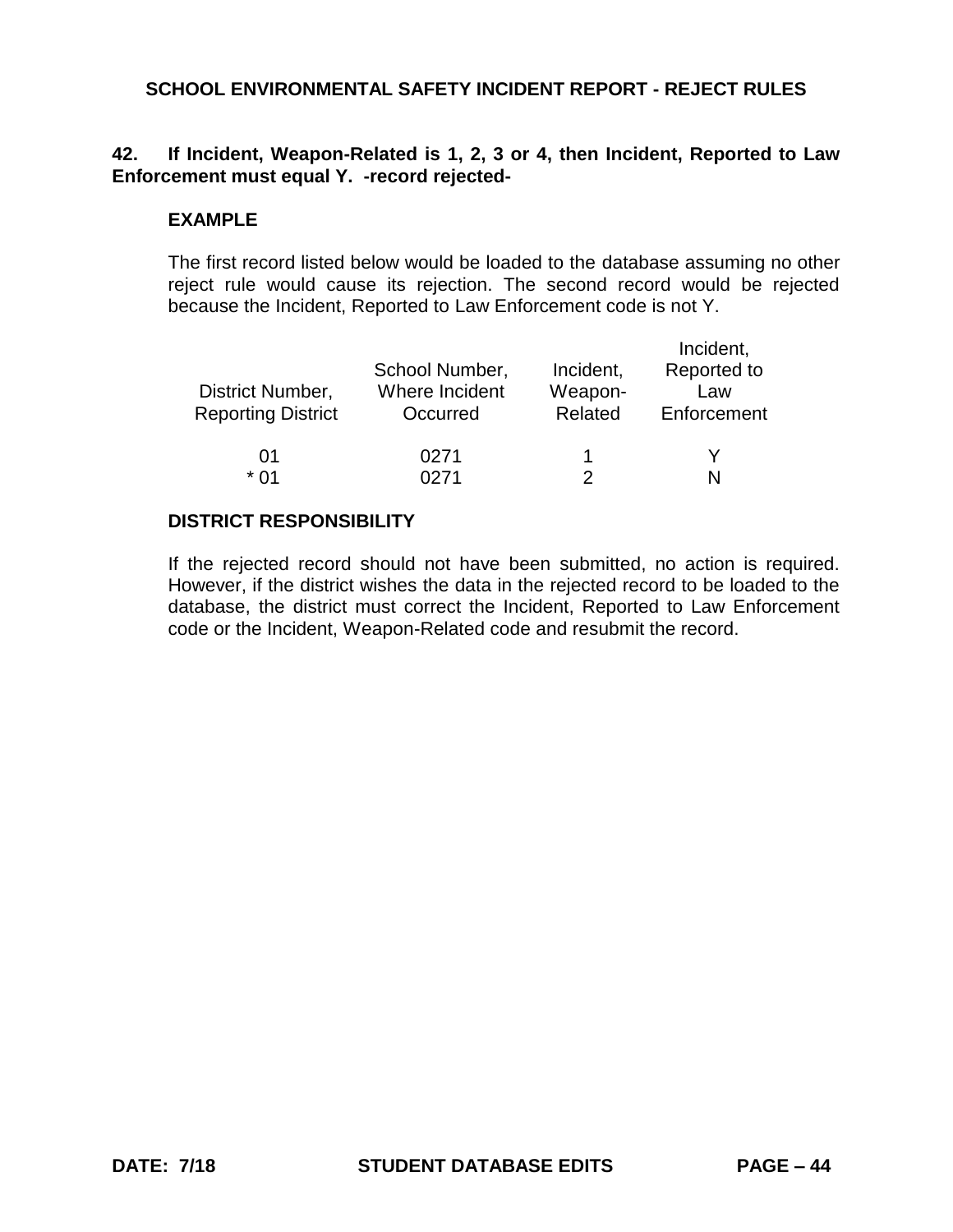#### **43. Incident, Basis - Disability code must be Y, N or Z. -record rejected-**

#### **EXAMPLE**

The first two records listed below would be loaded to the database assuming no other reject rule would cause their rejection. The third record would be rejected because the Incident, Basis - Disability code is not a valid code.

| District Number,<br><b>Reporting District</b> | School Number,<br>Where Incident<br>Occurred | Incident,<br>Identifier | Incident,<br>Basis-<br><b>Disability</b> |
|-----------------------------------------------|----------------------------------------------|-------------------------|------------------------------------------|
| 01                                            | 0271                                         | AR000001                | Y                                        |
| 01                                            | 0271                                         | FA000002                | N                                        |
| * በ1                                          | በ271                                         | SH000003                | м                                        |

#### **DISTRICT RESPONSIBILITY**

If the rejected record should not have been submitted, no action is required. However, if the district wishes the data in the rejected record to be loaded to the database, the district must correct the Incident, Basis-Disability code and resubmit the record.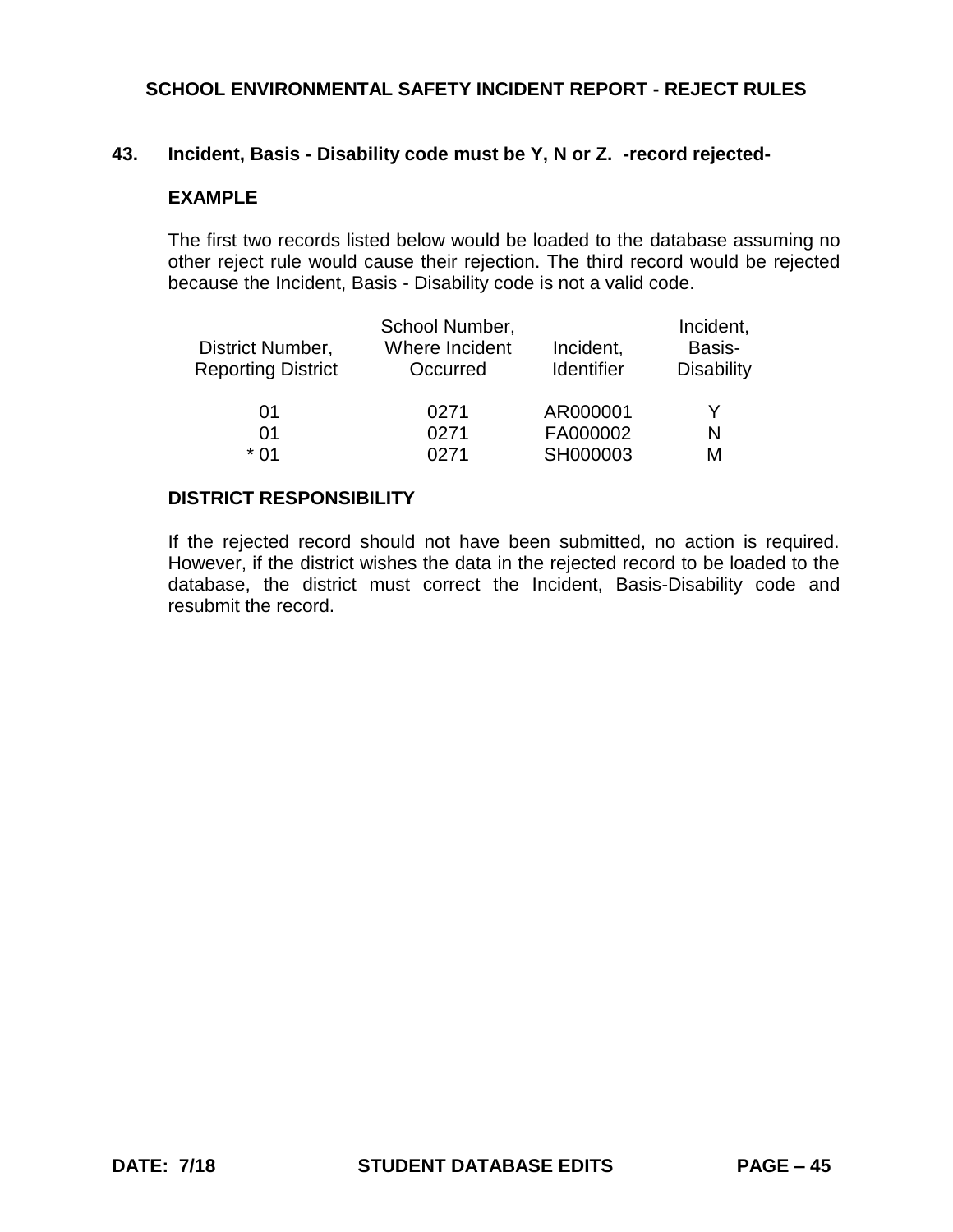### **44. Incident, Basis - Race code must be Y, N or Z. -record rejected-**

### **EXAMPLE**

The first two records listed below would be loaded to the database assuming no other reject rule would cause their rejection. The third record would be rejected because the Incident, Basis - Race code is not a valid code.

|                           | School Number, |                   | Incident, |
|---------------------------|----------------|-------------------|-----------|
| District Number,          | Where Incident | Incident,         | Basis-    |
| <b>Reporting District</b> | Occurred       | <b>Identifier</b> | Race      |
|                           |                |                   |           |
| 01                        | 0271           | AR000001          | Y         |
| 01                        | 0271           | FA000002          | N         |
| * በ1                      | <u> በ271</u>   | SH000003          | М         |

#### **DISTRICT RESPONSIBILITY**

If the rejected record should not have been submitted, no action is required. However, if the district wishes the data in the rejected record to be loaded to the database, the district must correct the Incident, Basis-Race code and resubmit the record.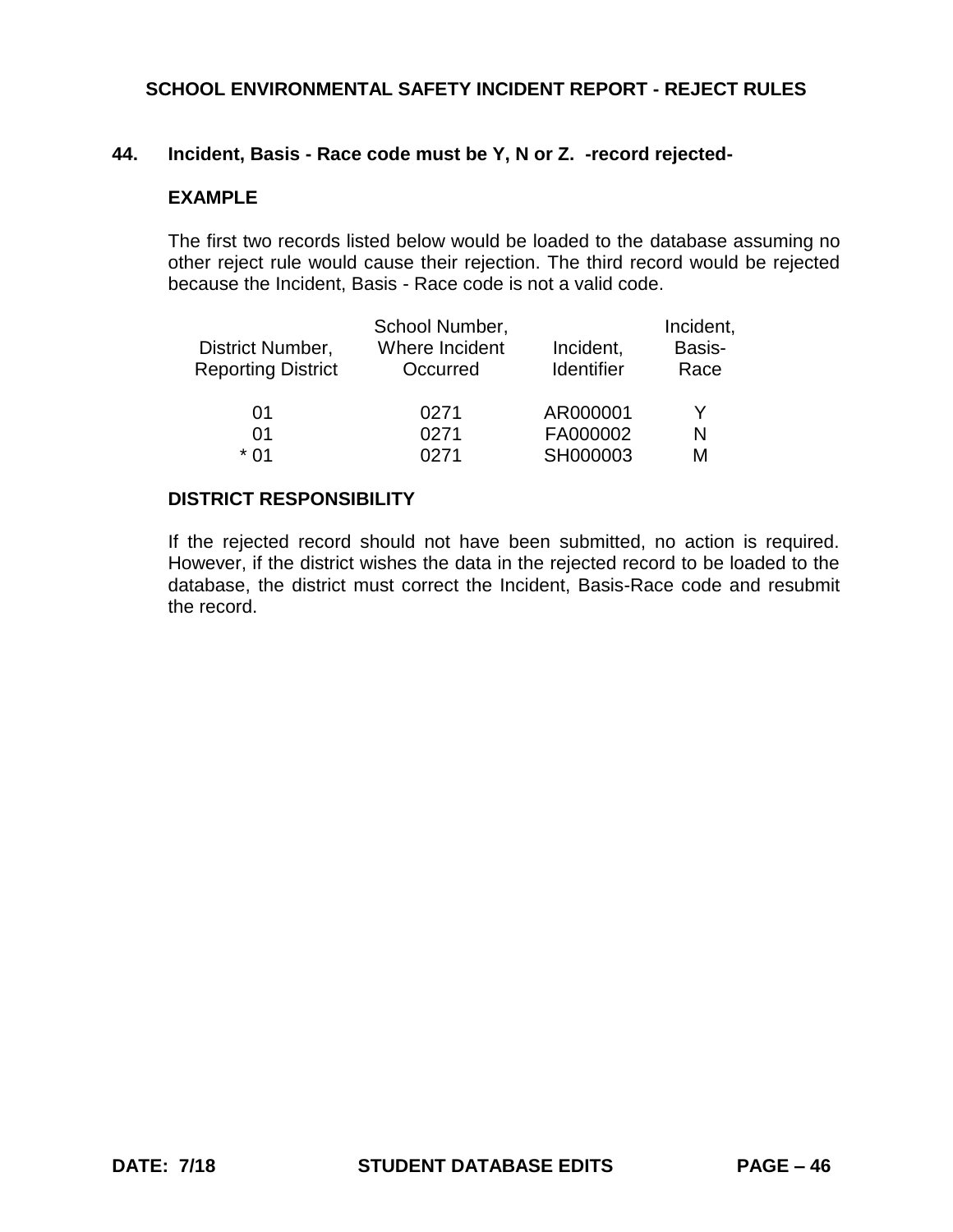### **45. Incident, Basis - Sex code must be Y, N or Z. -record rejected-**

### **EXAMPLE**

The first two records listed below would be loaded to the database assuming no other reject rule would cause their rejection. The third record would be rejected because the Incident, Basis - Sex code is not a valid code.

| District Number,<br><b>Reporting District</b> | School Number,<br>Where Incident<br>Occurred | Incident,<br>Identifier | Incident,<br>Basis-<br>Sex |  |
|-----------------------------------------------|----------------------------------------------|-------------------------|----------------------------|--|
| 01                                            | 0271                                         | AR000001                | Y                          |  |
| 01                                            | 0271                                         | FA000002                | N                          |  |
| * በ1                                          | <b>0271</b>                                  | SH000003                | М                          |  |

#### **DISTRICT RESPONSIBILITY**

If the rejected record should not have been submitted, no action is required. However, if the district wishes the data in the rejected record to be loaded to the database, the district must correct the Incident, Basis-Sex code and resubmit the record.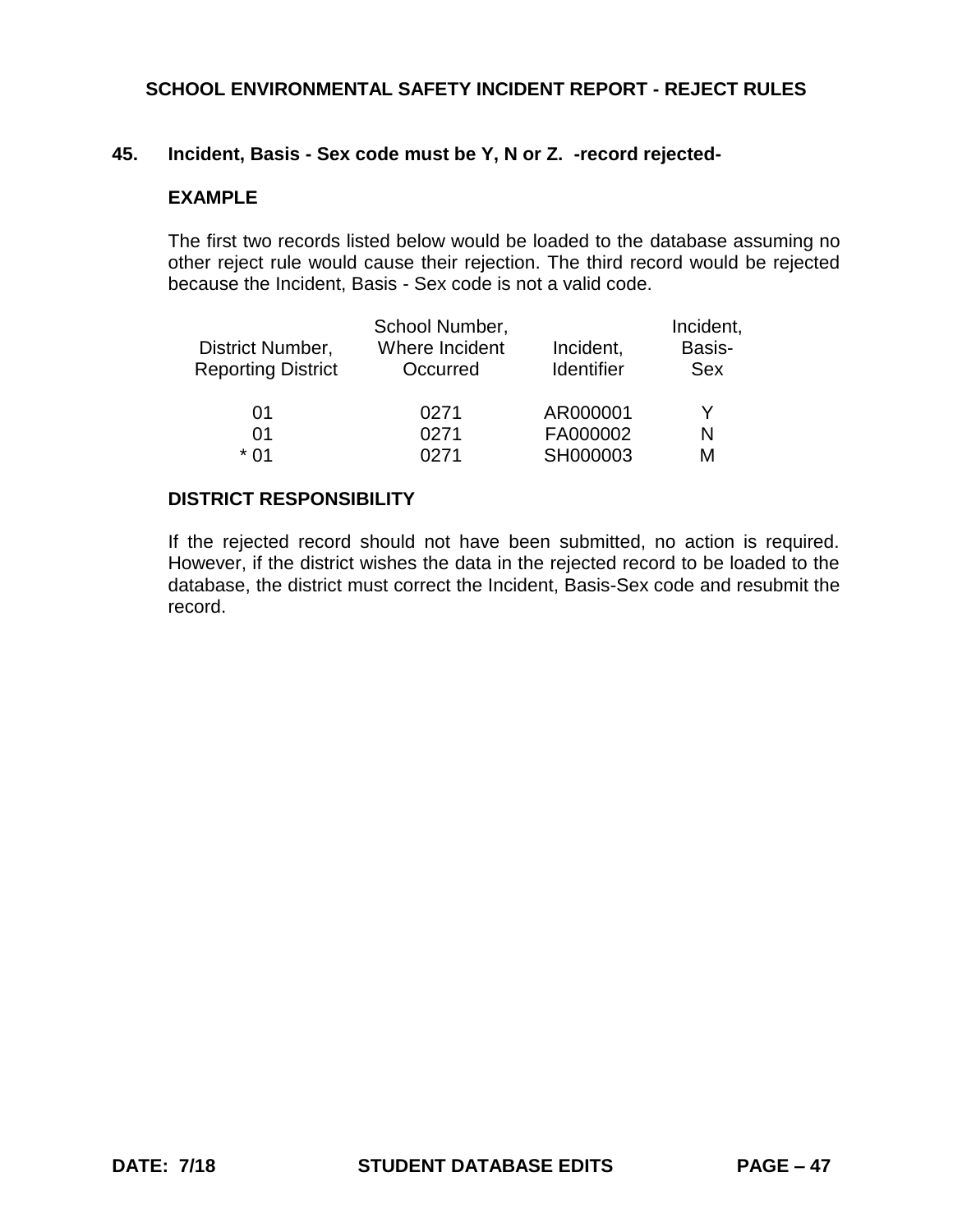## **46. If Incident, Type is BUL, HAR, SXH, TRE, UBL, UHR or if Incident, Bullying-Related is Y, then Incident, Basis – Disability must be Y or N. -record rejected-**

#### **EXAMPLE**

The first two records listed below would be loaded to the database assuming no other reject rule would cause their rejection. The third record would be rejected because the Incident, Basis – Disability is not Y or N.

| <b>District</b><br>Number,<br>Reporting<br><b>District</b> | School<br>Number,<br>Where Incident<br>Occurred | Incident,<br><b>Identifier</b> | Incident,<br><b>Type</b> | Incident,<br>Basis-<br><b>Disability</b> |
|------------------------------------------------------------|-------------------------------------------------|--------------------------------|--------------------------|------------------------------------------|
| 01<br>01                                                   | 0271<br>0271                                    | AS000001<br>DO000002           | <b>BUL</b><br><b>HAR</b> | N                                        |
| $*01$                                                      | 0271                                            | SH000003                       | <b>SXH</b>               | 7                                        |

#### **DISTRICT RESPONSIBILITY**

If the rejected record should not have been submitted, no action is required. However, if the district wishes the data in the rejected record to be loaded to the database, the district must correct the relationship between the Incident, Type code and Incident, Basis – Disability code and resubmit the record.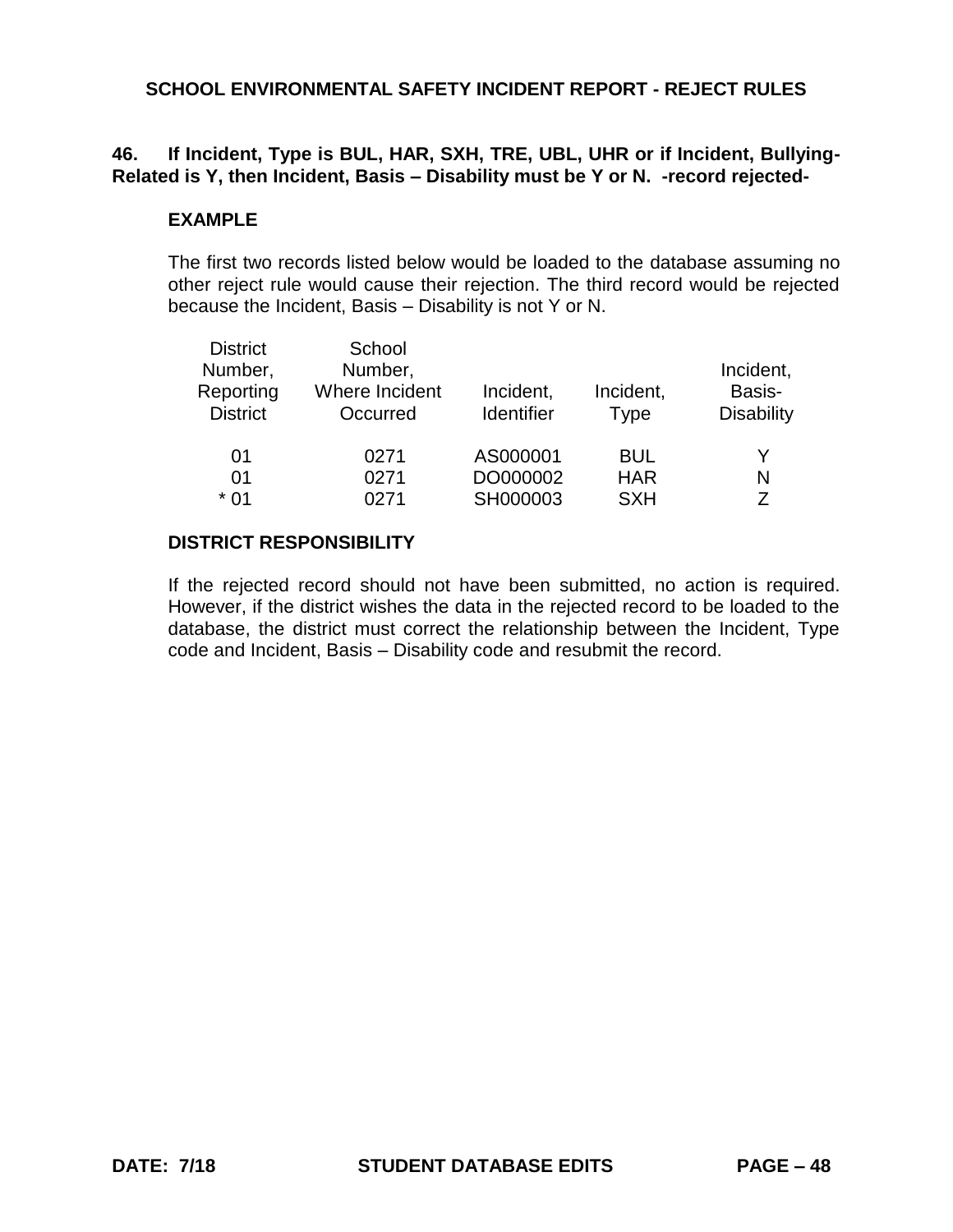## **47. If Incident, Type is BUL, HAR, SXH, TRE, UBL, UHR or if Incident, Bullying-Related is Y, then Incident, Basis – Race must be Y or N. -record rejected-**

#### **EXAMPLE**

The first two records listed below would be loaded to the database assuming no other reject rule would cause their rejection. The third record would be rejected because the Incident, Basis – Race is not Y or N.

| <b>District</b><br>Number,<br>Reporting<br><b>District</b> | School<br>Number,<br>Where Incident<br>Occurred | Incident,<br><b>Identifier</b> | Incident,<br><b>Types</b> | Incident,<br><b>Basis-Race</b> |
|------------------------------------------------------------|-------------------------------------------------|--------------------------------|---------------------------|--------------------------------|
| 01                                                         | 0271                                            | AS000001                       | BUL                       | Y                              |
| 01<br>$*01$                                                | 0271<br>0271                                    | DO000002<br>SH000003           | <b>HAR</b><br><b>SXH</b>  | N<br>7                         |

#### **DISTRICT RESPONSIBILITY**

If the rejected record should not have been submitted, no action is required. However, if the district wishes the data in the rejected record to be loaded to the database, the district must correct the relationship between the Incident, Type code and Incident, Basis – Race code and resubmit the record.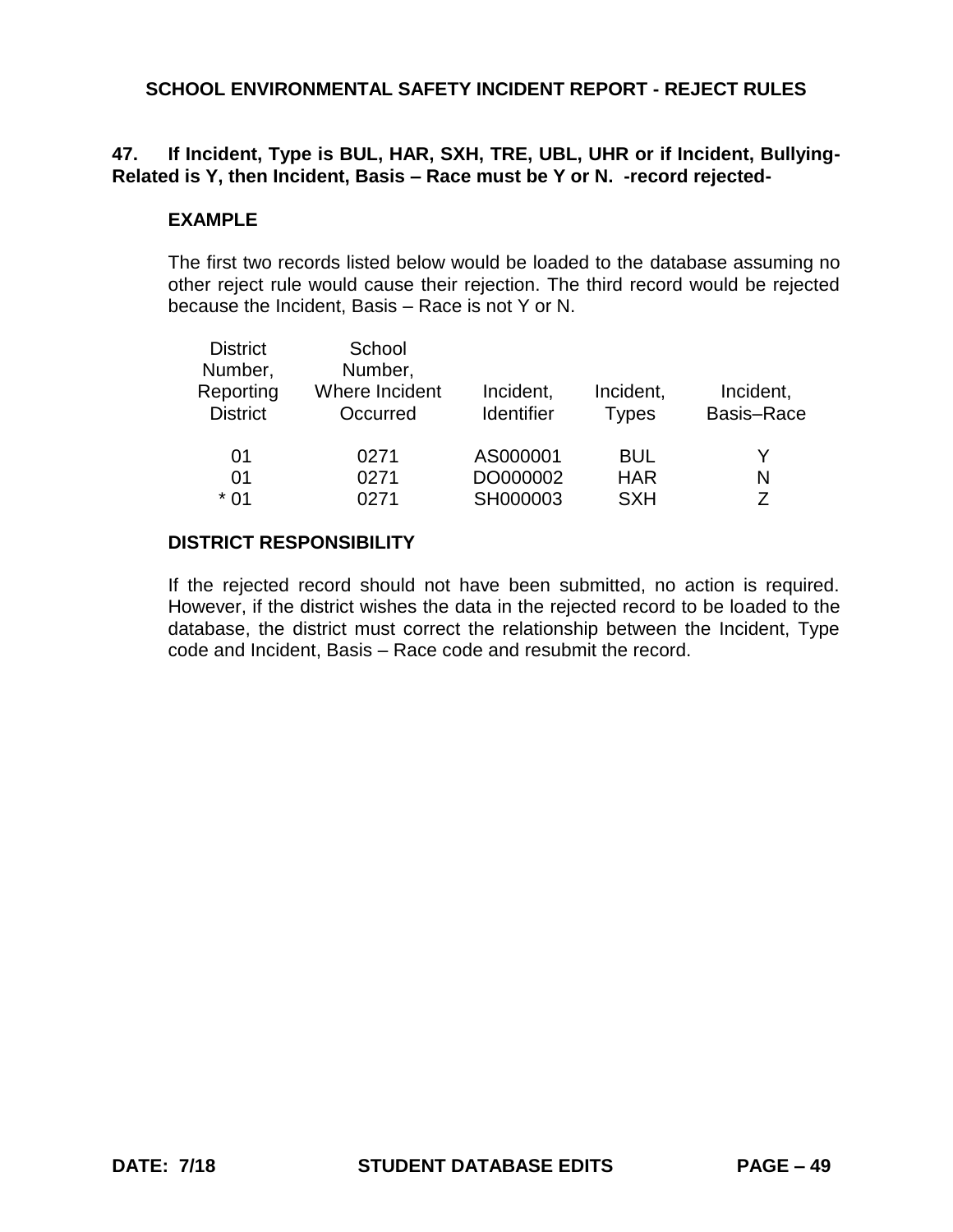**48. If Incident, Type is BUL, TRE, UBL, UHR or Incident, Bullying-Related is Y, then Incident, Basis – Sex must be Y or N. If Incident, Type is HAR, then Incident, Basis – Sex must be N. If Incident, Type is SXH, then Incident, Basis – Sex must be Y. -record rejected-**

### **EXAMPLE**

The first two records listed below would be loaded to the database assuming no other reject rule would cause their rejection. The third record would be rejected because the Incident, Basis – Sex is not Y or N.

| School<br>Number,<br>Where Incident<br>Occurred | Incident,<br><b>Identifier</b> | Incident,<br><b>Types</b> | Incident,<br>Basis-Sex |
|-------------------------------------------------|--------------------------------|---------------------------|------------------------|
| 0271                                            | AS000001                       | <b>BUL</b>                | Y                      |
| 0271                                            | DO000002                       | <b>HAR</b>                | N                      |
| 0271                                            | SH000003                       | TRF                       | 7                      |
|                                                 |                                |                           |                        |

#### **DISTRICT RESPONSIBILITY**

If the rejected record should not have been submitted, no action is required. However, if the district wishes the data in the rejected record to be loaded to the database, the district must correct the relationship between the Incident, Type code and Incident, Basis – Sex code and resubmit the record.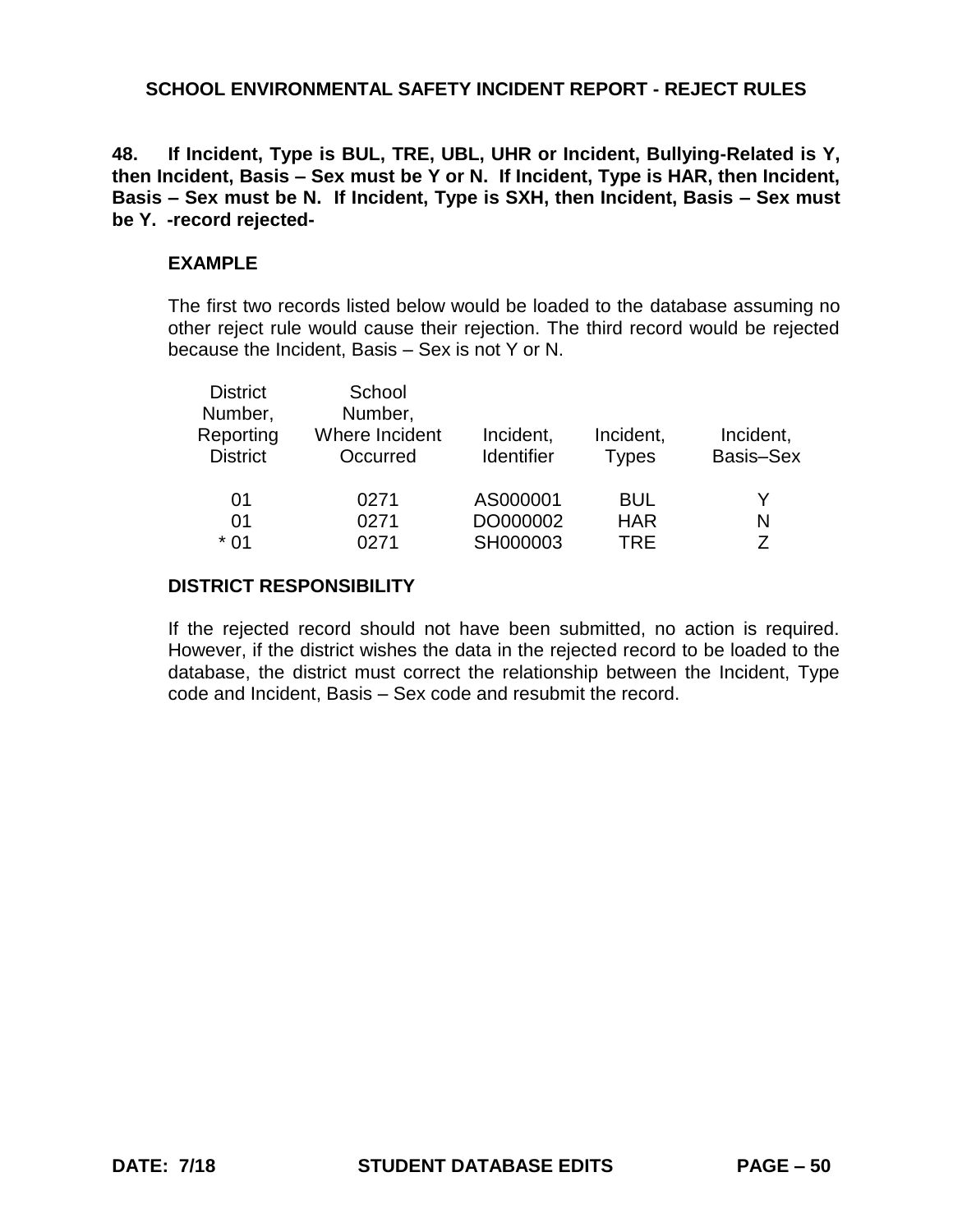## **49. If Incident, Type is UBL or UHR then Incident, Alcohol-Related code must be Z. -record rejected-**

#### **EXAMPLE**

The first two records listed below would be loaded to the database assuming no other reject rule would cause their rejection. The third record would be rejected because the Incident, Alcohol-Related code is not Z for an Incident Type of UBL.

| District Number,<br><b>Reporting District</b> | School Number,<br>Where Incident<br>Occurred | Incident,<br>Identifier | Incident,<br>Type | Incident,<br>Alcohol-<br>Related |
|-----------------------------------------------|----------------------------------------------|-------------------------|-------------------|----------------------------------|
| 01<br>01                                      | 0271<br>0271                                 | AR000001<br>FA000002    | UBL<br><b>UHR</b> | Ζ<br>7                           |
| * በ1                                          | በ271                                         | SH000003                | UBL               | Y                                |

#### **DISTRICT RESPONSIBILITY**

If the rejected record should not have been submitted, no action is required. However, if the district wishes the data in the rejected record to be loaded to the database, the district must correct the Incident, Alcohol-Related code or the Incident Type and resubmit the record.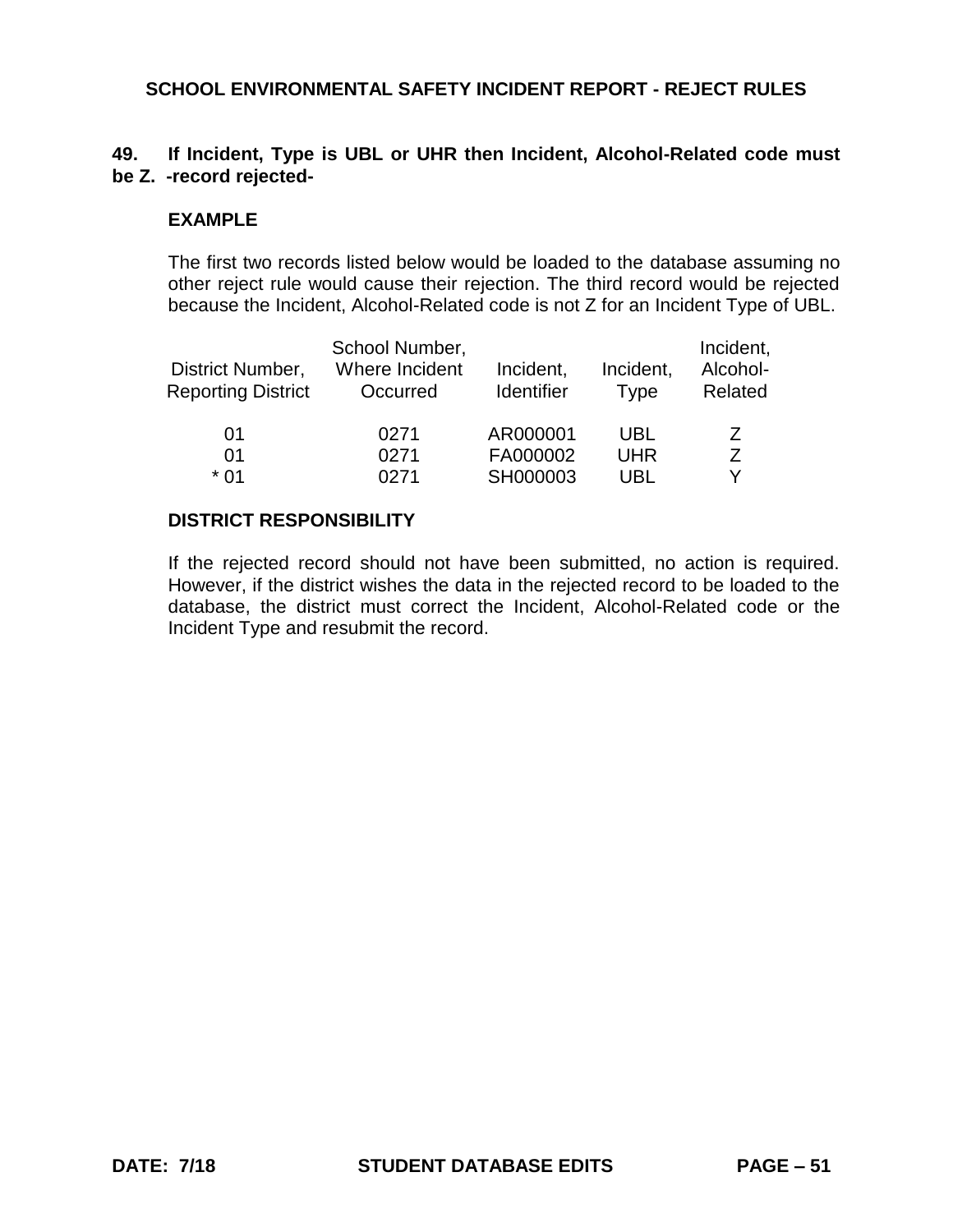## **50. If Incident, Type is UBL or UHR then Incident, Bullying-Related code must be Z. -record rejected-**

### **EXAMPLE**

The first two records listed below would be loaded to the database assuming no other reject rule would cause their rejection. The third record would be rejected because the Incident, Bullying-Related code is not Z for an Incident, Type of UBL.

| District Number,<br><b>Reporting District</b> | School Number,<br>Where Incident<br>Occurred | Incident,<br><b>Identifier</b> | Incident,<br><b>Type</b> | Incident,<br>Bullying-<br>Related |
|-----------------------------------------------|----------------------------------------------|--------------------------------|--------------------------|-----------------------------------|
| 01                                            | 0271                                         | AR000001                       | <b>UBL</b>               | Ζ                                 |
| 01                                            | 0271                                         | FA000002                       | <b>UHR</b>               | 7                                 |
| * በ1                                          | 0271                                         | SH000003                       | UBL                      |                                   |

### **DISTRICT RESPONSIBILITY**

If the rejected record should not have been submitted, no action is required. However, if the district wishes the data in the rejected record to be loaded to the database, the district must correct the Incident, Bullying-Related code or the Incident, Type and resubmit the record.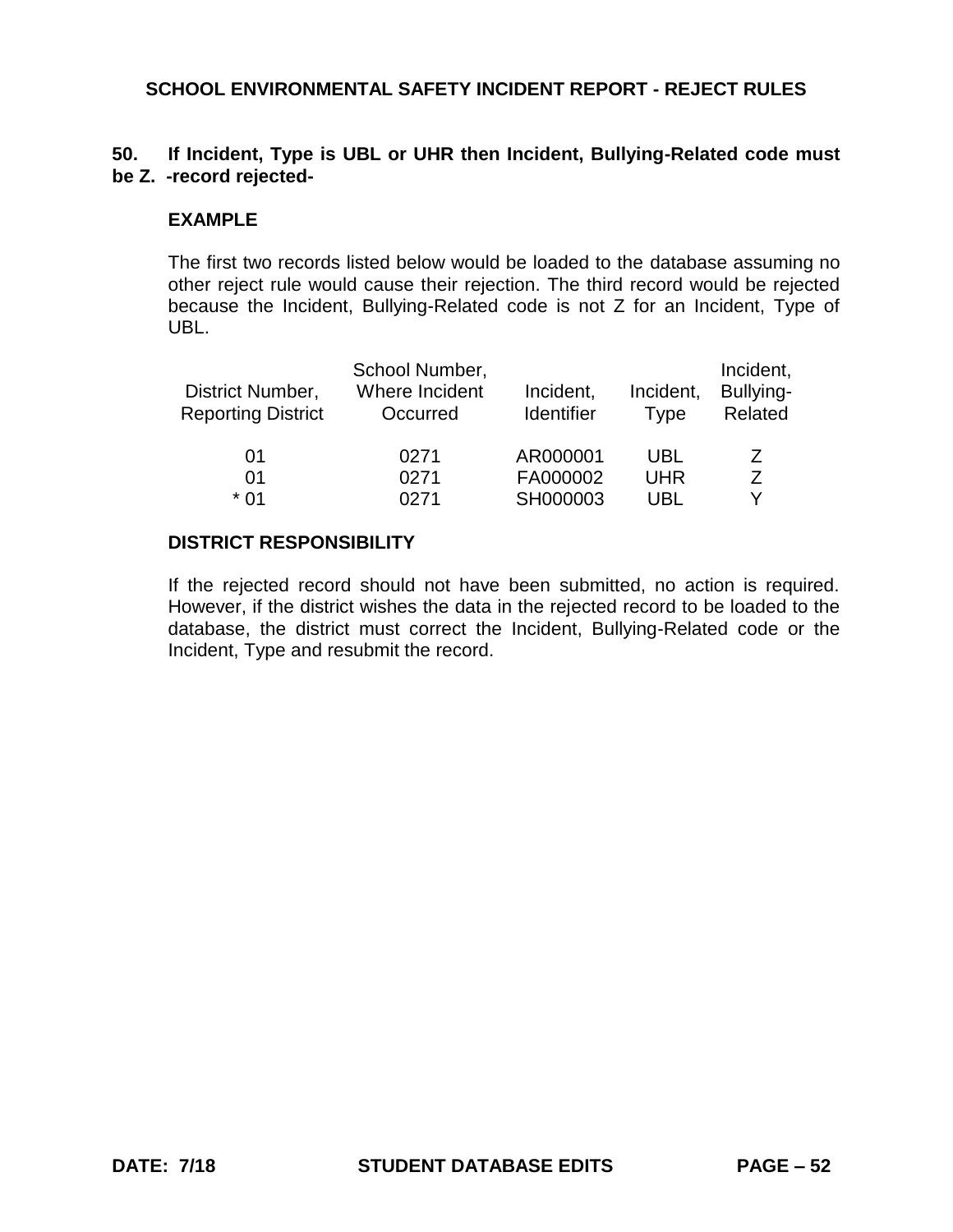# **51. If Incident, Type is UBL or UHR then Incident, Drug-Related code must be Z. -record rejected-**

### **EXAMPLE**

The first two records listed below would be loaded to the database assuming no other reject rule would cause their rejection. The third record would be rejected because the Incident, Drug-Related code is not Z for an Incident, Type of UBL.

| District Number,<br><b>Reporting District</b> | School Number,<br>Where Incident<br>Occurred | Incident,<br>Identifier | Incident,<br><b>Type</b> | Incident,<br>Drug-<br>Related |
|-----------------------------------------------|----------------------------------------------|-------------------------|--------------------------|-------------------------------|
| 01                                            | 0271                                         | AR000001                | UBL                      | Z                             |
| 01                                            | 0271                                         | FA000002                | <b>UHR</b>               | 7                             |
| * በ1                                          | 0271                                         | SH000003                | UBL                      | v                             |

### **DISTRICT RESPONSIBILITY**

If the rejected record should not have been submitted, no action is required. However, if the district wishes the data in the rejected record to be loaded to the database, the district must correct the Incident, Drug-Related code or the Incident, Type and resubmit the record.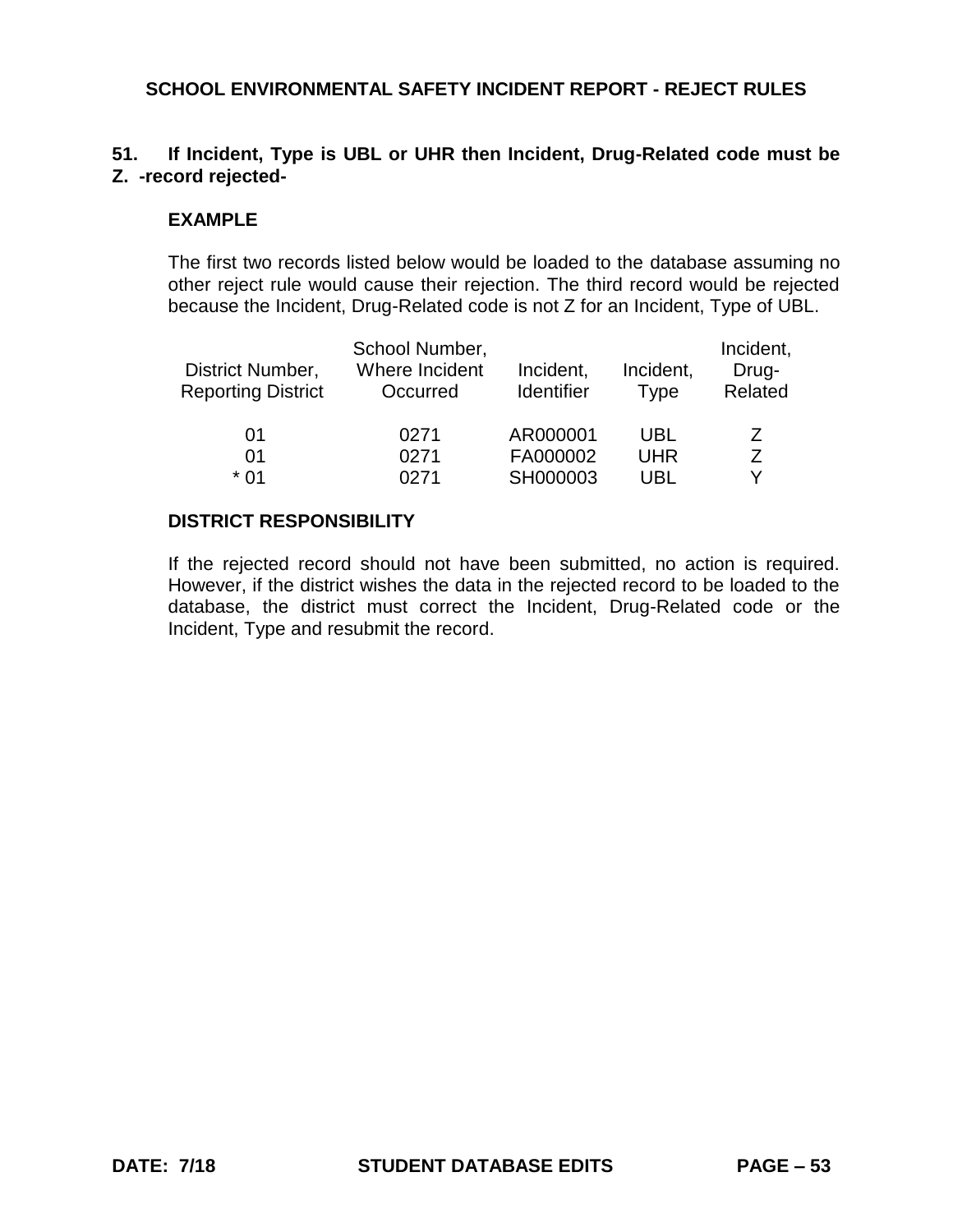# **52. If Incident, Type is UBL or UHR then Incident, Gang-Related code must be Z. -record rejected-**

### **EXAMPLE**

The first two records listed below would be loaded to the database assuming no other reject rule would cause their rejection. The third record would be rejected because the Incident, Gang-Related code is not Z for an Incident, Type of UBL.

| District Number,<br><b>Reporting District</b> | School Number,<br>Where Incident<br>Occurred | Incident,<br>Identifier |            | Incident,<br>Gang-<br>Related |
|-----------------------------------------------|----------------------------------------------|-------------------------|------------|-------------------------------|
| 01<br>01                                      | 0271<br>0271                                 | AR000001<br>FA000002    | UBL<br>UHR | 7<br>7                        |
| * በ1                                          | 0271                                         | SH000003                | UBL        | v                             |

### **DISTRICT RESPONSIBILITY**

If the rejected record should not have been submitted, no action is required. However, if the district wishes the data in the rejected record to be loaded to the database, the district must correct the Incident, Gang-Related code or the Incident, Type and resubmit the record.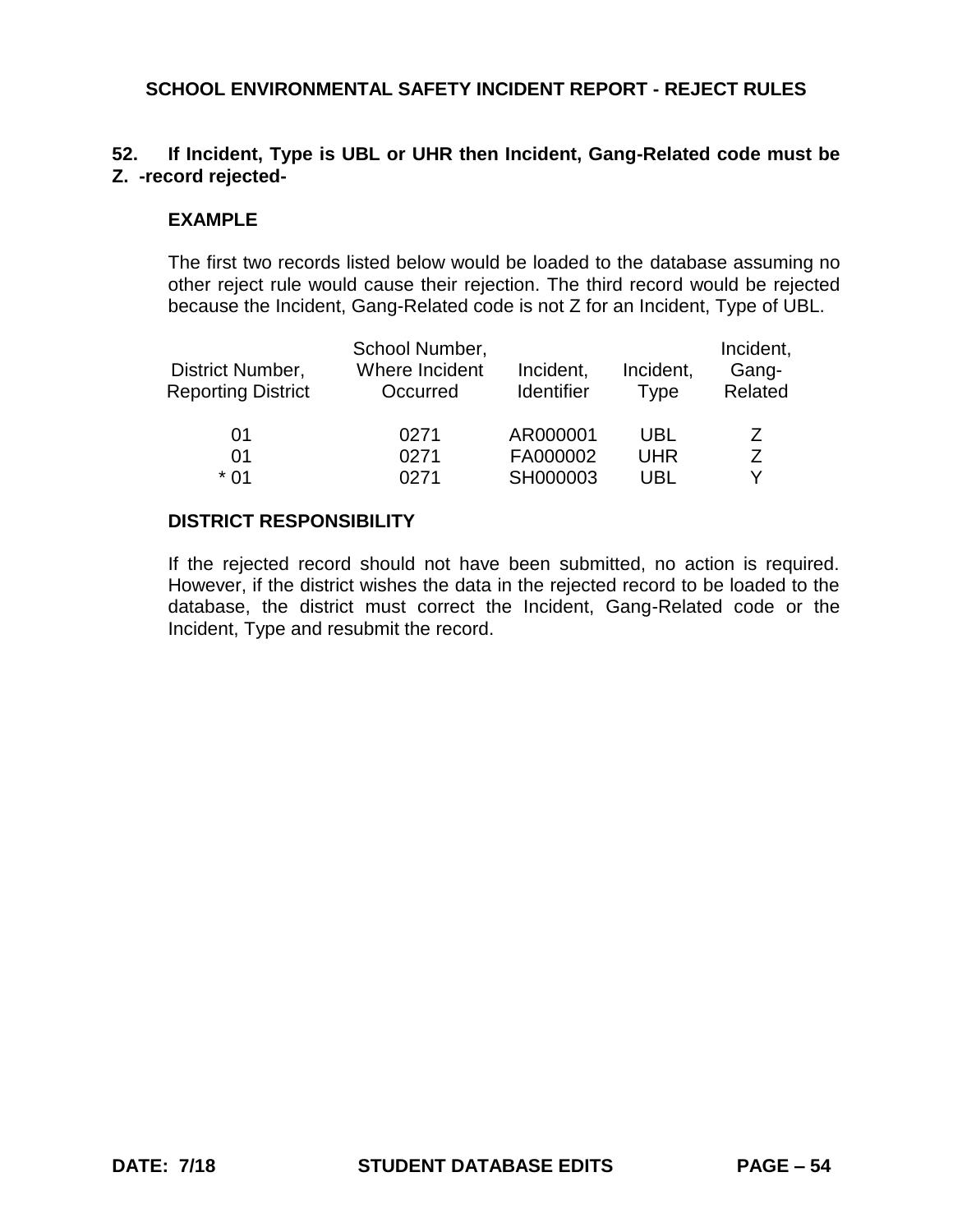## **53. If Incident, Type is UBL or UHR then Incident, Hate Crime-Related code must be Z. -record rejected-**

#### **EXAMPLE**

The first two records listed below would be loaded to the database assuming no other reject rule would cause their rejection. The third record would be rejected because the Incident, Hate Crime-Related code is not Z for an Incident, Type code of UBL.

| District Number,<br><b>Reporting District</b> | School Number,<br>Where Incident<br>Occurred | Incident,<br>Identifier | Incident,<br><b>Type</b> | Incident,<br><b>Hate Crime-</b><br>Related |
|-----------------------------------------------|----------------------------------------------|-------------------------|--------------------------|--------------------------------------------|
| 01                                            | 0271                                         | AR000001                | UBL                      | $\prime$                                   |
| 01                                            | 0271                                         | FA000002                | <b>UHR</b>               |                                            |
| * በ1                                          | 0271                                         | SH000003                | UBL                      |                                            |

#### **DISTRICT RESPONSIBILITY**

If the rejected record should not have been submitted, no action is required. However, if the district wishes the data in the rejected record to be loaded to the database, the district must correct the Incident, Hate Crime-Related code or Incident, Type and resubmit the record.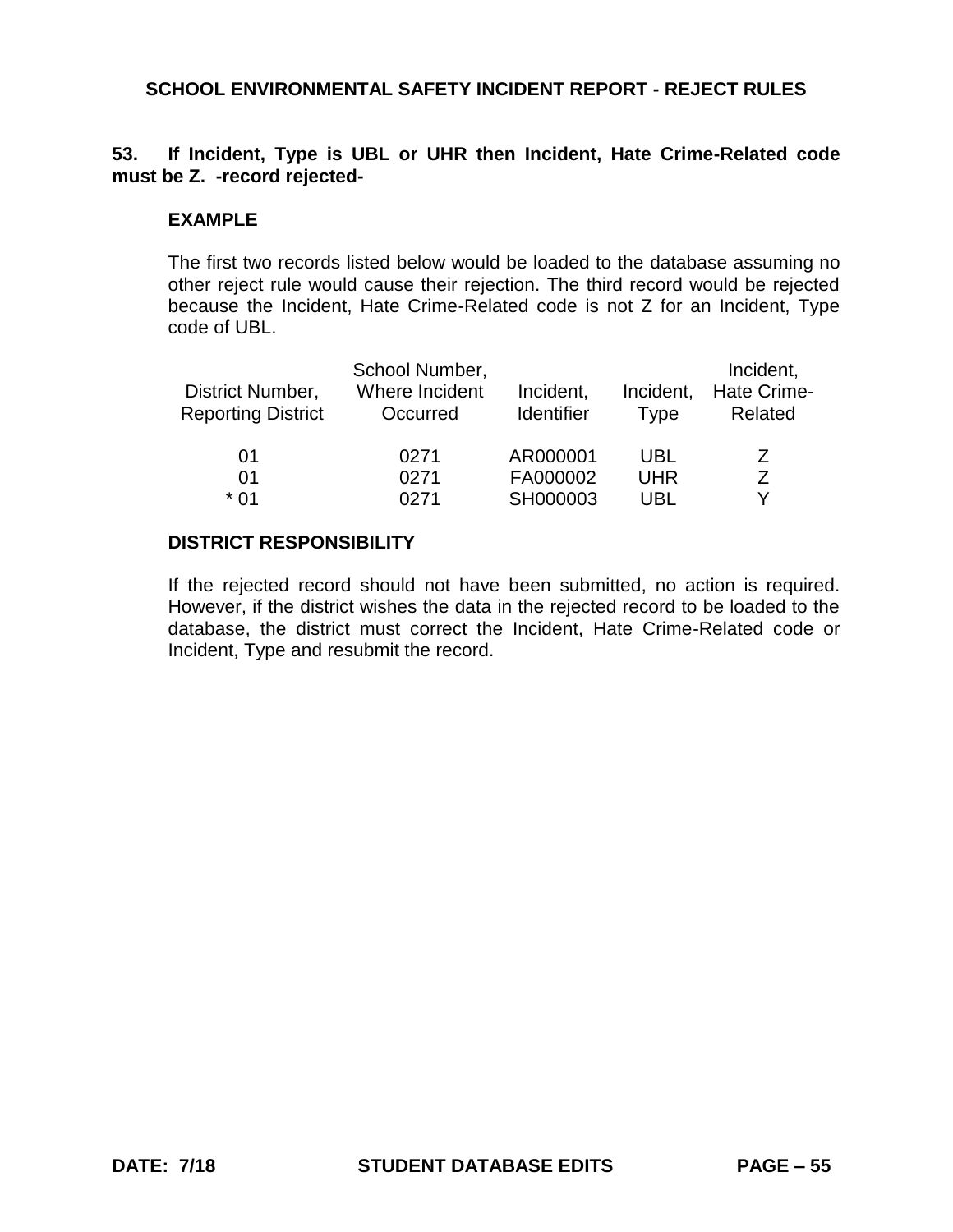# **54. If Incident, Type is UBL or UHR then Incident, Injury-Related code must be Z. -record rejected-**

### **EXAMPLE**

The first two records listed below would be loaded to the database assuming no other reject rule would cause their rejection. The third record would be rejected because the Incident, Injury-Related code is not Z for an Incident, Type code of UBL.

| District Number,<br><b>Reporting District</b> | School Number,<br>Where Incident<br>Occurred | Incident,<br><b>Identifier</b> | Incident,<br><b>Type</b> | Incident,<br>Injury-<br>Related |
|-----------------------------------------------|----------------------------------------------|--------------------------------|--------------------------|---------------------------------|
| 01                                            | 0271                                         | AR000001                       | UBL                      | 7                               |
| 01                                            | 0271                                         | FA000002                       | <b>UHR</b>               | 7                               |
| * በ1                                          | 0271                                         | SH000003                       | UBL                      | v                               |

### **DISTRICT RESPONSIBILITY**

If the rejected record should not have been submitted, no action is required. However, if the district wishes the data in the rejected record to be loaded to the database, the district must correct the Incident, Injury-Related code or the Incident, Type and resubmit the record.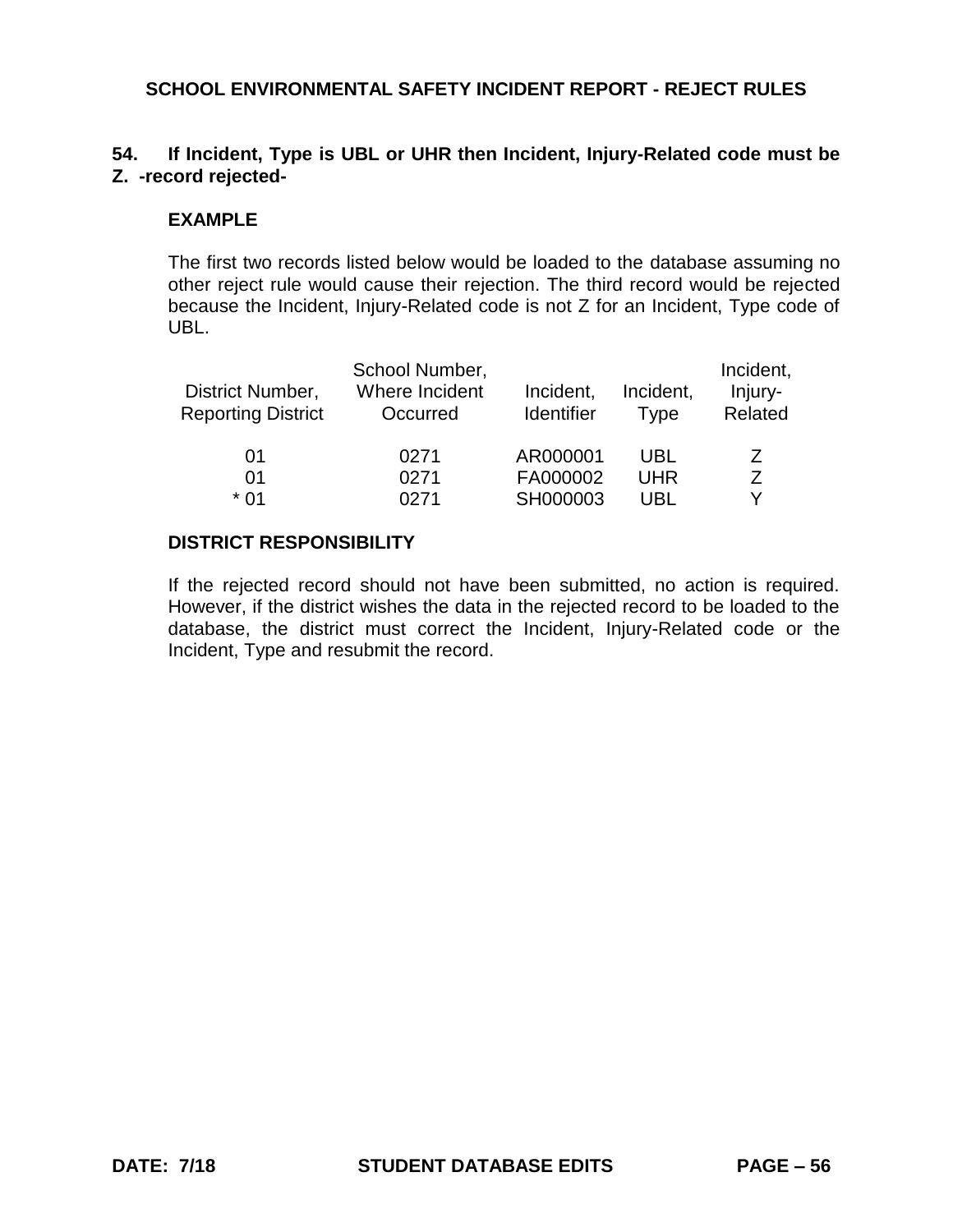## **55. If Incident, Type is UBL or UHR then Incident, Involvement Type code must be Z. -record rejected-**

#### **EXAMPLE**

The first two records listed below would be loaded to the database assuming no other reject rule would cause their rejection. The third record would be rejected because the Incident, Involvement Type code is not Z for an Incident, Type of UBL.

| District Number,<br><b>Reporting District</b> | School Number,<br>Where Incident<br>Occurred | Incident,<br><b>Identifier</b> | Incident,<br>Type | Incident,<br>Involvement<br>Type |
|-----------------------------------------------|----------------------------------------------|--------------------------------|-------------------|----------------------------------|
| 01                                            | 0271                                         | AR000001                       | <b>UBL</b>        |                                  |
| 01                                            | 0271                                         | FA000002                       | <b>UHR</b>        |                                  |
| * በ1                                          | በ271                                         | SH000003                       | UBL               |                                  |

## **DISTRICT RESPONSIBILITY**

If the rejected record should not have been submitted, no action is required. However, if the district wishes the data in the rejected record to be loaded to the database, the district must correct the Incident, Involvement Type code or the Incident, Type and resubmit the record.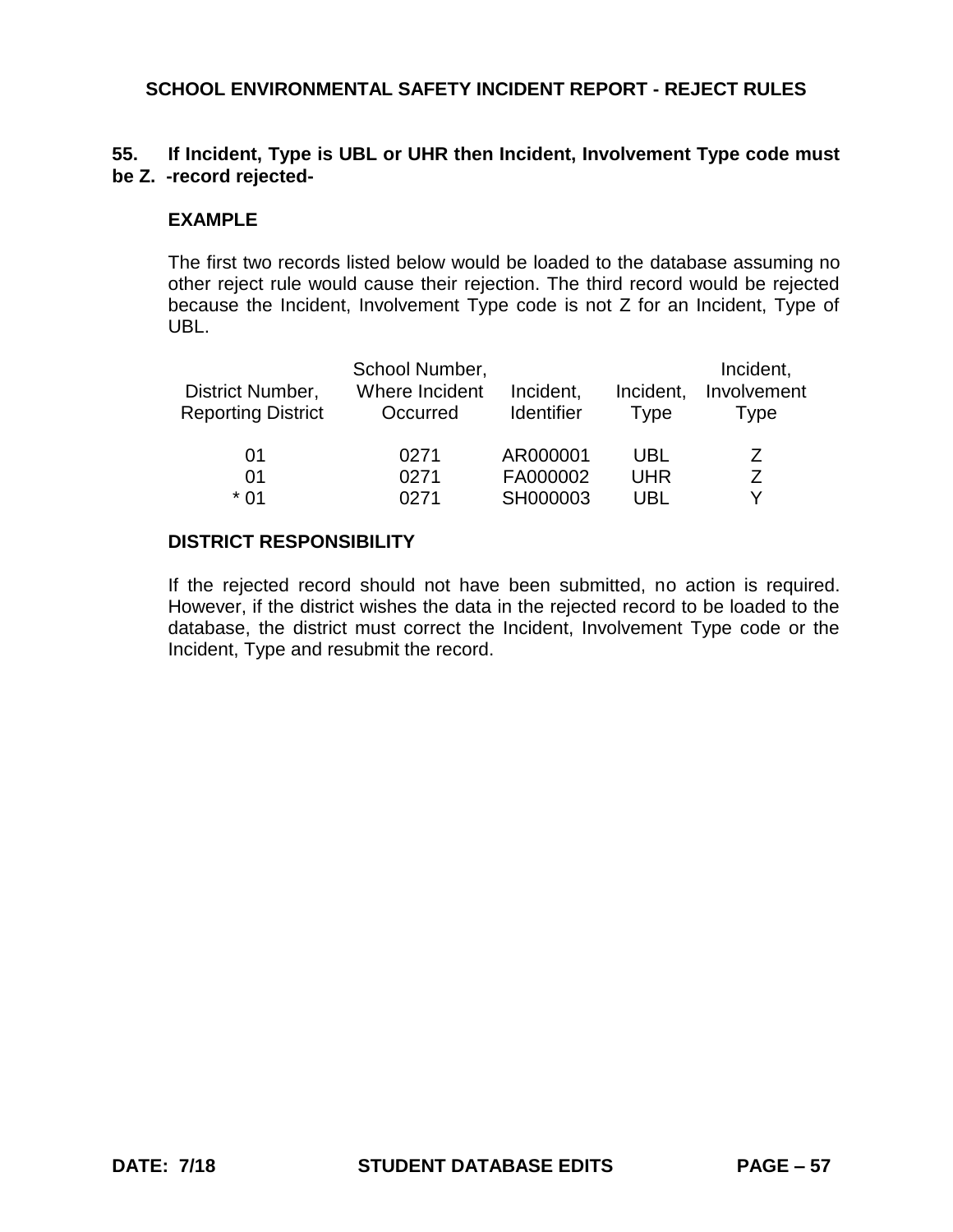## **56. If Incident, Type is UBL or UHR then Incident, Weapon-Related code must be Z. -record rejected-**

#### **EXAMPLE**

The first two records listed below would be loaded to the database assuming no other reject rule would cause their rejection. The third record would be rejected because the Incident, Weapon-Related code is not Z for an Incident, Type of UBL.

| District Number,<br><b>Reporting District</b> | School Number,<br>Where Incident<br>Occurred | Incident,<br>Identifier | Incident,<br><b>Type</b> | Incident,<br>Weapon-<br>Related |
|-----------------------------------------------|----------------------------------------------|-------------------------|--------------------------|---------------------------------|
| 01                                            | 0271                                         | AR000001                | UBL                      | Ζ                               |
| 01                                            | 0271                                         | FA000002                | <b>UHR</b>               | 7                               |
| * በ1                                          | 0271                                         | SH000003                | <b>UBL</b>               | v                               |

### **DISTRICT RESPONSIBILITY**

If the rejected record should not have been submitted, no action is required. However, if the district wishes the data in the rejected record to be loaded to the database, the district must correct the Incident, Weapon-Related code or Incident, Type and resubmit the record.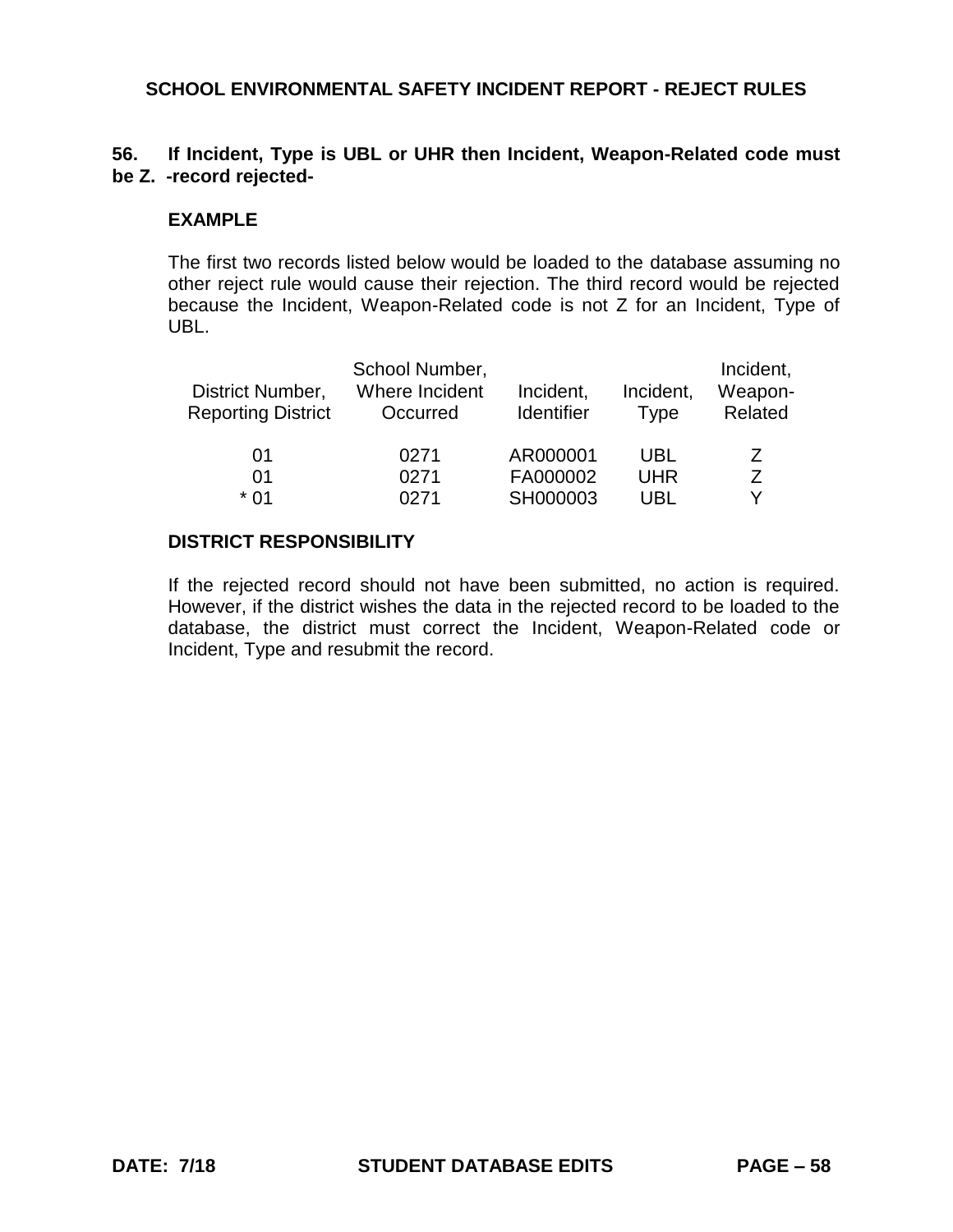# **57. If Incident, Type is BAT, HOM, KID, SXB, or WPO then Incident, Reported to Law Enforcement must equal Y. –record rejected-**

### **EXAMPLE**

The first record listed below would meet the criteria specified in the edit above. The second record would be rejected because Incident, Reported to Law Enforcement code is not Y.

| District Number,<br><b>Reporting District</b> | School Number,<br>Where Incident<br>Occurred | Incident,<br><b>Type</b> | Incident,<br>Reported to<br>Law<br>Enforcement |
|-----------------------------------------------|----------------------------------------------|--------------------------|------------------------------------------------|
| 01                                            | 0271                                         | <b>BAT</b>               |                                                |
| * በ1                                          | በ271                                         | HOM                      |                                                |

## **DISTRICT RESPONSIBILITY**

The district should verify the Incident, Reported to Law Enforcement or the Incident, Type code and correct if in error.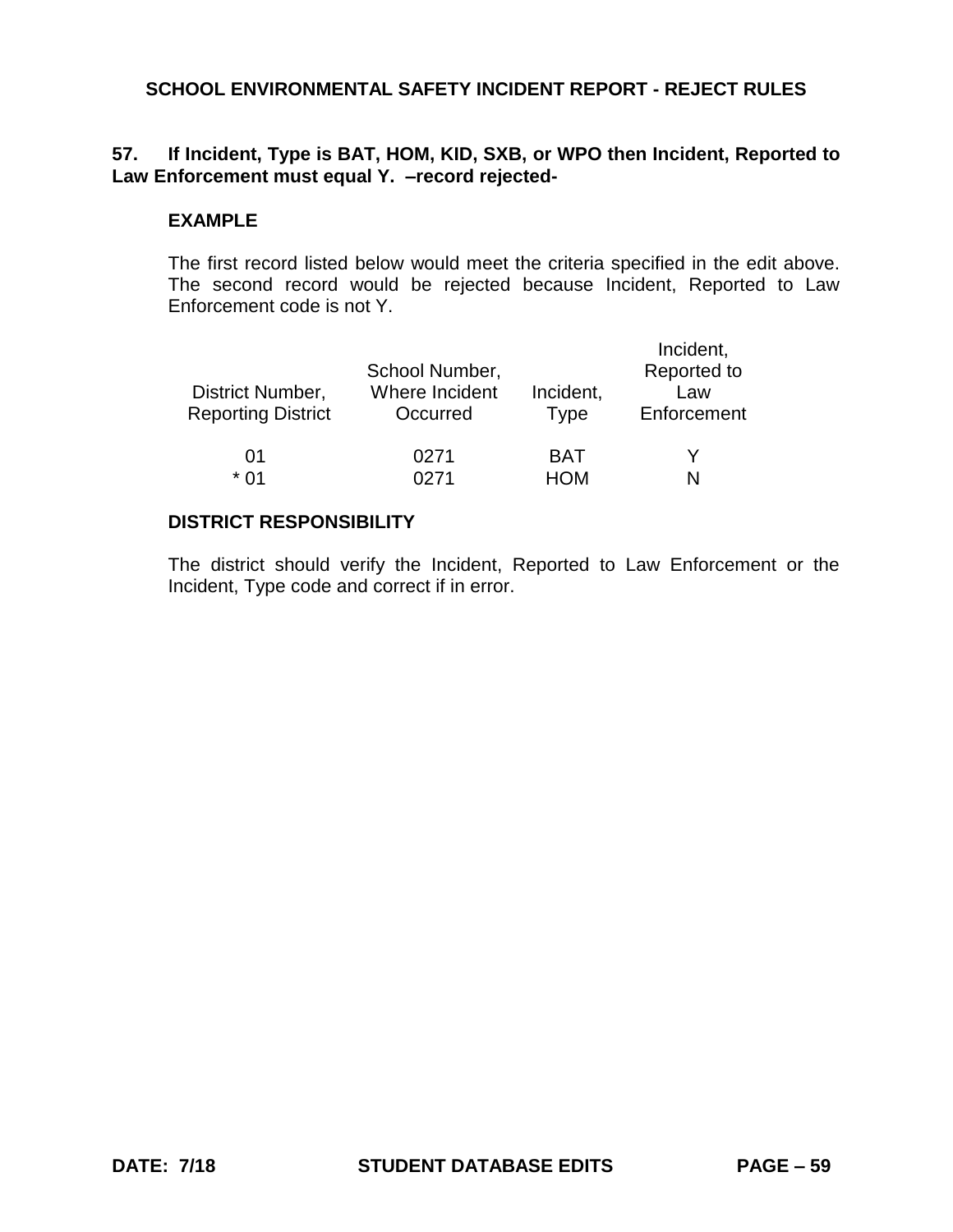# **58. If Incident, Type is BUL, HAR, SXH, TRE, UBL, UHR or Incident, Bullying-Related is Y, then Incident, Basis – Sexual Orientation must be Y or N.**

#### **EXAMPLE**

The first two records listed below would be loaded to the database assuming no other reject rule would cause their rejection. The third record would be rejected because the Incident, Basis – Sexual Orientation is not Y or N.

| <b>District</b><br>Number,<br>Reporting<br><b>District</b> | School<br>Number,<br>Where Incident<br>Occurred | Incident,<br><b>Identifier</b> | Incident,<br><b>Type</b> | Incident<br><b>Basis - Sexual</b><br>Orientation |
|------------------------------------------------------------|-------------------------------------------------|--------------------------------|--------------------------|--------------------------------------------------|
| 01                                                         | 0271                                            | AS000001                       | <b>BUL</b>               | Y                                                |
| 01                                                         | 0271                                            | DO000002                       | <b>HAR</b>               | N                                                |
| $*01$                                                      | 0271                                            | SH000003                       | <b>TRE</b>               | 7                                                |

### **DISTRICT RESPONSIBILITY**

If the rejected record should not have been submitted, no action is required. However, if the district wishes the data in the rejected record to be loaded to the database, the district must correct the relationship between the Incident, Type code and Incident, Basis – Sexual Orientation code and resubmit the record.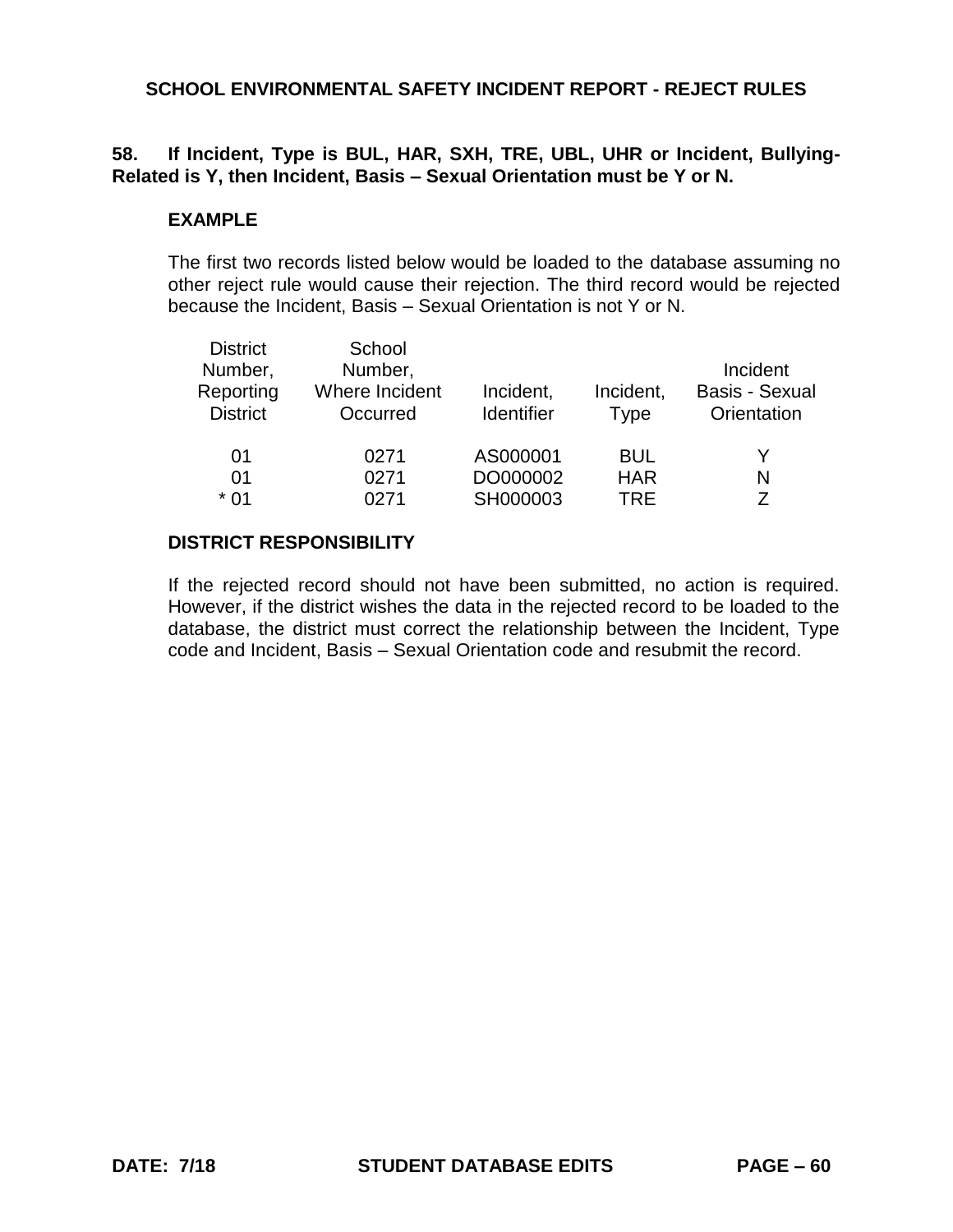**59. If Incident, Type code is HAZ, then School Number, Where Incident Occurred must exist on the Master School Identification File with a Grade Code of 10, 13, 14, 17-29, 35, 37, 39, 40, 44, 45, 47, 48, 52-57, 59-64, 66-88, 100-103, or 105- 111. -record rejected-**

#### **EXAMPLE**

The first two records listed below would be loaded to the database assuming no other reject rule would cause their rejection. The third record would be rejected because the Incident, Type is HAZ and Grade Code on the Master School Identification File is not in the acceptable range.

### *School Environmental Safety Incident Report*

| School         |                   |                      |
|----------------|-------------------|----------------------|
| Number,        |                   |                      |
| Where Incident | Incident,         | Incident,            |
| Occurred       | <b>Identifier</b> | <b>Type</b>          |
|                |                   | <b>HAZ</b>           |
| 0221           |                   | <b>HAZ</b>           |
| 0602           | SH000003          | <b>HAZ</b>           |
|                | 0271              | AS000001<br>DO000002 |

#### *Master School Identification*

| <b>District</b><br><b>Number</b> | School<br><b>Number</b> | Grade<br>Code |
|----------------------------------|-------------------------|---------------|
| 01                               | 0271                    | 28            |
| 01                               | 0221                    | 14            |
| * በ1                             | በ6በ2                    | ገፍ            |

#### **DISTRICT RESPONSIBILITY**

If the rejected record should not have been submitted, no action is required. However, if the district wishes the data in the rejected record to be loaded to the database, the district must correct the relationship between Incident, Type and Grade Code and resubmit the record.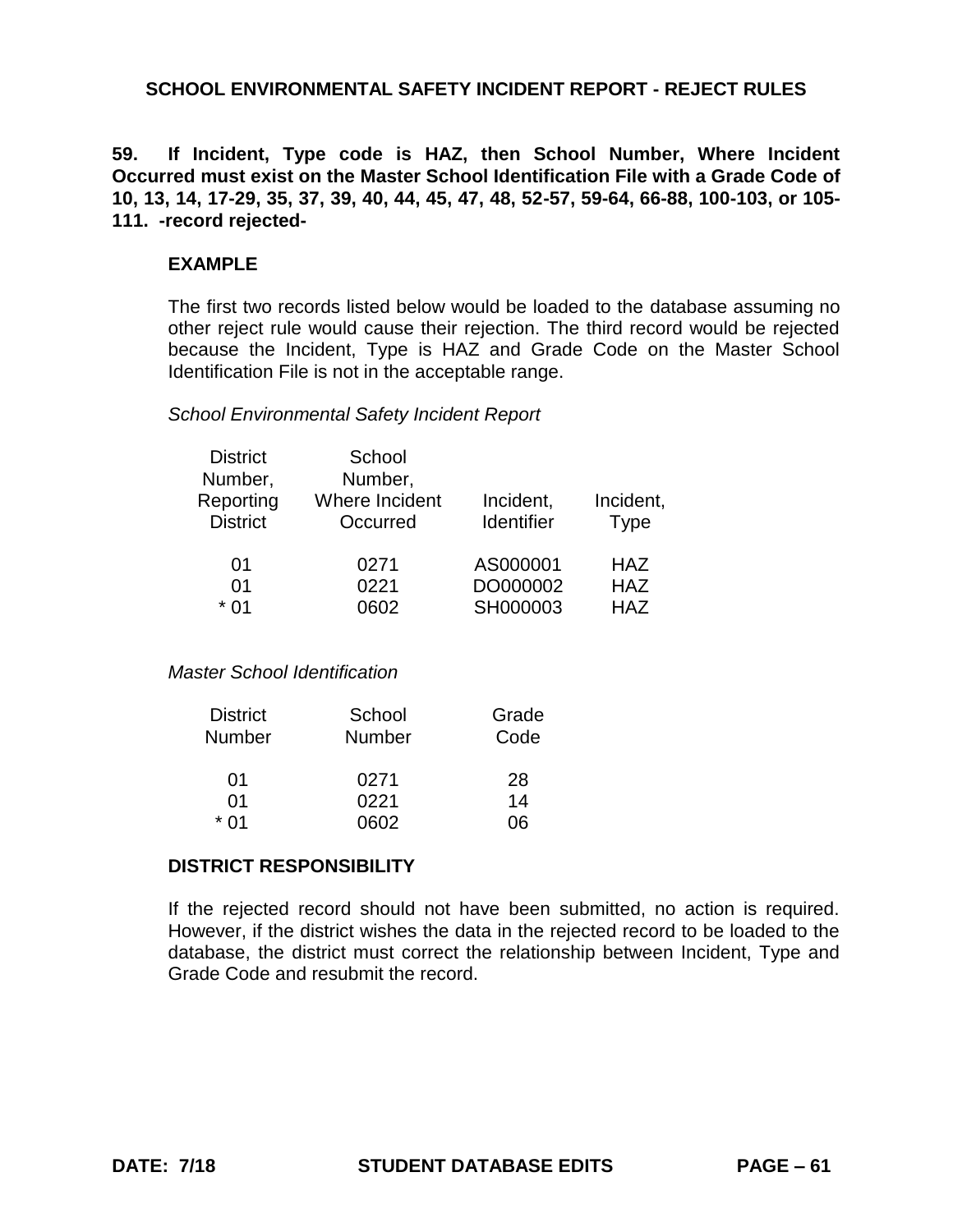**60. For each School Environmental Safety Incident Report (SESIR) record with an Incident, Involvement Type of S or B there must be at least one matching Student Discipline/Resultant Action (SDRA) record with a matching Incident Identifier and Incident Date. The match should be done using District Number, Reporting District on the SESIR format matched to District Number, Current Enrollment on the SDRA format and the following elements: School Number, Where Incident Occurred; Survey Period Code and School Year. -state validation-**

### **EXAMPLE**

The School Environmental Safety Incident Report record listed below which is marked with an asterisk would fail the edit above because it does not have a matching Student Discipline Resultant Action record.

*School Environmental Safety Incident Report records*

| <b>District</b> |             |                   |           |
|-----------------|-------------|-------------------|-----------|
| Number,         | Incident,   |                   |           |
| Reporting       | Involvement | Incident,         | Incident, |
| <b>District</b> | Type        | <b>Identifier</b> | Date      |
|                 |             |                   |           |
| 01              | S           | C0000001          | $1211***$ |
| 01              | S           | A0000002          | 1106****  |
| * በ1            | S           | S0000003          | $1022***$ |
|                 |             |                   |           |

## *Student Discipline Resultant Action records*

| <b>District</b> | <b>Student</b> |                   |           |
|-----------------|----------------|-------------------|-----------|
| Number,         | <b>Number</b>  |                   |           |
| Current/        | Identifier,    | Incident,         | Incident, |
| Enrollment      | Florida        | <b>Identifier</b> | Date      |
|                 |                |                   |           |
| 01              | 019876544X     | C0000001          | $1211***$ |
| 01              | 019876545X     | A0000002          | 1106****  |
| ሰ1              | 019876546X     | S0000002          | $1020***$ |

\*\*\*\* = Valid fiscal year for data submission.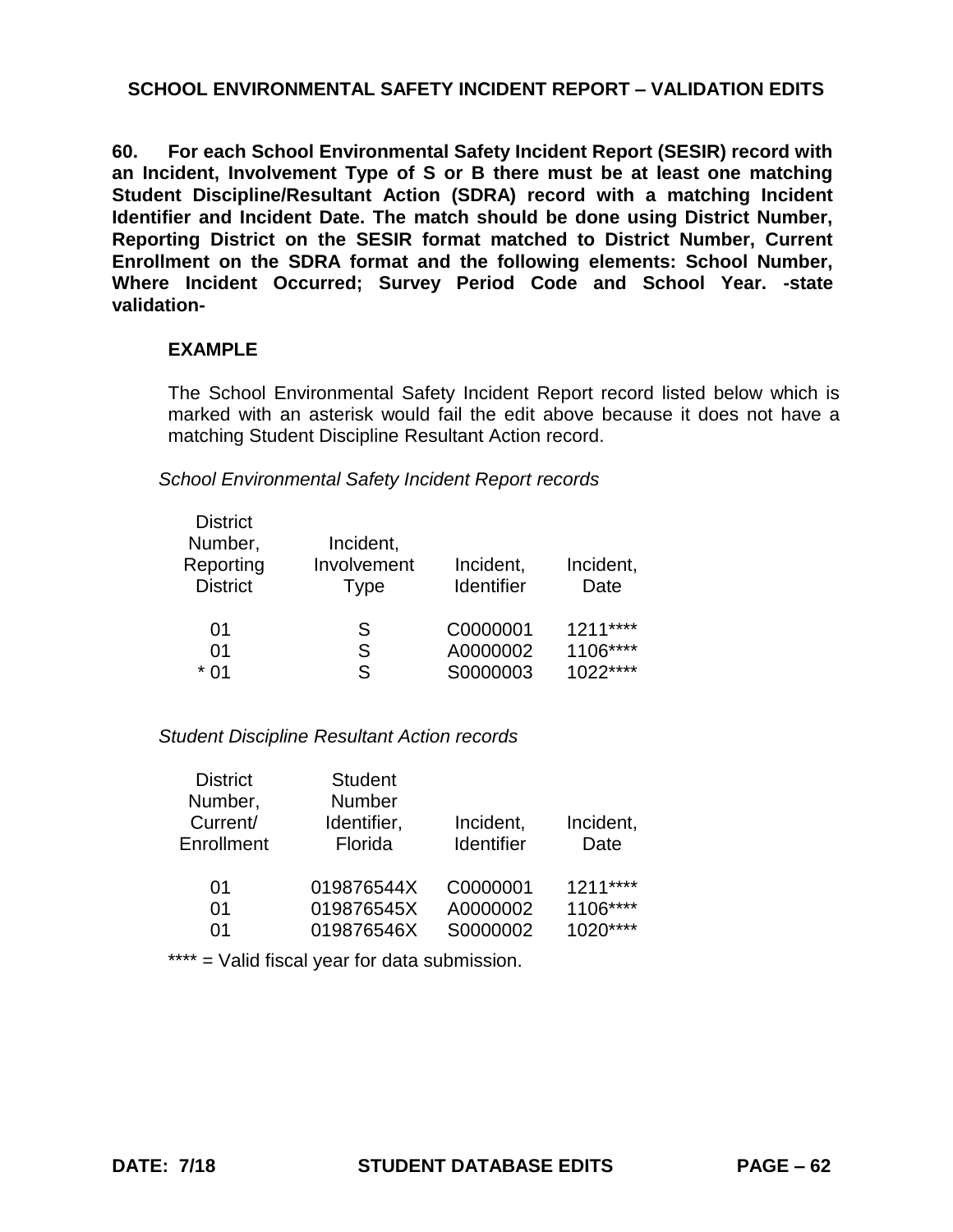### **DISTRICT RESPONSIBILITY**

If the School Environmental Safety Incident Report record is valid, the district must submit the matching Student Discipline/Resultant Action record. If the School Environmental Safety Incident Report record is invalid, the district must correct the invalid elements or delete the record.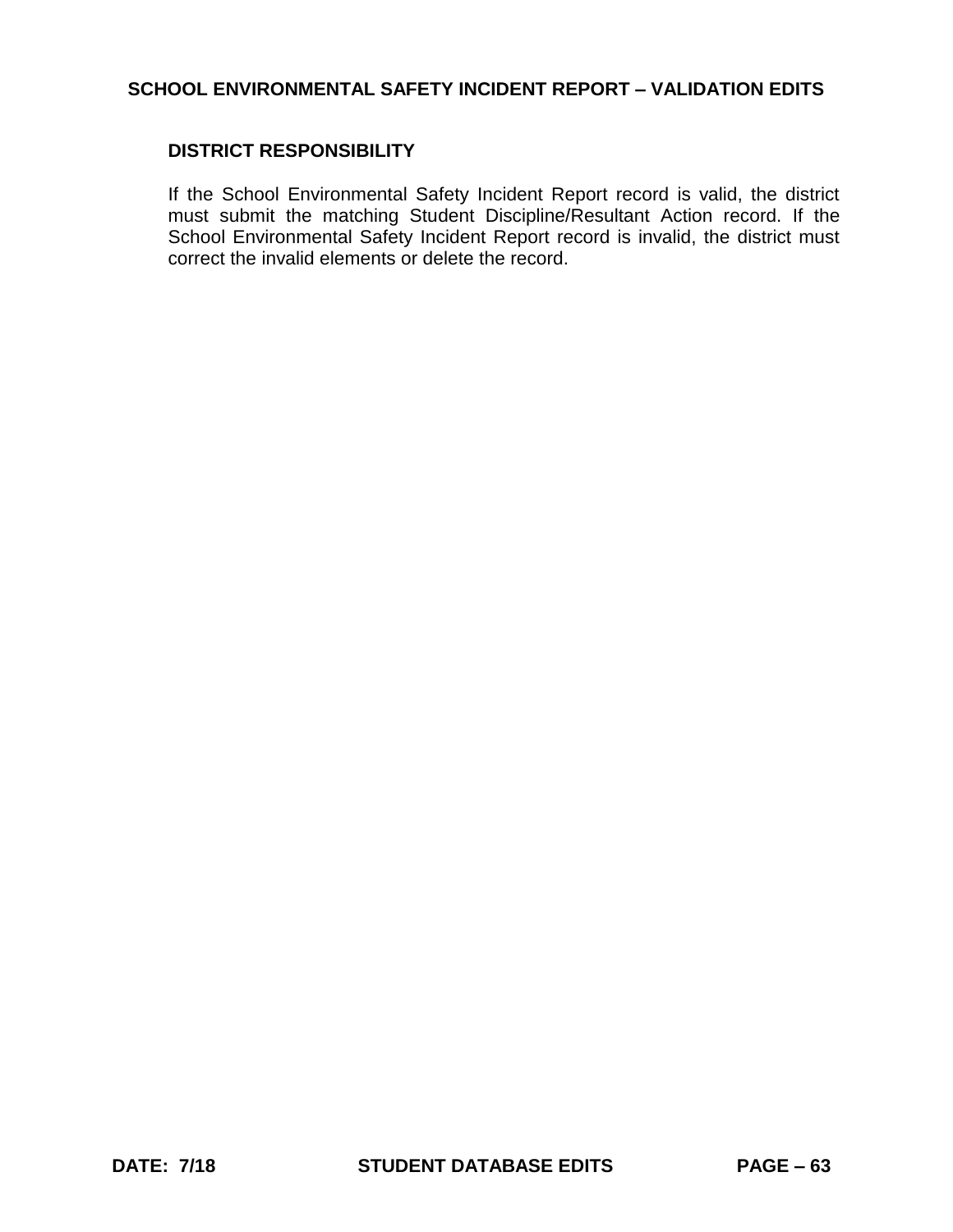**61. If the Student, Use of Drugs code on the matching Student Discipline /Resultant Action (SDRA) format is Y, then the Drug Description code must be M, N or O. The records match is done using the District Number, Current Enrollment on the SDRA format matched to the District Number, Reporting District on the SESIR format; School Number, Where Incident Occurred on the SESIR format matched to School Number, Where Discipline/Resultant Action Occurred on the SDRA format along with matching School Year, Survey Period Code and Incident, Identifier. –state validation-**

### **EXAMPLE**

The first and third records listed below would meet the criteria specified in the edit above. The second record would cause a message to be generated because the Drug Description code is incorrect for the Student, Use of Drugs code reported.

#### *Student Discipline/R*esultant *Action records*

| <b>District</b><br>Number,<br>Current<br>Enrollment | School Number,<br>Where Discipline/<br><b>Resultant Action</b><br>Occurred | <b>Student</b><br>Number<br>Identifier,<br>Florida | Incident,<br><b>Identifier</b> | Student,<br>Use of<br><b>Drugs</b> |
|-----------------------------------------------------|----------------------------------------------------------------------------|----------------------------------------------------|--------------------------------|------------------------------------|
| 36                                                  | 0021                                                                       | 12345678X                                          | 00000001                       | Y                                  |
| $*36$                                               | 0021                                                                       | 22345678X                                          | 00000002                       | Y                                  |
| 36                                                  | 0021                                                                       | 47654321X                                          | 00000003                       | ∨                                  |

#### *School Environmental Safety Incident Report (SESIR) records*

|                                               | School Number,             |                         | Drug        |
|-----------------------------------------------|----------------------------|-------------------------|-------------|
| District Number,<br><b>Reporting District</b> | Where Incident<br>Occurred | Incident,<br>Identifier | Description |
| 36                                            | 0021                       | 00000001                | М           |
| $*36$                                         | 0021                       | 00000002                |             |
| 36                                            | 0021                       | 00000003                | м           |

#### **DISTRICT RESPONSIBILITY**

The district should verify the Student, Use of Drugs code and the Drug Description code and correct the code that is in error.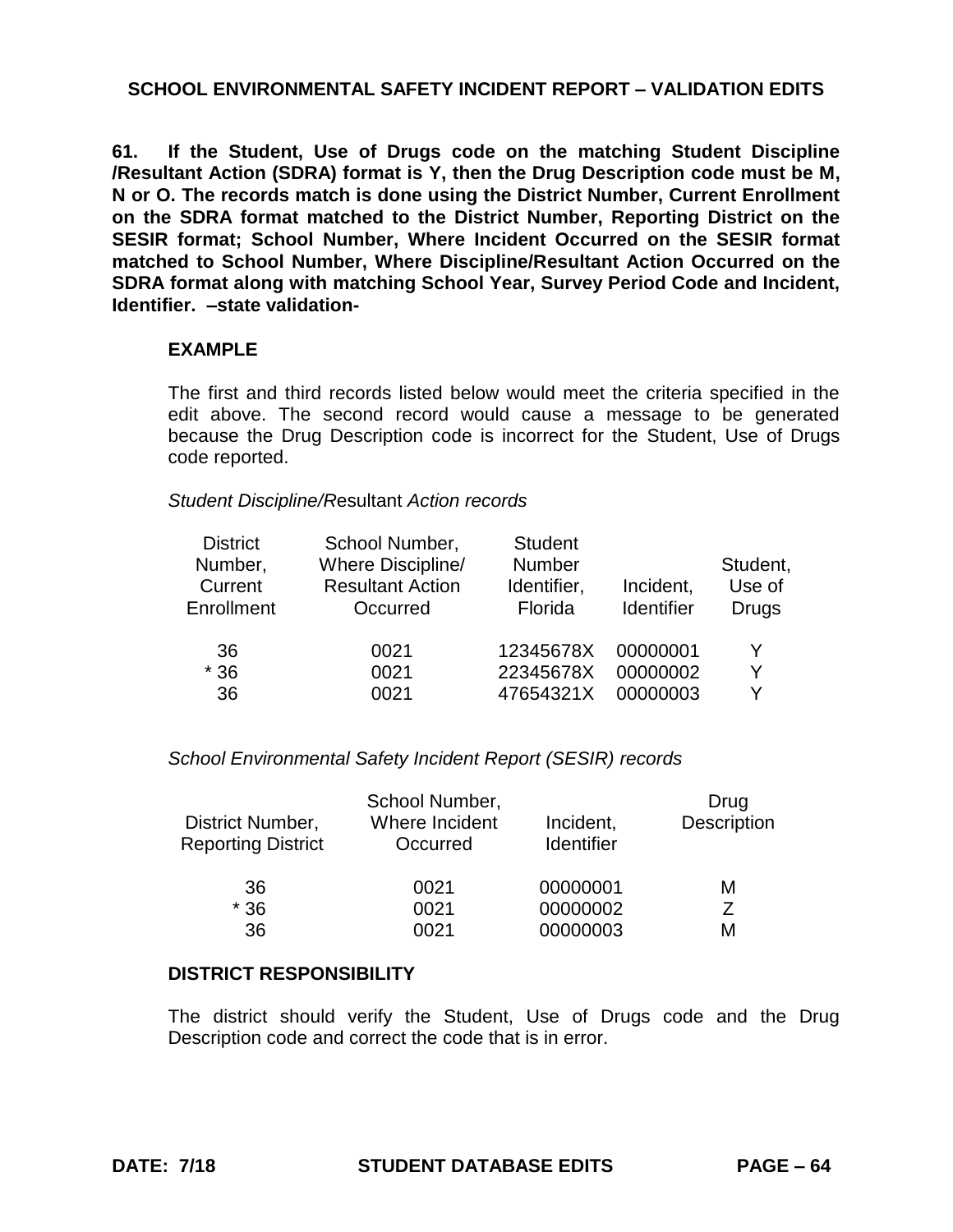**62. If there is a matching Disciplinary/Resultant Action record, then the Disciplinary/Resultant Action Code on the matching record must not equal C. The match should be based on District Number, Current Enrollment on the Student Discipline/Resultant Action (SDRA) format matched to the District Number, Reporting District on the School Environmental Safety Incident Report (SESIR) format; School Number, Where Incident Occurred on the SESIR format matched to School Number, Where Discipline/Resultant Action Occurred on the SDRA format along with matching School Year, Survey Period Code and Incident, Identifier. –state validation -**

#### **EXAMPLE**

The first and third records listed below would meet the criteria specified in the edit above. The second record would cause a message to be generated because the matching Student Discipline/Resultant Action record has a Disciplinary/Resultant Action Code of C.

*School Environmental Safety Incident Report (SESIR) records*

| District Number,<br><b>Reporting District</b> | School Number,<br>Where Incident<br>Occurred | Incident,<br>Identifier |
|-----------------------------------------------|----------------------------------------------|-------------------------|
| 36                                            | 0031                                         | 00000001                |
| $*36$                                         | 0031                                         | 00000002                |
| 36                                            | 0031                                         | 00000003                |

*Student Discipline/*Resultant *Action Format records*

| <b>District</b><br>Number,<br>Current<br>Enrollment | School Number,<br>Where Discipline/<br><b>Resultant Action</b><br>Occurred | <b>Student</b><br>Number<br>Identifier,<br>Florida | Incident,<br>Identifier | Disciplinary/<br>Referral<br>Action<br>Code |
|-----------------------------------------------------|----------------------------------------------------------------------------|----------------------------------------------------|-------------------------|---------------------------------------------|
| 36                                                  | 0031                                                                       | 12345678X                                          | 00000001                | O                                           |
| $*36$                                               | 0031                                                                       | 22345678X                                          | 00000002                | C                                           |
| 36                                                  | 0031                                                                       | 47654321X                                          | 00000003                | P                                           |

#### **DISTRICT RESPONSIBILITY**

The district must correct the Disciplinary/Resultant Action Code on the Student Discipline/Resultant Action record or delete the School Environmental Safety Incident Report record if it was submitted in error.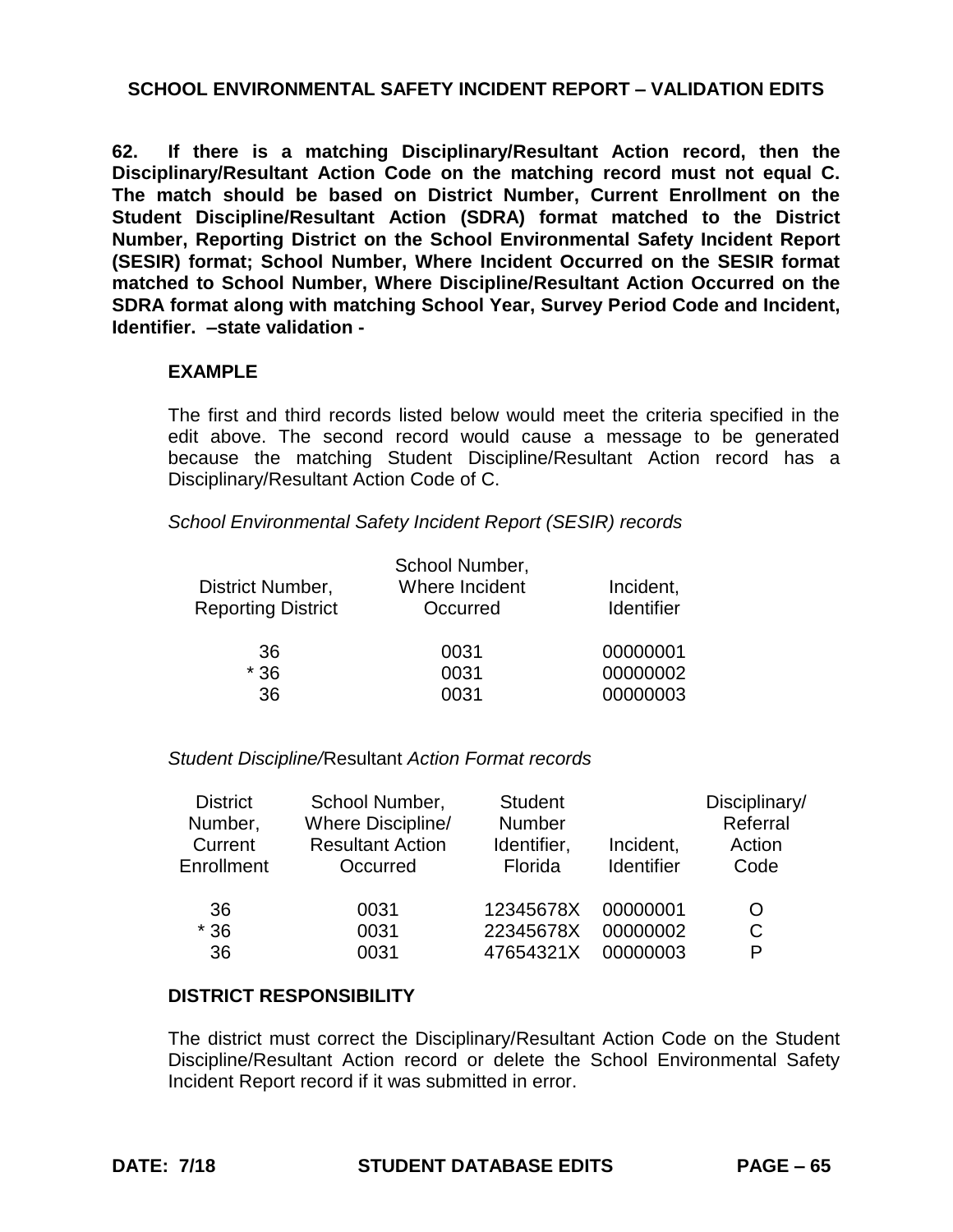**63 If Student, Weapon Use on the Student Discipline/Resultant Action (SDRA) format is N, then Incident, Weapon-Related on the School Environmental Safety Incident Report (SESIR) may be 1, 2, 3, 4, N or Z. If Student, Weapon Use on the SDRA is Y, then Incident, Weapon-Related code on the SESIR record must equal 1, 2, 3 or 4.**

**The records should match on District Number, Current Enrollment on the Student Discipline/Resultant Action record and District Number, Reporting District on the School Environmental Safety Incident Report record; School Number, Where Incident Occurred on the SESIR format matched to School Number, Where Discipline/Resultant Action Occurred on the SDRA format; Survey Period Code; School Year; Incident Identifier; and Incident Date. –state validation-**

#### **EXAMPLE**

The first two records below would pass the edit above. The third record below would fail the edit because Student, Weapon Use is coded Y and the matching School Environmental Safety Incident Report record Incident, Weapon-Related code is N.

#### *School Environmental Safety Incident Report records*

| <b>School Number</b> |                   |           |           |
|----------------------|-------------------|-----------|-----------|
| Where                |                   |           | Incident, |
| Incident             | Incident,         | Incident, | Weapon-   |
| Occurred             | <b>Identifier</b> | Date      | Related   |
|                      |                   |           |           |
| 0021                 |                   |           | 1         |
| 0021                 | 0121              | 1106****  | 2         |
| 0021                 | 0121              | $1022***$ | N         |
|                      |                   | 0121      | $1211***$ |

#### *Student Discipline/Resultant Action records*

| <b>School Number</b><br>Where Discipline/<br><b>Resultant Action</b><br>Occurred | Incident,<br><b>Identifier</b> | Incident,<br>Date                   | <b>Student</b><br>Weapon,<br>Use |
|----------------------------------------------------------------------------------|--------------------------------|-------------------------------------|----------------------------------|
| 0021<br>0021                                                                     | 0121<br>0121<br>0121           | $1211***$<br>$1106***$<br>$1022***$ | N<br>Y<br>v                      |
|                                                                                  | 0021                           |                                     |                                  |

\*\*\*\* represents a valid year for the data.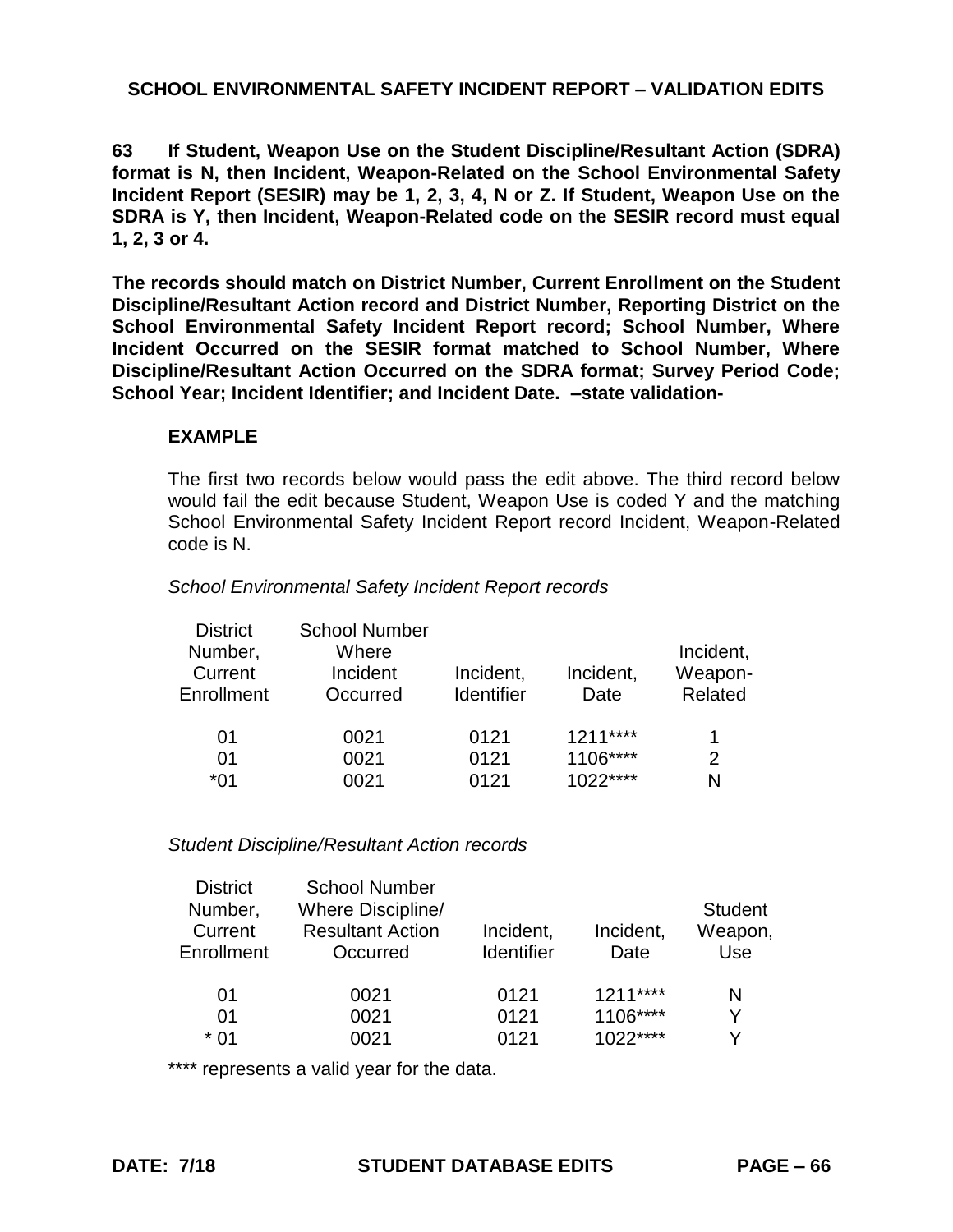## **DISTRICT RESPONSIBILITY**

The district must review the Student, Weapon Use and Incident, Weapon-Related codes and correct the one that is in error by submitting a change to the incorrect record.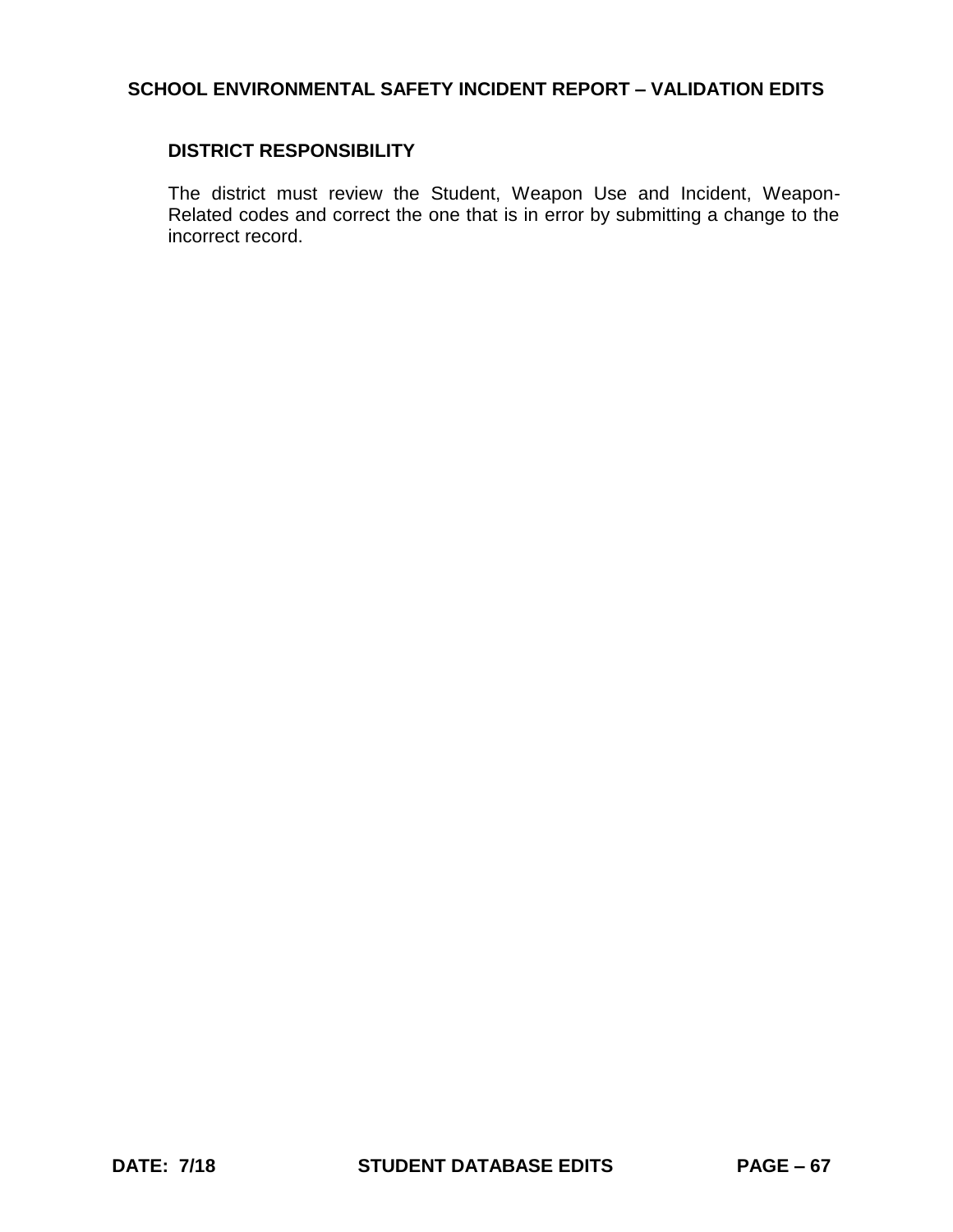**64. If the School Environmental Safety Incident Report (SESIR) record has an Incident, Involvement Type of N or U, then there must not be a matching Student Discipline/Resultant Action (SDRA) record. The match should be done using District Number, Reporting District on the SESIR format matched to District Number, Current Enrollment on the SDRA format; School Number, Where Incident Occurred on the SESIR format matched to School Number, Where Discipline/Resultant Action Occurred on the SDRA format; Survey Period Code; School Year and Incident Identifier. -state validation-**

## **EXAMPLE**

The first School Environmental Safety Incident Report record listed below which is marked with an asterisk would fail the edit above because it has a matching Student Discipline/Resultant Action record. The second record would pass the edit because there is no matching Student Discipline/Resultant Action record.

*School Environmental Safety Incident Report records*

| <b>District</b><br>Number,<br>Reporting<br><b>District</b> | School<br>Number,<br>Where<br>Incident<br>Occurred | Incident,<br>Involvement<br>Type | Incident,<br><b>Identifier</b> | Incident,<br>Date | Survey<br>Period<br>Code |
|------------------------------------------------------------|----------------------------------------------------|----------------------------------|--------------------------------|-------------------|--------------------------|
| $*01$                                                      | 0021                                               | N                                | C0000001                       | $1211***$         | 5                        |
| 01                                                         | 0021                                               | N                                | S0000003                       | $1022***$         | 5                        |

#### *Student Discipline/Resultant Action record*

| <b>District</b><br>Number,<br>Current<br>Enrollment | School Number,<br>Where Discipline/<br><b>Resultant Action</b><br>Occurred | <b>Student</b><br><b>Number</b><br>Identifier,<br><b>Florida</b> | Incident,<br><b>Identifier</b> | Incident,<br>Date | Survey<br>Period<br>Code |
|-----------------------------------------------------|----------------------------------------------------------------------------|------------------------------------------------------------------|--------------------------------|-------------------|--------------------------|
| 01                                                  | 0021                                                                       | 019876544X C0000001 1211****                                     |                                |                   | 5.                       |

\*\*\*\* = Valid year for data submission.

#### **DISTRICT RESPONSIBILITY**

The district must review the first School Environmental Safety Incident Report record and either correct the Incident, Involvement Type or delete the matching Student Discipline/Resultant Action record.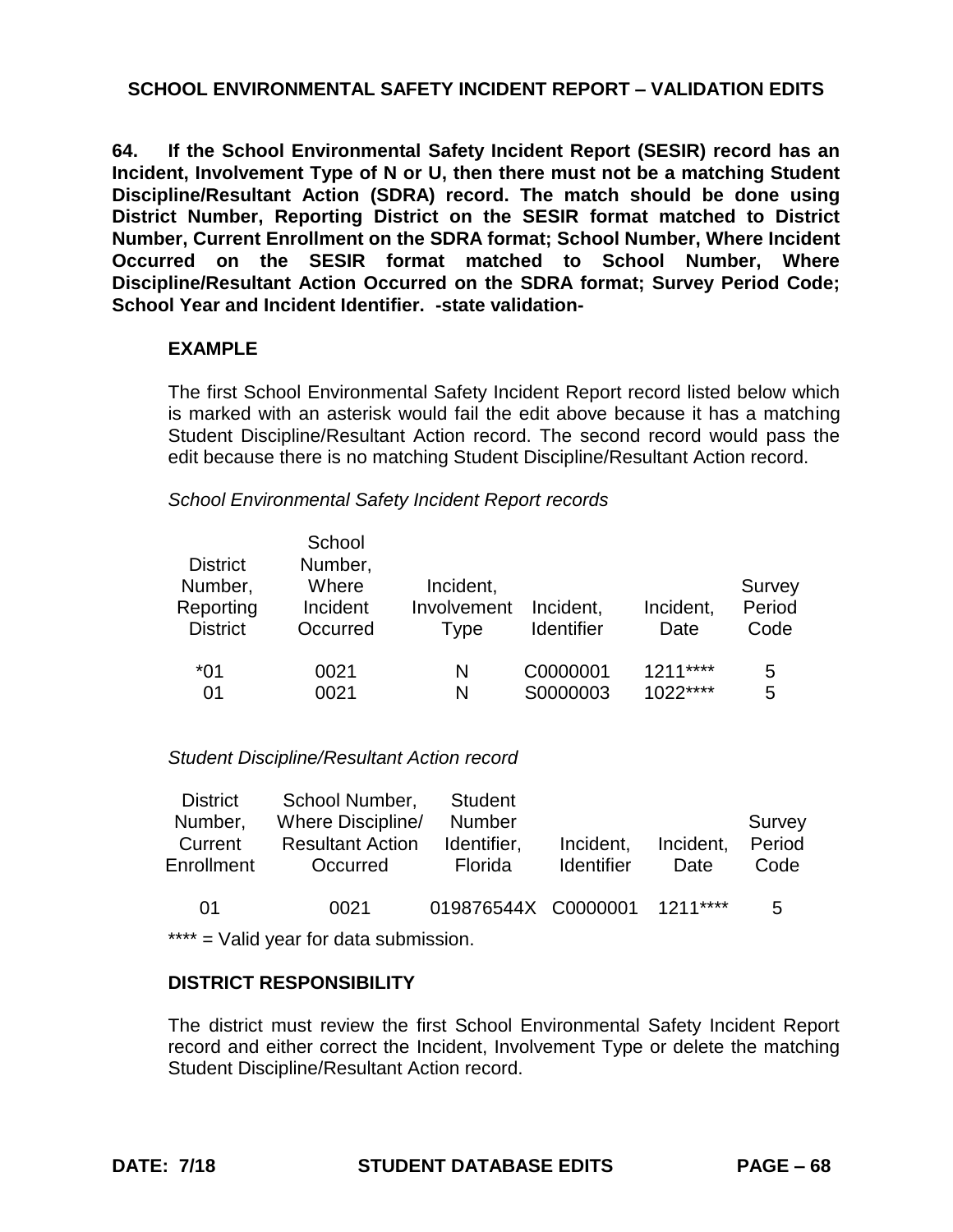**80. For each active school on the Master School Identification (MSID) file for the district, if the MSID School Type = 02 – 04 the number of School Environmental Safety Incident Report (SESIR) records must be greater than zero. –aggregate validation edit-**

Note: An error message will be printed on the validation report for schools that do not meet the aggregate validation edit above.

### **EXAMPLE**

School 0035 is a grade 9-12 school with a School Type of 03 (Senior High) on the MSID file. There are no SESIR records for this school on the Student Database SESIR table.

An aggregate edit error message is generated for school 0035 on the validation report indicating that the school failed this aggregate validation edit.

### **DISTRICT RESPONSIBILITY**

The district must submit School Environmental Safety Incident Report records for this school.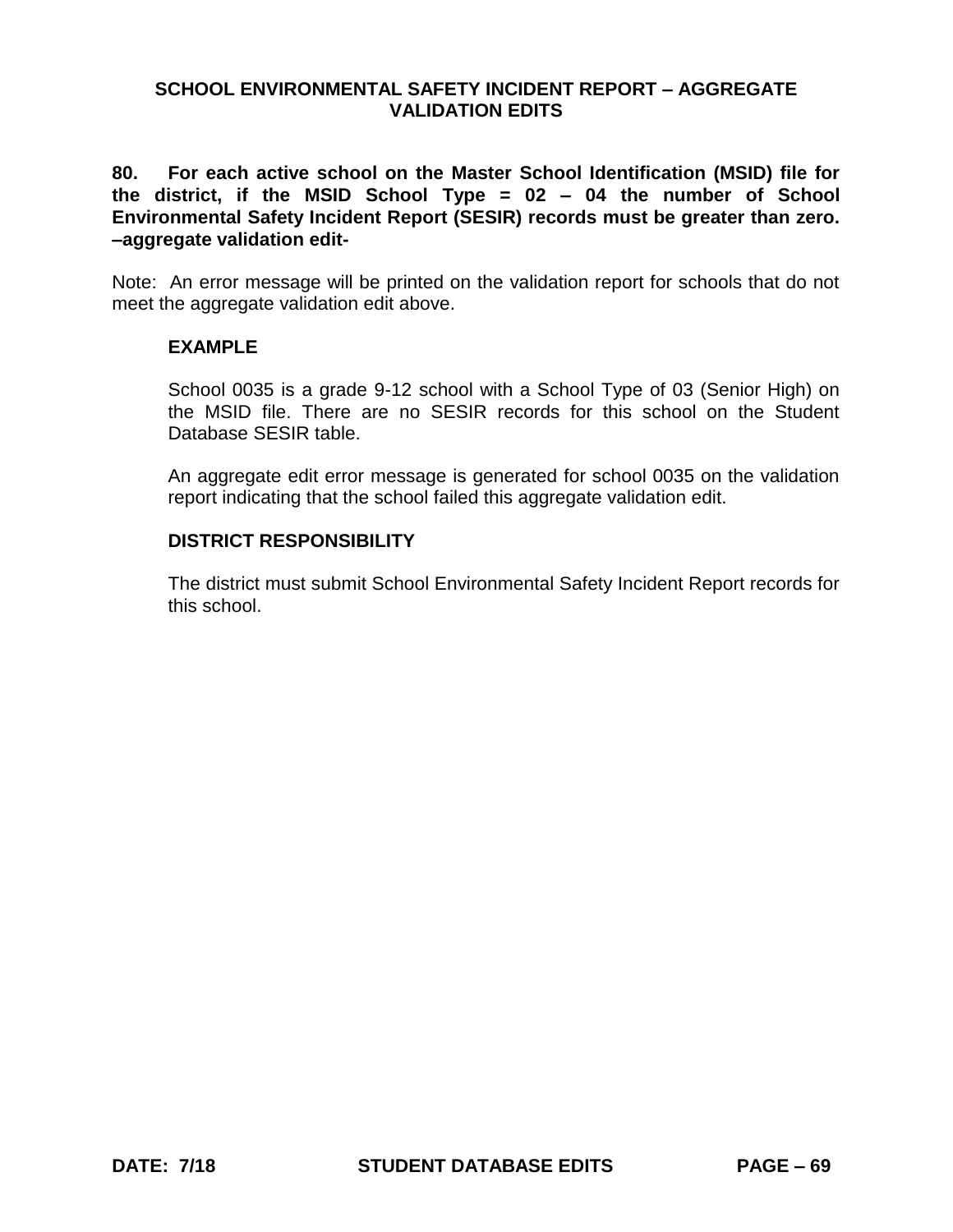## **SCHOOL ENVIRONMENTAL SAFETY INCIDENT REPORT –EXCEPTION REPORTS**

**90. If Incident, Type = WPO and if a matching Student Discipline/Resultant Action record exists, then one of the Disciplinary/Resultant Action codes on the Student Discipline/Resultant Action (SDRA) format must be E, F, P, H or U. The match should be done using District Number, Reporting District on the School Environmental Safety Incident Report (SESIR) format matched to District Number, Current Enrollment on the SDRA format; School Number, Where Incident Occurred on the SESIR matched to School Number, Where Discipline/Resultant Action Occurred on the SDRA format; along with School Year; Survey Period; Incident, Identifier and Incident, Date. –exception report-**

## **EXAMPLE**

The School Environmental Safety Incident Report record listed below which is marked with an asterisk would cause an error message to be generated because the Discipline/Resultant Action code does not equal E, F, P, H or U.

*School Environmental Safety Incident Report records*

| <b>District</b><br>Number,<br>Reporting | School<br>Number,<br>Where<br>Incident | Incident,  | Incident,   | Incident, |
|-----------------------------------------|----------------------------------------|------------|-------------|-----------|
| <b>District</b>                         | Occurred                               | Identifier | <b>Type</b> | Date      |
| 01                                      | 0021                                   | C0000001   | <b>WPO</b>  | 12062004  |
| 01                                      | 0021                                   | A0000002   | VAN         | 11142004  |
| $*01$                                   | 0021                                   | S0000003   | <b>WPO</b>  | 11082004  |

*Student Discipline/Resultant Action Records*

| Where Discipline/<br>Number,<br>Instruction/<br>Enrollment | <b>Resultant Action</b><br>Occurred | <b>Resultant Action</b><br>Code | Incident,<br><b>Identifier</b> | Incident,<br>Date |
|------------------------------------------------------------|-------------------------------------|---------------------------------|--------------------------------|-------------------|
| 01                                                         | 0021                                | ь.                              | C0000001                       | 12062004          |
| 01                                                         | 0021                                |                                 | A0000002                       | 11142004          |
| 01                                                         | 0021                                |                                 | S0000003                       | 11082004          |

#### **DISTRICT RESPONSIBILITY**

The district should verify the Incident, Type on the SESIR record and Disciplinary/Resultant Action code on the Student Discipline/Referral Action format and correct the codes if they are in error.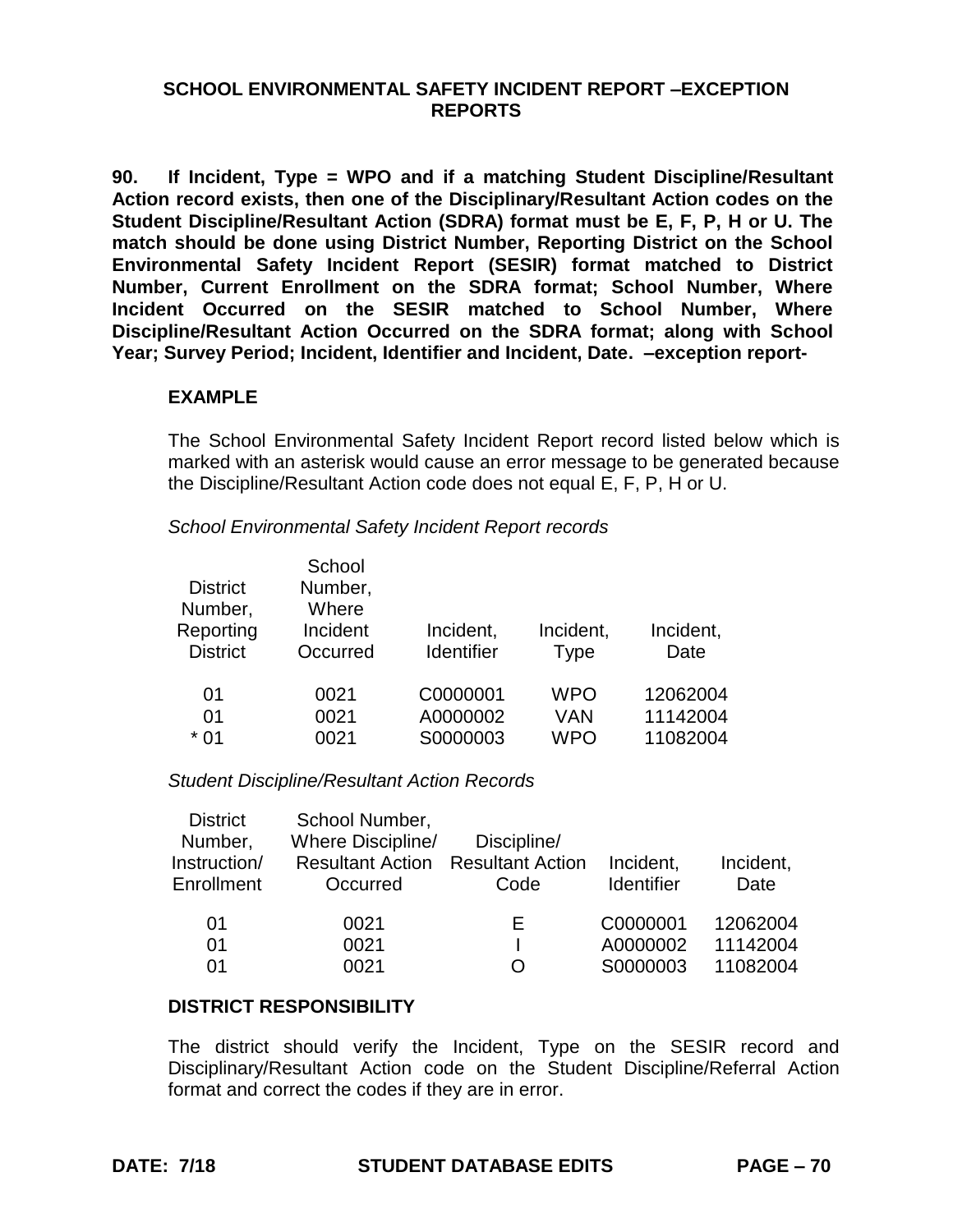## **SCHOOL ENVIRONMENTAL SAFETY INCIDENT REPORT –EXCEPTION REPORTS**

**91. For each school (School Number, Where Incident Occurred) on the School Environmental Safety Incident Report (SESIR) table, the number of SESIR records with Incident, Involvement Type = U (Unknown) must be 10 percent or less of the total SESIR records for the school. –exception report-**

Note: The following information will be listed on the exception report for schools that do not meet the exception edit above:

- District Number, Reporting District
- School Number, Where Incident Occurred
- Total number of SESIR records
- Number of records with Incident, Involvement  $Type = U$
- **Percent of records with Incident, Involvement Type = U.**

#### **EXAMPLE**

School 0021 has 56 total SESIR records. Fourteen (25 percent) of these records have an Involvement Type of U (Unknown). An error message is generated for School 0021 on the exception report indicating that the school failed this exception edit.

#### **DISTRICT RESPONSIBILITY**

The district must review the records to determine whether code U was used appropriately. The must correct the Involvement, Type on the School Environmental Safety Incident Report records that are in error. If no records are in error, no action is necessary.